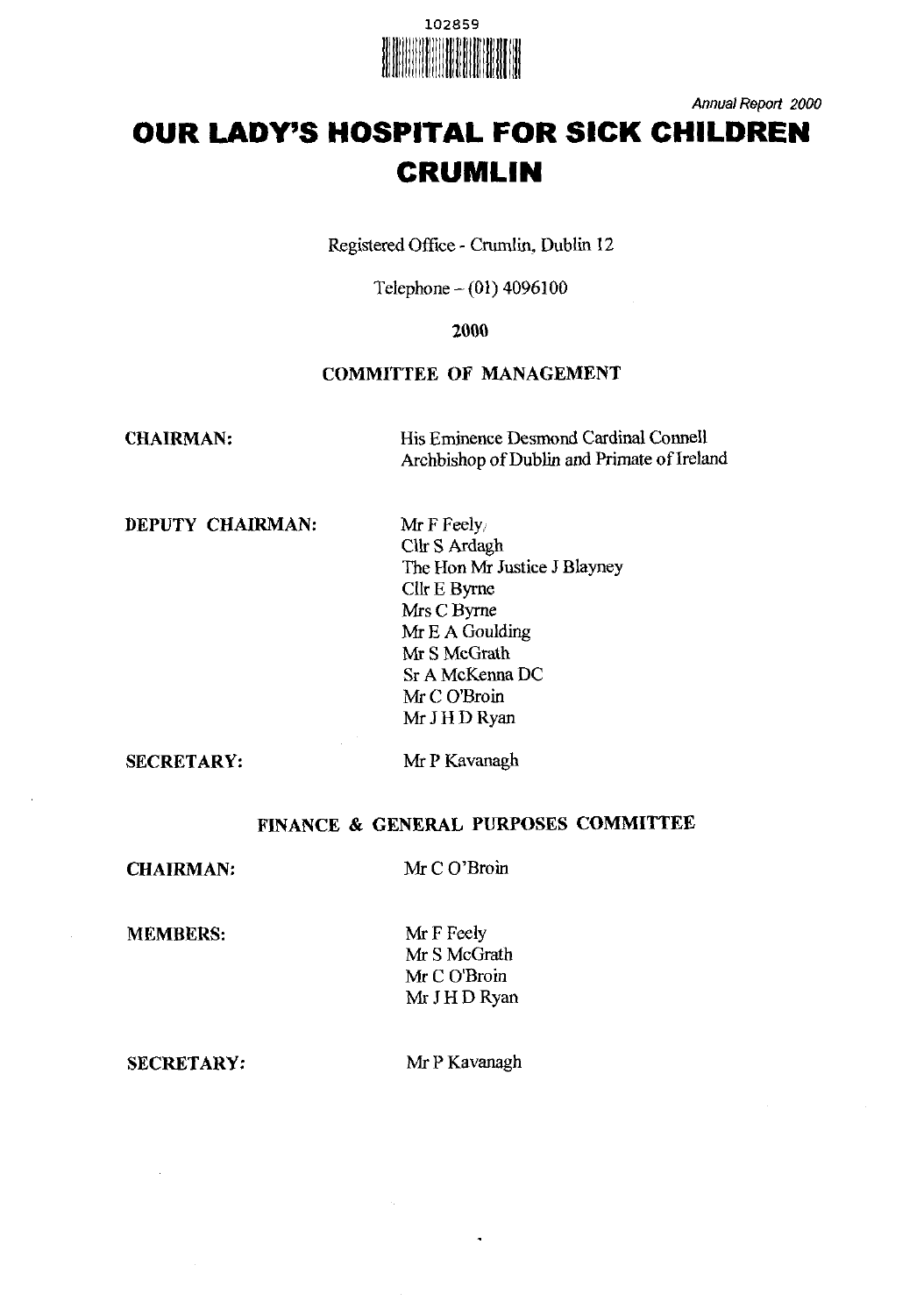## **ETHICS COMMITTEE**

## **CHAIRMAN:**

## Mr F Feely

**MEMBERS:** 

Dr M Doherty Fr D Doyle **MT** E Gleeson Mr E **A** Goulding Ms M Heffernan Mr P Kavanagh Ms 0 Keane Sr **A** Kelleher DC Ms E Logan MrPPuri Dr D Webb

## **SECRETARY:**

Miss C Rice

# **RESEARCH CENTRE COUNCIL**

**CHAIRMAN:** 

# Mr J H D Ryan

**MEMBERS:** 

Professor B Drumm Mr R K Gahan Mr E **A** Gould'ig Mr M Hawkshaw **Mr** P Kavanagh Dr J Kelleher Mr S McGrath Dr H Monaghan **Mr** P Puri Mr G **Sisk** 

**SECRETARY:** 

Mr D Doran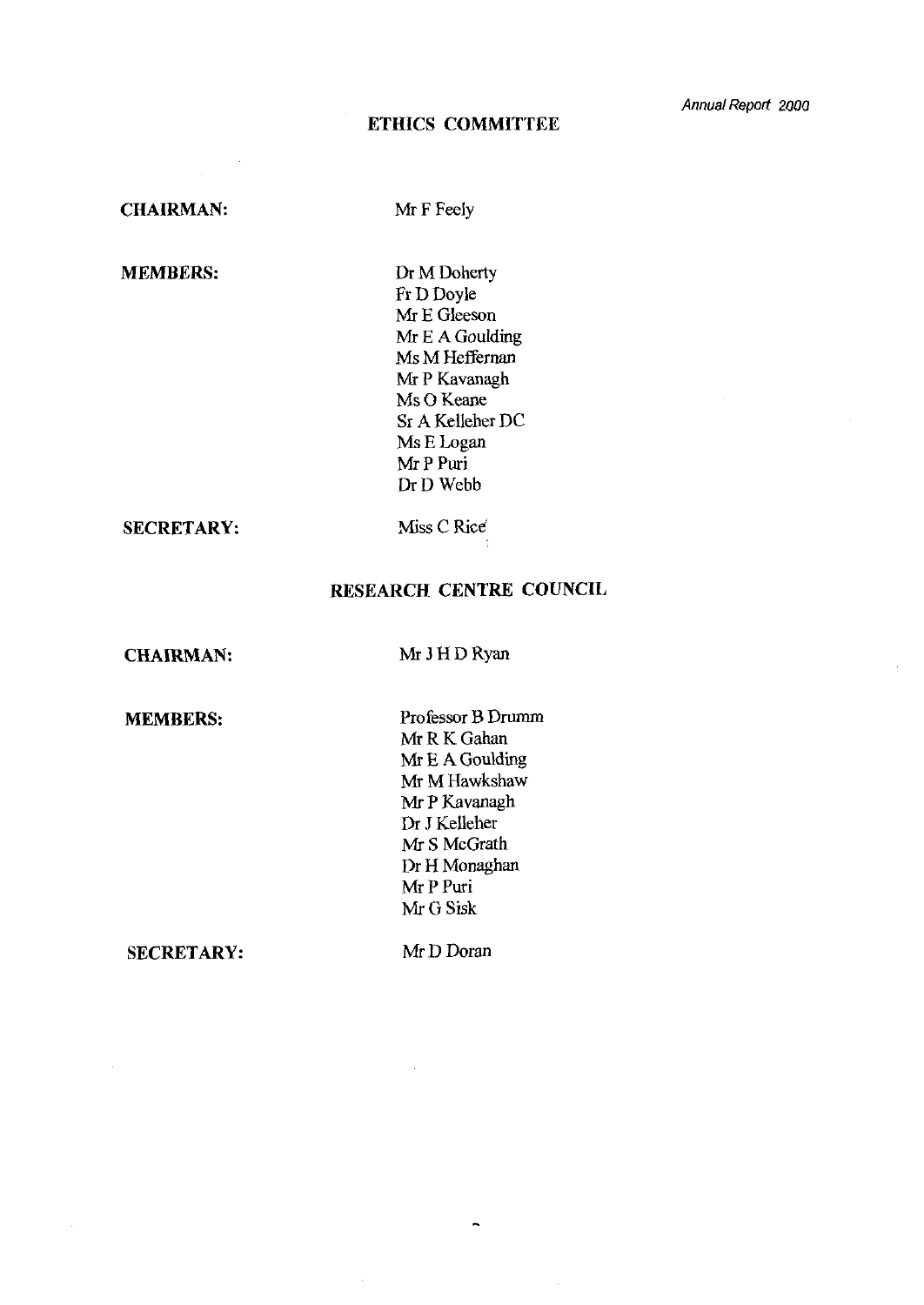# **HOSPITAL EXECUTIVE COUNCIL**

# **CHAIRMAN:**

## Mr P Kavanagh

**MEMBERS:** 

Ms D Bolger Mr M Corbally Ms C Cunningham Dr P Doherty Mr E Fogarty Ms E Logan Ms L McDermott Dr M McDermott Dr P Oslizlok Ms C Rice

## **SECRETARY** Ms S Downey

**MEDICAL EXECUTIVE COUNCIL** 

**CHAIRMAN:** 

Mr E Fogarty

**MEMBERS:** 

Dr P Doherty Dr P Oslizlok **Dr M McDermott** 

**SECRETARY:** 

Mr M Corbally

 $\ddot{\phantom{0}}$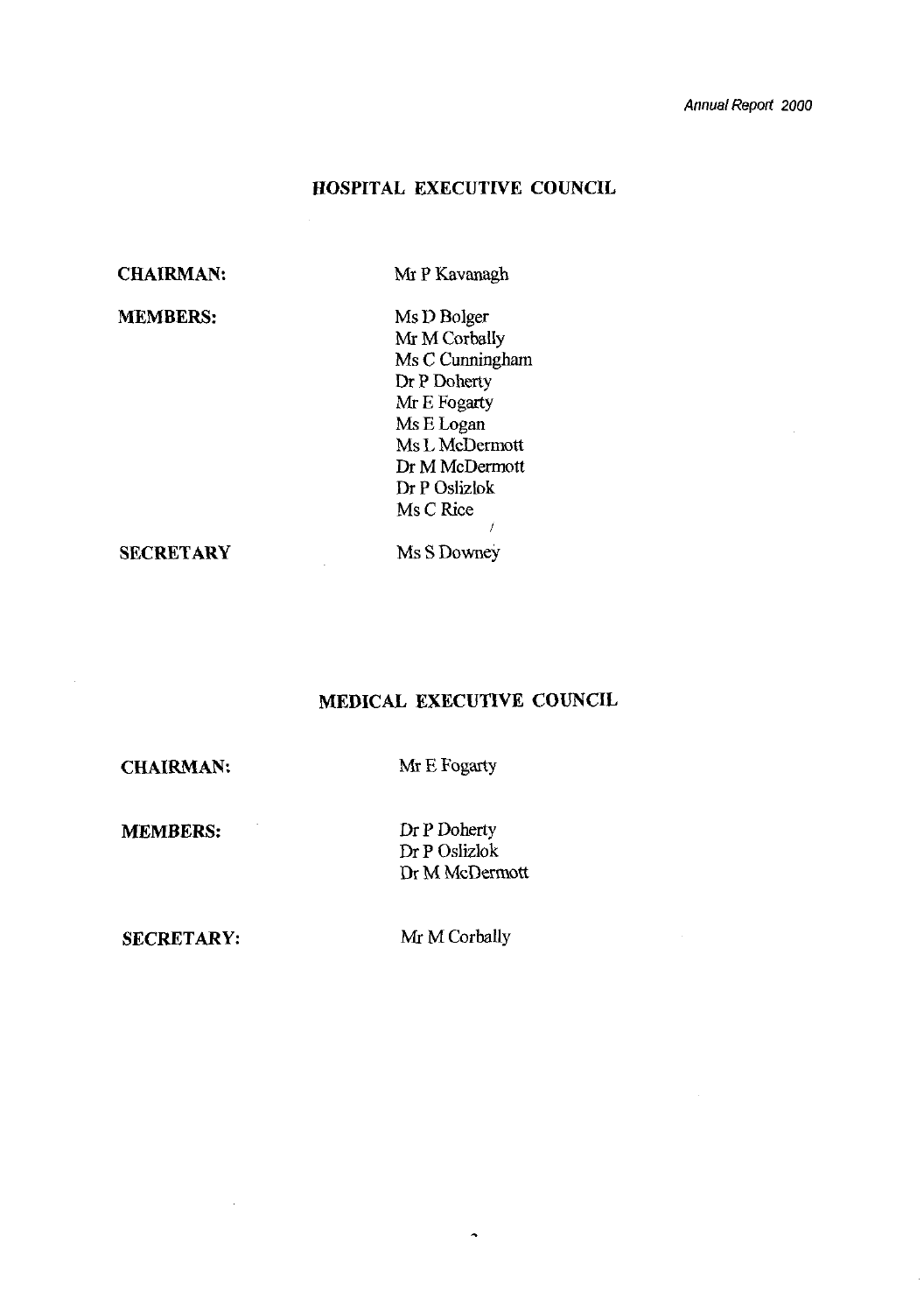# **DRUGS ADVISORY COMMITTEE**

## **CHAIRMAN:**

# Dr K Butler

**MEMBERS:** 

Dr F Breatnach **Ms** M **Byrne Mr** D ConIon Dr E Griffin Mr P Kavanagh Ms E Logan Dr D Mannion Ms G O'Callaghan Dr A O'Meara Ms G Peel Mr F Quinn Ms S Moriarty

## **SECRETARY:**

# **AUDITORS**

Ernst & Young, Chartered Accountants Rarcourt *Centre,* Harcourt **Street,** DubIin 2

# **SOLICITORS**

Arthur O'Hagan, 9 Harcourt Street, Dublin 2

# **BANKERS**

**Allied** Irish **Bw&s** Ltd, **219** Crumlin Road, Dublin **12** 

 $\bar{\star}$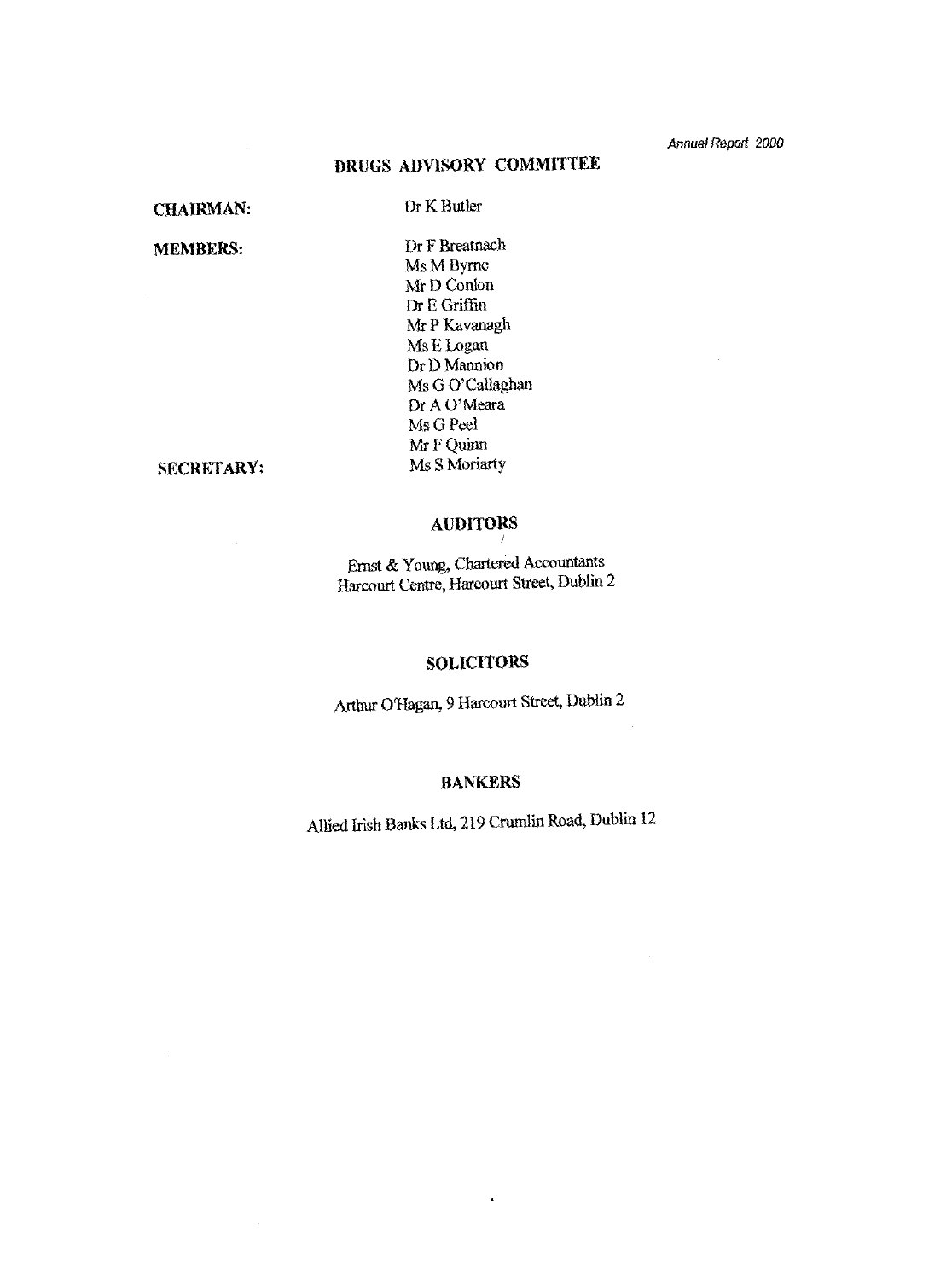# **MEDICAL STAFF - 2000**

#### **Annual Report 2000**

Mr D Allcutt

*CUNSULTANT SPECIALITY*  Dr R Healy Accident & Emergency Dr W Casey Anaesthetists Dr P Doherty Dr B Lyons Dr D **Mannion**  Dr B O'Hare Dr B Denham Cardiologists Dr D Duff Dr P Oslizlok **Dr K** Walsh Mr M Neligan Cardiac Surgeons **MI** M Redmond Mr A E Wood Dr P Mayne  $\overline{\ell}$ Chemical Pathologist  $\frac{1}{2}$ Mr P Fleming **Dental** Surgeon Dr R Watson Dermatologist Mr A R Dennis **ENT** Surgeons Mr A Maguire Dr C Costigan Endocrinologist Professor H Hoey Professor B Drumm Gastroenterologist Dr W Bourke Professor A Green Geneticist Dr W **Reardon**  Dr A O'Marcaigh Haematologist Dr P Brown Dr M McDermott Histopathologist Dr F Gorman Neonatologists Dr E Griffin Dr M Sheridan-Pereira Dr M White Dr B Lynch Neurologists Dr **J** McMenamin Dr D Webb

Newo Surgeon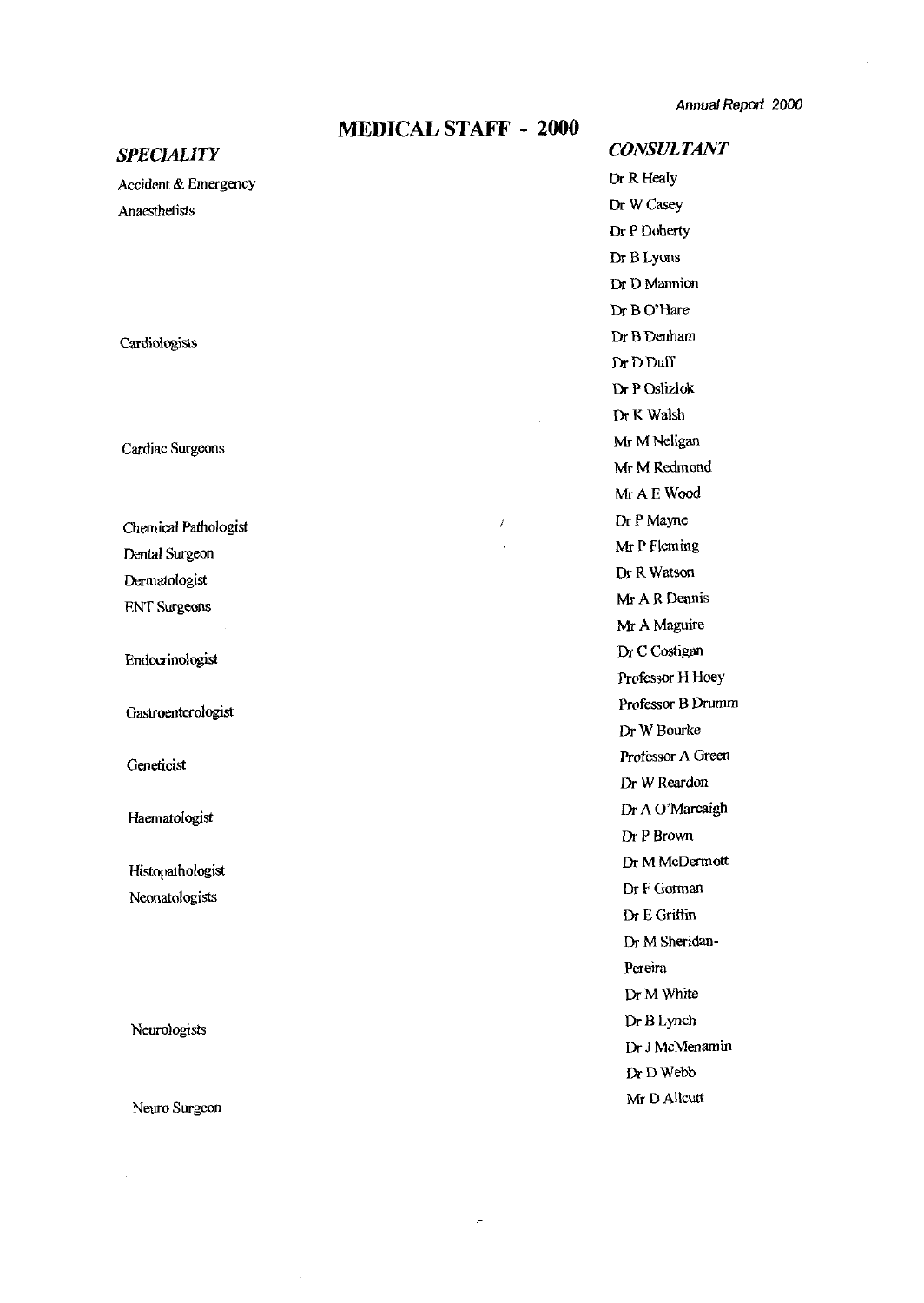**Oncologists** 

Opthamologists

Orthopaedic Surgeons

Paediatric Surgeons

Paediatricians: Infectious Diseases Nephrology

RheumatologylMental Handicap Metabolic Diseases Plastic Surgeons

Psychiatrists

Radiologists

Respirologist

*Annual Report* **2000 Dr** F Breatnach **Dr** A O'Meara **Dr** D Brosnahan **Dr** E P McManus Mr F Dowling Mr E Fogarty Mr D Moore Mr M Corbally MrPPuri Professor R Fitzgerald

**Dr** K Butler Dr **P Deasy Dr** M Waldron **Dr** H Monaghan Dr P Thornton Dr P Eadie Mr M McHugh **MI** T O'Reilly Mr D Orr **Dr** M Doherty **Dr** M Fitzgerald **Dr** I Ryan Dr **B** Mackey **Dr** N Blake Dr J Kelleher Dr R Hayes **Dr** E Phelan Dr **G** Canny **Dr** P Greally

J.

 $\bar{f}$ Ċ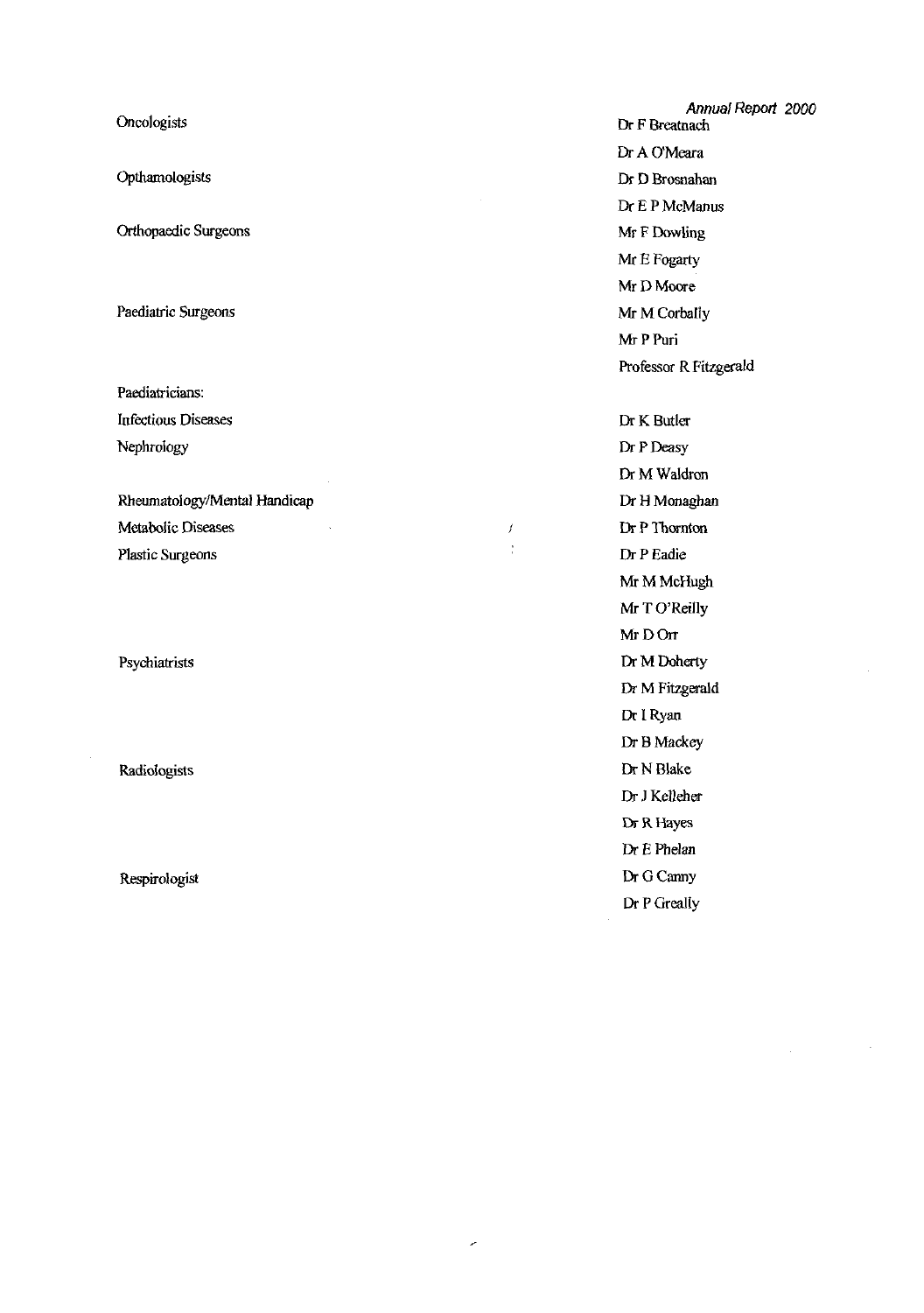## **THE DEPUTY CHAIRMAN'S REPORT**

## **Spoken by Mr Francis J Feely**

The staff of the hospital have put trojan effort into caring for the children and the families who required om services. Our thanks must go to doctors, nurses, social workers, pharmacist, dieticians, therapists, radiographers, geneticists, laboratory personnel and all the other health care professionals. The chaplaincy and pastoral care group have made a very special contribution I thank also the educators, researchers, household, maintenance and administrative personnel. We appreciate the work of the many parent and community groups who have supported us in the past year.

The wide range of very specialised skills focused here on the care of the sick child represents an incalculable asset to the community not just in Dublin but throughout the country. **As** a Committee of Management we seek to support the administration in developing the skills available and in providing the facilities necessary to improve the care ofthe children entrusted to **US.** 

In acknowledging the work and skills of our staff **l** acknowledge also the work of management and the support of the Department of Health and Children **and** the Eastern Regional Health Authority in the development of our services.

It is of vital importance that the infrastructure and facilities at Our Lady's Hospital for Sick Children Crumlin be up to the highest modern standard.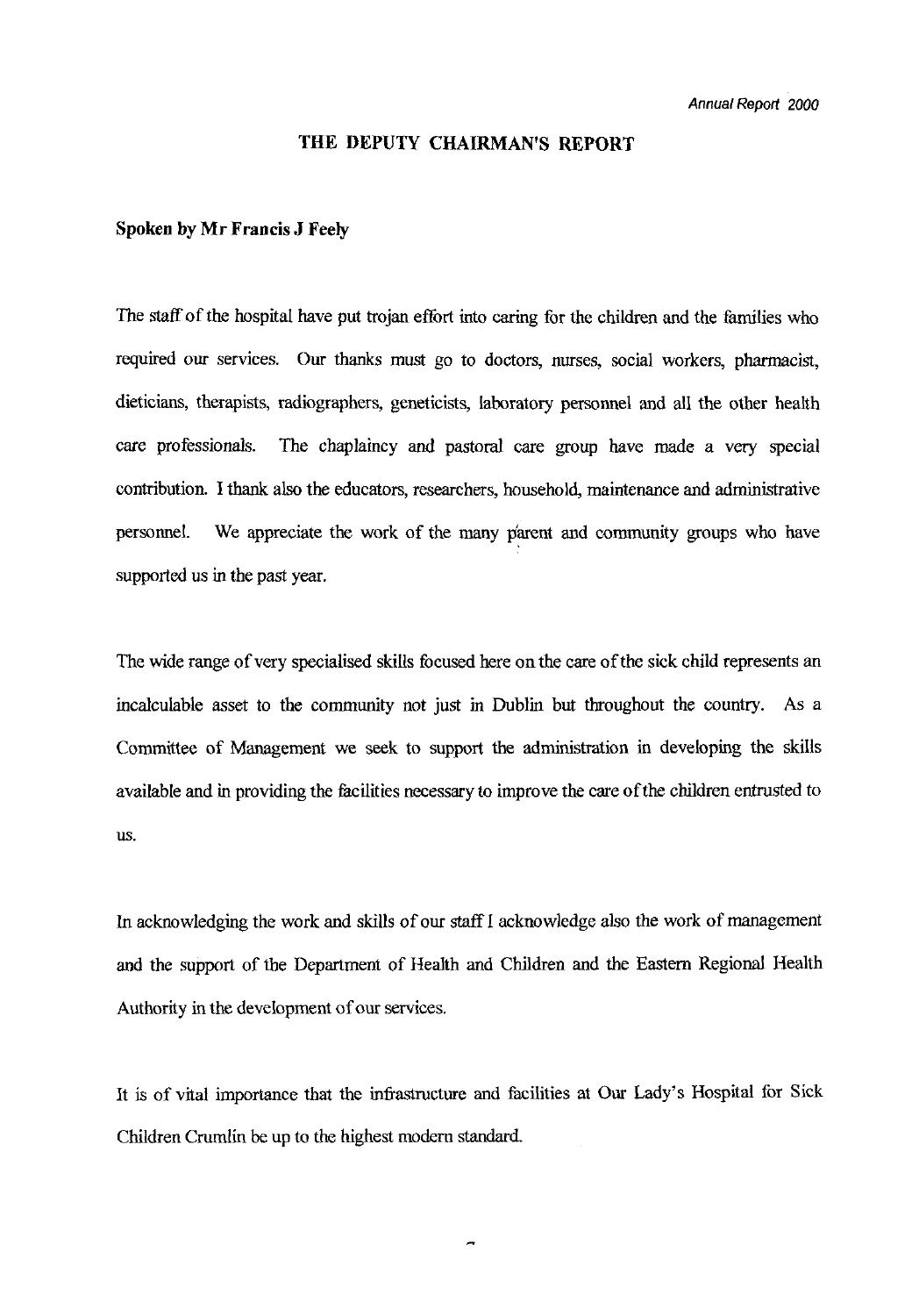In general the hospitals requirements in these regards arise from the fact that the hospital was designed more than half a century ago to meet the medical needs expected at the time. The advances in medical science, the more intense management of illness in children and the changes in the nature and pattern of illnesses have altered these requirements. In addition the number of patients presenting to the hospital have increased dramatically over the years. Last year there were in excess of 17,000 admissions to the hospital, almost 90,000 out-patient attendances, more than 9,000 operations were performed in our theatres.

Investment in the hospital facilities to accord with the needs of the twenty first century is essential. Over the past year we have continued to address this need for overall development to the Eastern Regional Health Authority and to the Department of Health and Children. The statutory authorities are sympathetic to the hospitals requirements and we will continue to press to expedite planning for such development to properly meet the current and anticipated requirements of services located here.

Considerable progress has been made during the year on detail planning of new operating theatres, day unit and hospital sterile supplies departments. It is expected that building work will commence in the next few months. Also the Minister for Health and Children has made available the sum of £3 million to meet the cost of immediate prioritised equipment needs and development of some facilities.

In their meetings of the past year the Committee of Management reviewed and discussed progress made by the hospital with the development of systems of information, response and support of parents who are endeavouring to come to tenns with the death of their child. The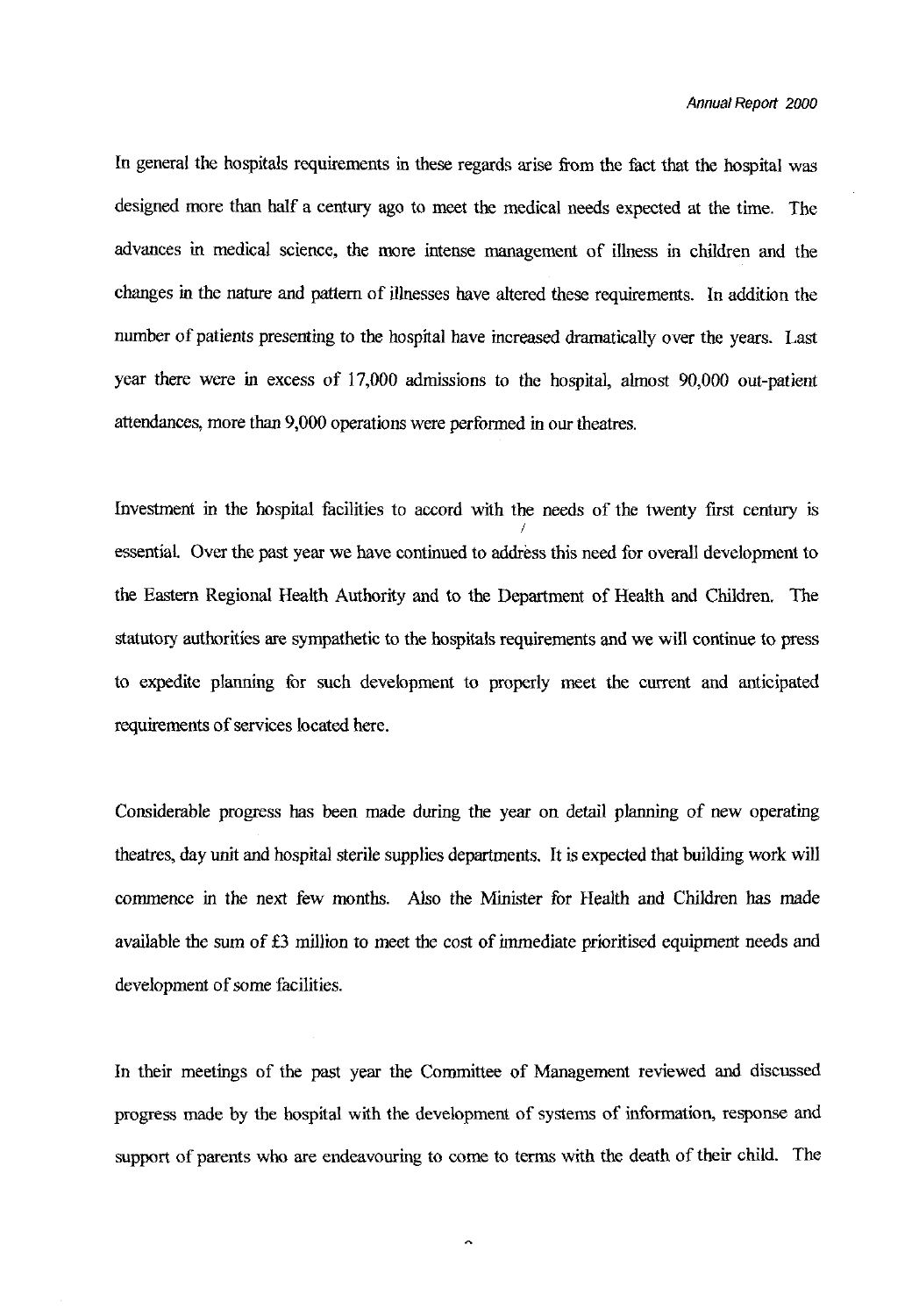hospital will of course provide to the Dunne Inquiry all appropriate information available. At our annual meeting last year I spoke of the value of post mortems both to the families and to the clinicians who care for their children.

The Committee of Management in the past year also discussed the issues surrounding the future provision of paediatric surgery. We are pleased to accept the Minister's proposal with regard to the structuring of paediatric surgical posts and would hope that this long outstanding issue can now be resolved.

I am also pleased to report the considerable success that was achieved in addressing cardiac I surgery waiting lists. Additional resources were provided by the Eastern Regional Health Authority. A programme of surgery in Baltimore, USA was arranged and successfully carried through, A programme of surgery in Britain was maintained and at the same time the throughput of patients in the cardiac unit here was increased. Our special thanks of all who were involved. We acknowledge the work of the cardiologists, cardiac surgeons and all other support staff, in particular the nursing personnel in Theatre and in ICU. In common with other hospitals we experienced considerable difficulties in the year 2000 in recruiting the highly specialised nursing personnel needed for Intensive Care and Theatre. Nonetheless the nursing staff available to us contributed hugely to the increased cardiac programme here. The result is that the numbers of patients waiting for surgery has been considerably reduced and, of those waiting, almost all are waiting for less than 6 months.

I take this opportunity to welcome to our staff all new appointees. Since our last meeting a number of consultants have taken up appointment. Dr Mary Waldron and Dr Atif Awan, Consultant Nephrologists have joined us. Dr Martha Healy, Dr Margaret Bourke and Dr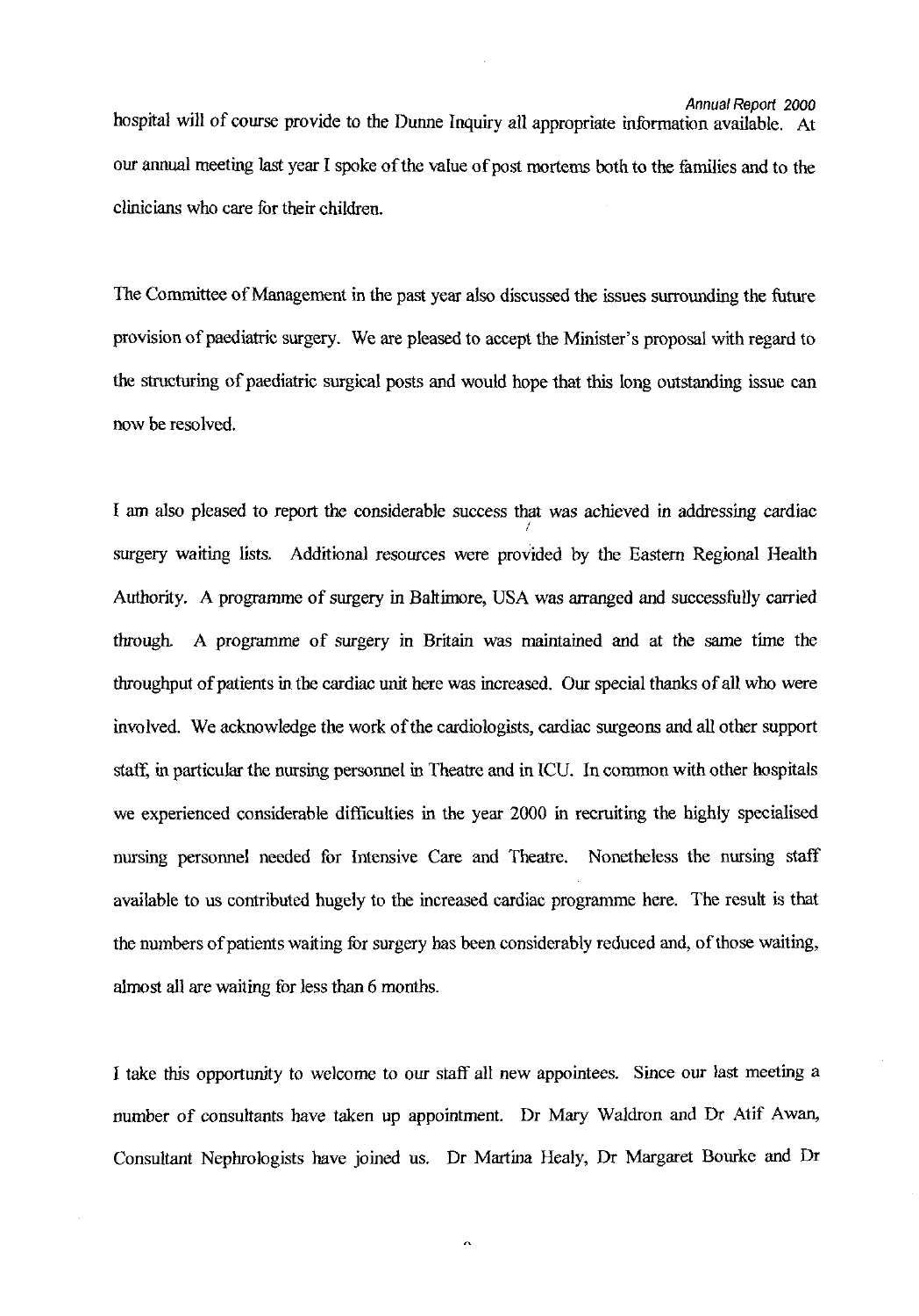#### **Annual Report 2000**

Jacinta McGinley have been appointed as Consultants to the Department of Anaesthetics. Mr John Russell has been appointed ENT Surgeon and Dr Niamh O'Sullivan as Consultant Microbiologist. **Mr** Mark Redmond, Consultant Cardiothoracic Surgeon joined us in August last. All are most welcome.

**Mr** Ernest Goulding who sewed on the Committee of Management for 30 years has recently retired. We wish him well and thank him for his considerable work with the Committee. Dr Patrick Deasy, Consultant Paediatrician retired last year. His contribution to the clinical services and the general development of the hospital was very significant. He was unstinting in his support of the work of the Committee of Management. We wish him well in his retirement.

I now formally propose that the Annual Report together with the Balance Sheet and Certified Accounts for 2000 be adopted. I ask Mr **Connac** O'Broin to second this proposal and he will explain and expand for you report of the Finance  $\&$  General Purposes Committee.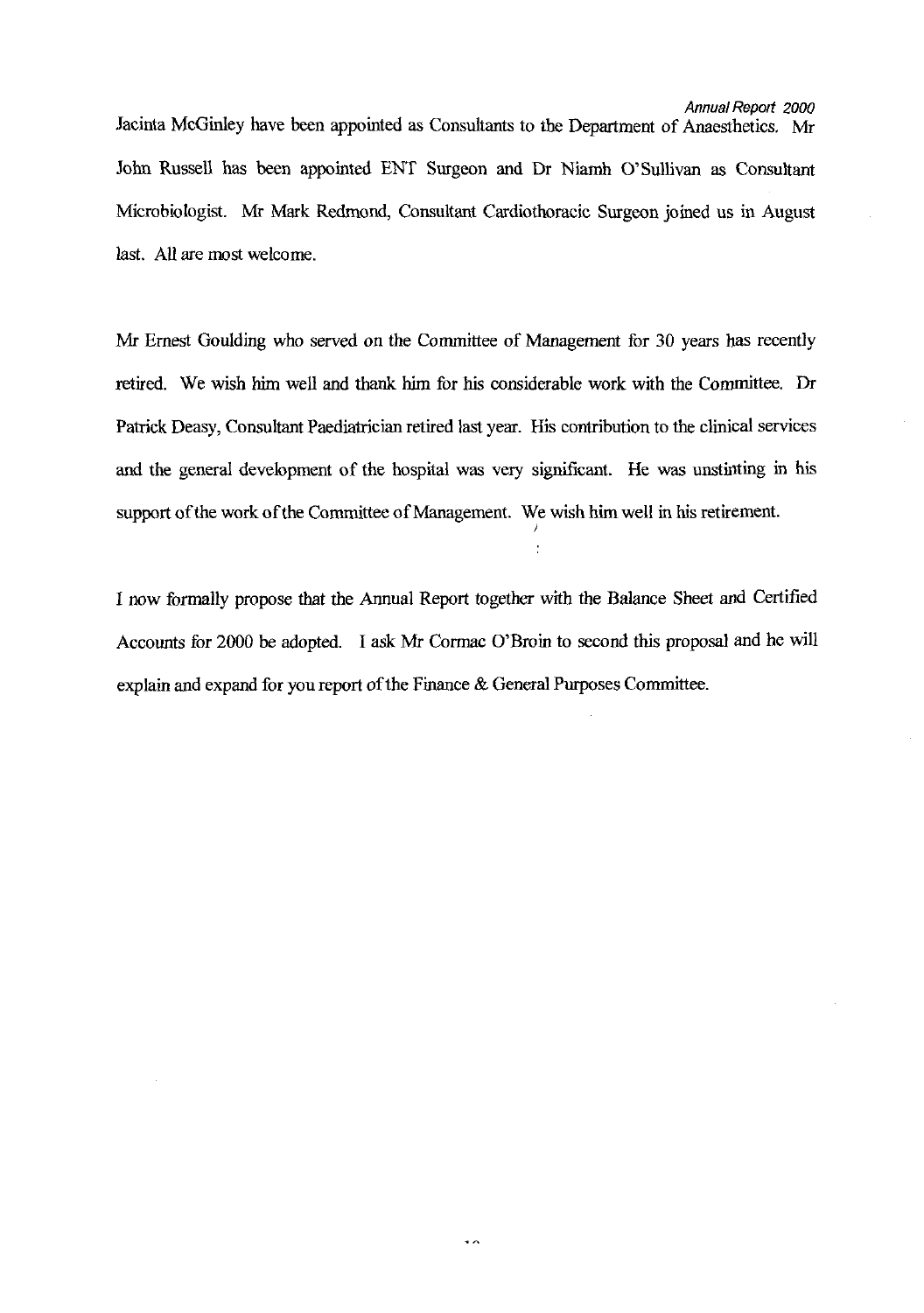#### **Annual Report 2000 FINANCE AND GENERAL PURPOSES COMMITTEE REPORT**

### **Spoken by Mr Cormac O'Broin**

I have pleasure in seconding **MI** Feely's proposal that the annual report together with the balance sheet and certified accounts be adopted.

Our revenue allocation fiom the Department of Health and Children for the year was £45.126 million. Our deficit for the year was just under £31K. This represents an overrun of 0.07% of our total allocation which is an excellent achievement while responding to the needs of the patients referred to us for general, acute and specialist care. This deficit will be carried forward as a first charge against our 2001 allocation.

i

## **INCOME**

During the year the hospitals income decreased by E238K. This amount reflects a decrease in our semi private patient income. The hospital strives to provide the best care for all its patients. During the year our clinicians found it increasingly necessary to place some public patients in private accommodation for clinical care reasons.

### **EXPENSES**

## **SALARIES AND WAGES**

Increase in payroll costs were largely due to the application of authorised salary increases and also by the filling of posts sanctioned by the Department of Health and Children.

## **SUPPLIES AND SERVICES**

It is this hospitals policy to focus non pay expenditure to the greatest extent possible on costs directly related to patient care. The hospital is also committed to the maintenance and refurbishment of patient care areas, in order that at all times, the patient receives the best care in the best surroundings. The cost of non pay medical inflation, which is higher than the

 $\sim$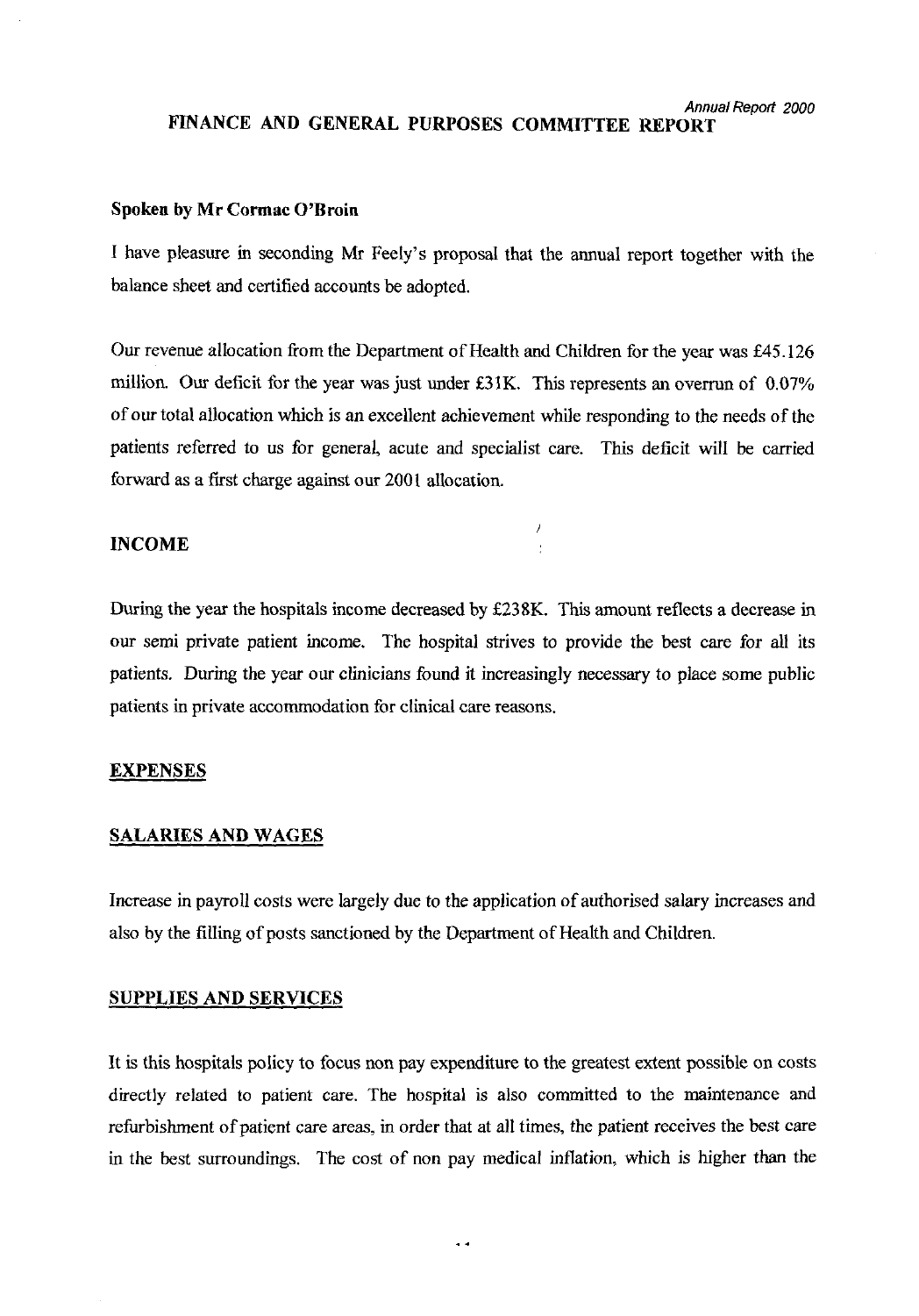**Annual Report 2000** 

normal average rate of inflation has contributed in part to an increase in the overall cost of non pay supplies and services. In addition the use of the latest medical technologies and techniques and the impact of additional speciality consultants in the hospital have contributed to the increase in cost.

It is this hospitals policy to examine all areas of expenditure including non medical and non pay expenditure.

# **CARDIAC WAITING LIST INITIATIVE**

In 1997, the Minister for Health and Children introduced a National Cardiac Waiting List initiative. This programme has continued in 2000. We received an allocation from the Department of Health & Children of £1.443 million. This money was used to fund the cost of cardiac surgical procedures for patients in the UK and the United States. It is also used to provide support staff here for pre and post operative care.

# **FIXED ASSETS**

As in previous years the hospital is determined to provide the best accommodation and equipment for our patients. During the year the hospital spent **£1.644** million on building, plant and equipment.

We are very grateful for the funds received fiom the Department of Health and Children and fundraising for the above projects.

# **ACTIVITY**

The Deputy Chairman has already made reference to level of activity of the Hospital. In our meetings of the past year we have examined activity reports and continue to do *so* and to support the Hospital management's efforts to achieve most effective utilisation of accommodation.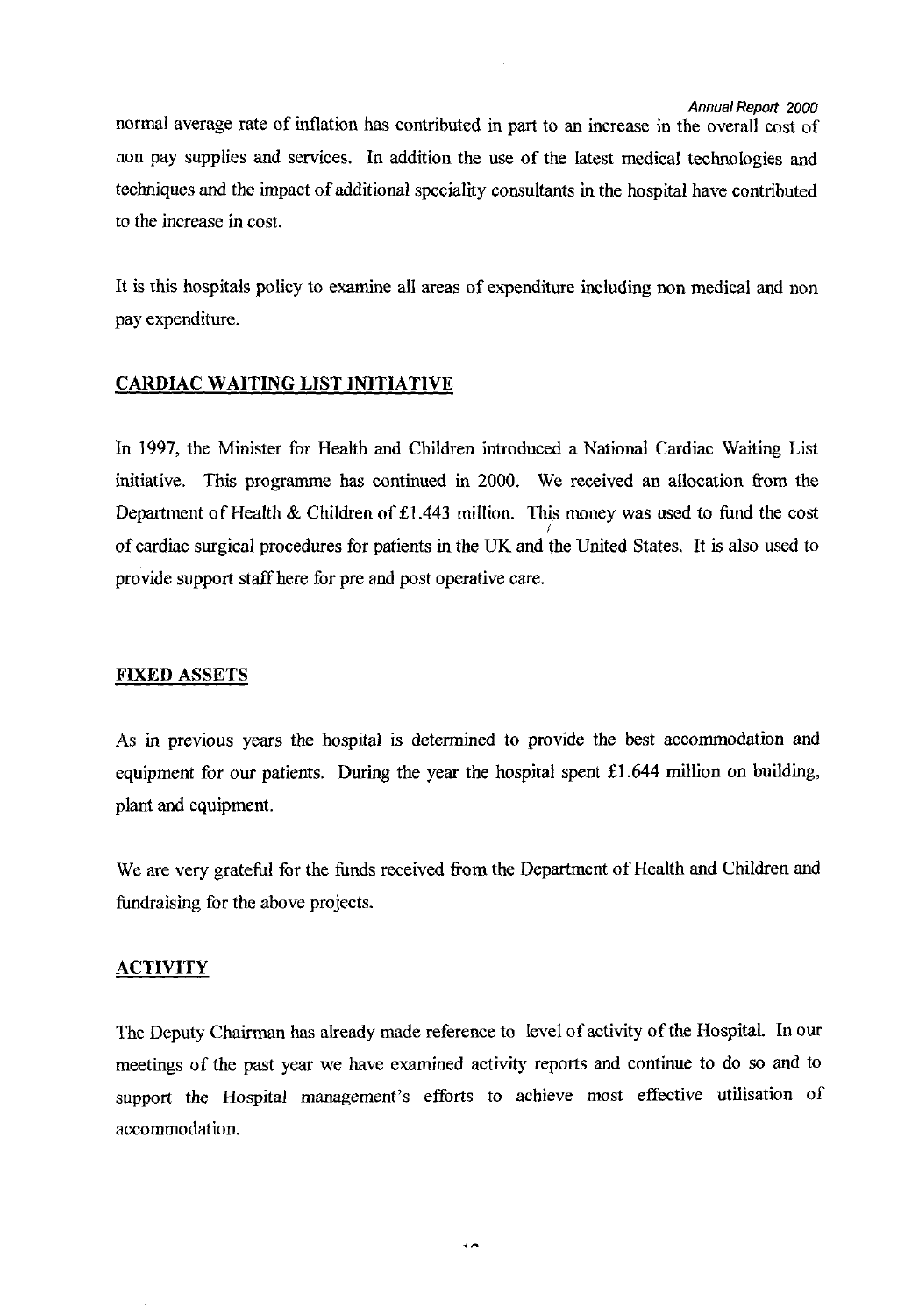# **CONCLUSION**

Ensuring that the hospital can continue to provide the highest standard of care for its patients requires the co-operation of all disciplines. We must work together to achieve value for money and ensure that we are keeping the ERHA advised of new developments and their associated cost. This will enable the necessary funding to be secured.

During the past year there have been a number of resignations and retirements within senior administration management team. I am pleased to welcome to our staff **MI** John Hannigan - IT manager, Mr Liam Farrell HR manager, Mr David O'Muineachain - Materials Manager, Ms Ruthann Mannion -- Financial Controller. Welcome also to Ms Moira McQuaid to her appointment as General Manager.

In conclusion I would like to thank our Financial Controller, Ms Ruthann Mannion, and her staff, for the efficient day to day management of the hospitals finances and for providing the Fiance Committee with proper financial information and advise.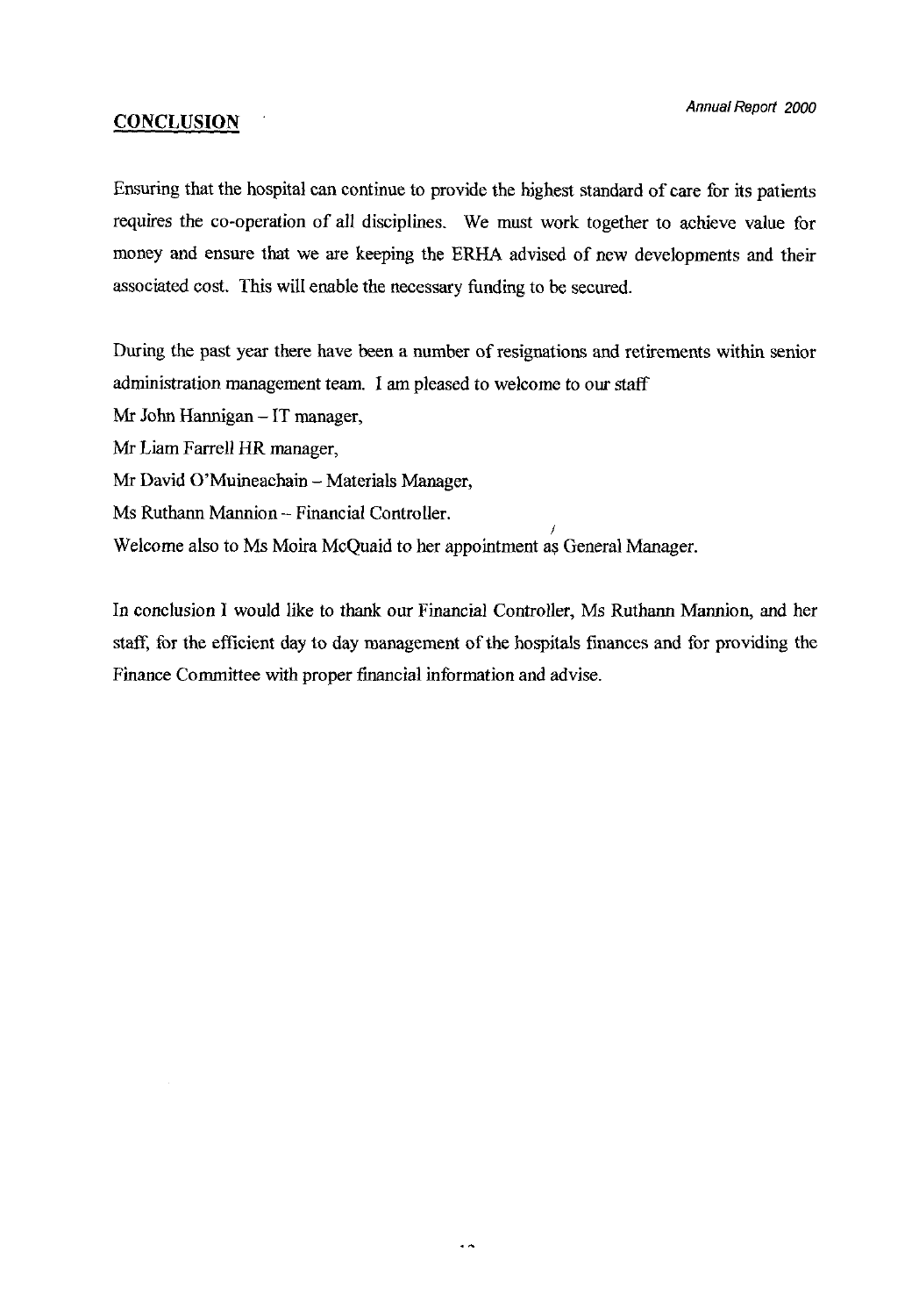#### **MEDICAL STAFF REPORT**

## **Spoken by Mr E Fogarty**

The hospital continued in 2000 to provide a high standard of medical service to our paediatric patients. The medical staff and administrative staff have coped again with and continue to deal with the Organ Retention issue openly and will be participating fully in the official inquiry.

In 2000 there were 17,036 admissions, 11,510 were from the Eastern Health Board area and 5,403 were ftom various other areas around the country. There were 63 non nationals admitted. There were 90,137 out-patient attendances **and** 30,931 patients availed of the Accident & Emergency services.

Dr Patrick Deasy, Consultant Paediatrician retired in 2000 and we would like to take this opportunity of thanking him for his long dedicated service to the hospital and we wish him best wishes for his retirement. Dr Mary Waldron, Consultant Nephrologist took up her appointment here in 2000 and we welcome her. Since our last meeting the following consultant staff have joined us : Dr Martina Healy, Dr Margaret Bourke and Dr Jacinta McGinley - all consultant anaesthetists. Dr Niamh O'Sullivan, Consultant Microbiologist and Dr Atif Awan, Consultant Nephrologist.

Mt Mark Redmond took up duty as Cardio-thoracic Surgeon in August 2000. The Eastern Regional Health Authority provided funds for a Cardiac Waiting List Initiative and patients of this hospital were sent abroad to the UK and USA for treatment together with extra lists undertaken by staff' at Our Lady's Hospital has been very successful and has reduced the

 $\ddot{\phantom{a}}$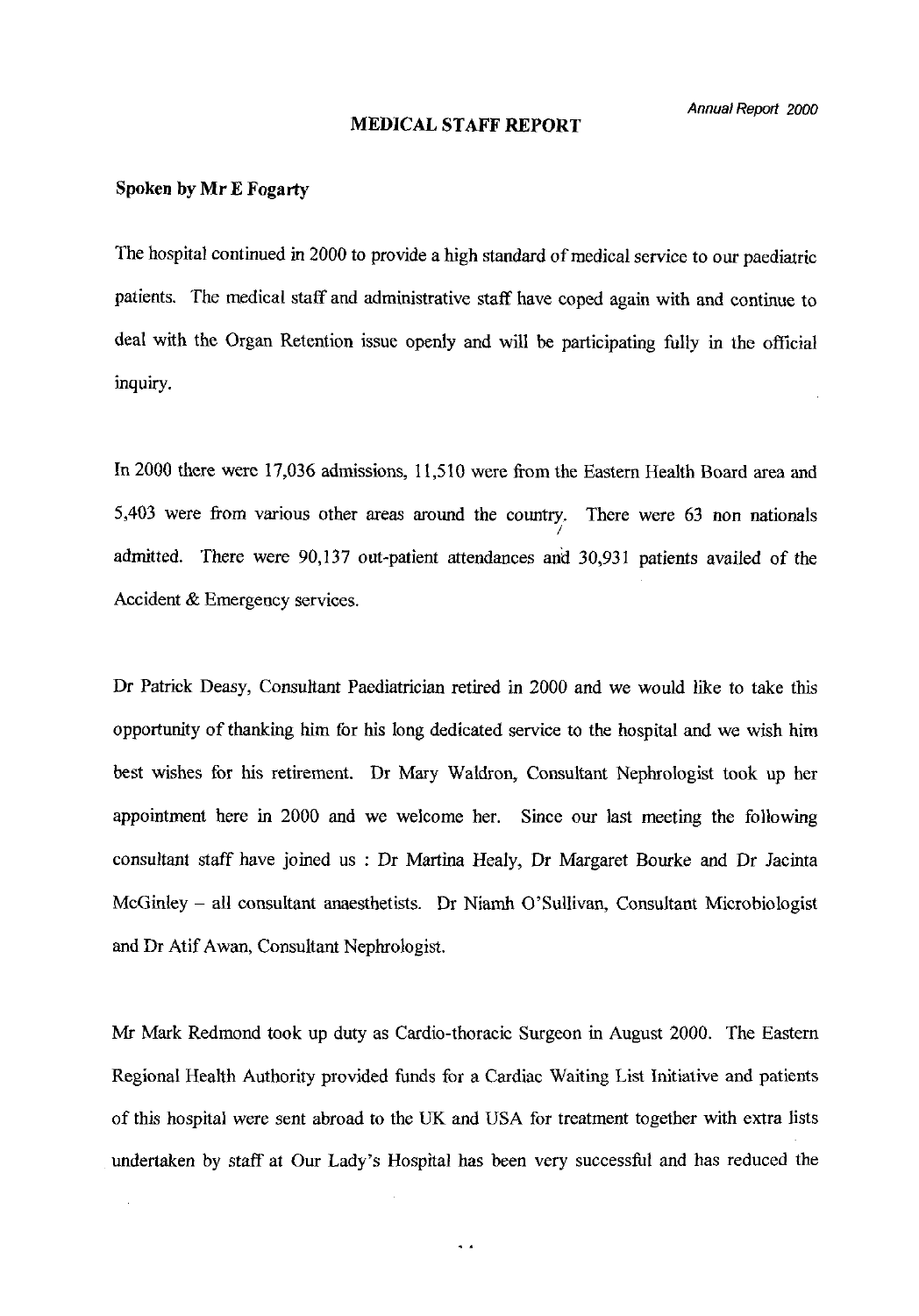The Minister for Health and Children visited the hospital on the **2oth** October 2000. This visit was successful and there is no doubt that the Minister saw the need for major development at the hospital.

Professor E Guiney's replacement has not yet been appointed. He retired 5 years ago. Members of the Medical Board are concerned that it is becoming increasingly difficult to provide the best service to their patients without major investment in the hospital.

The medical staff wish to express their continued and renewed thanks to Mr Paul Kavanagh, Chief Executive and Ms Emily Logan, Director of Nursing, administrative and all other hospital staff for their support throughout the past year.

 $\epsilon$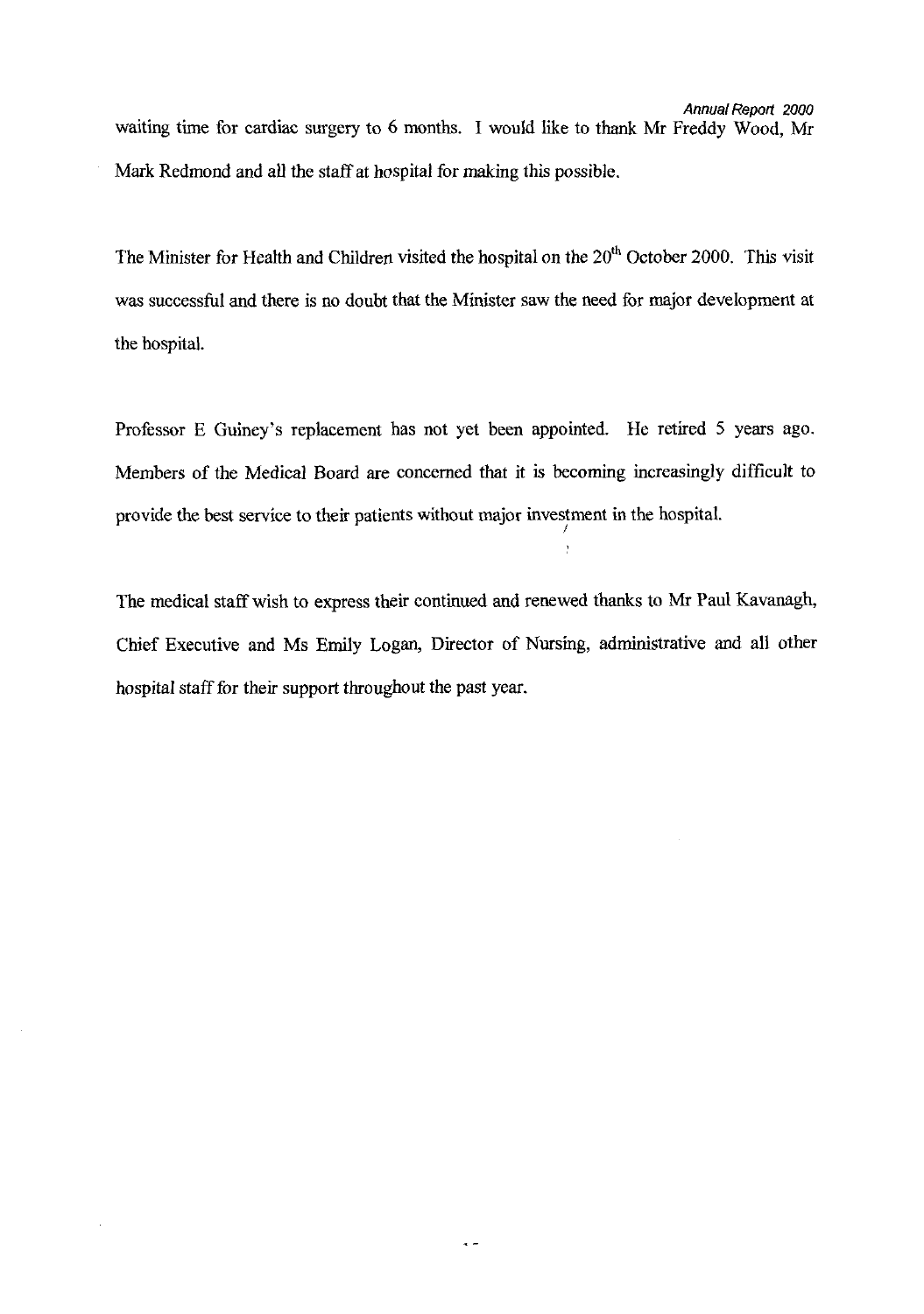### **THE CHILDREN'S RESEARCH CENTRE**

### **Spoken by Mr David Doran**

2000 was again a productive year for the Children's Research Centre. The high level of output continued  $-$  at a qualitative level, which secured recognition in many international forums. It is the commitment of individuals that achieves these plaudits and we were once again fortunate in the background, hard work, spirit of intellectual curiosity, determination and those other personal qualities, so manifest among staff members which are **a** necessary prerequisite to results in the competitive research World. It is team effort of course but one that is fostered and inspired by the dedication of the Centre's Director of Research, Mr. Prem Puri.

During the year the Research Centre had 40 papers published in peer reviewed international medical / scientific journals. In addition, the publications record included 9 chapters in books.

 $\overline{I}$ 

59 papers form the Research Centre were accepted for publication at 22 international meetings. There were 29 presentations at Irish meetings. In addition to these papers, members of staff were invited as speakers and guest lecturers to international meetings around the World. Our research staff are to be complimented on these significant achievements.

**A** principal area of research activity for which the Children's Research Centre is widely known, is its work on Hischsprung's Disease and allied functional bowel disorders. That work continued apace with the largely international team based in the Centre but a significant achievement during the year was the publication of *"Hirschsprung's Disease* & *Allied*  **Disorders".** This comprehensive volume, the definitive work on the subject, was put together by our Director of Research, Mr. Prem Puri along with a German colleague Dr. Holschneider.

 $\ddot{\phantom{0}}$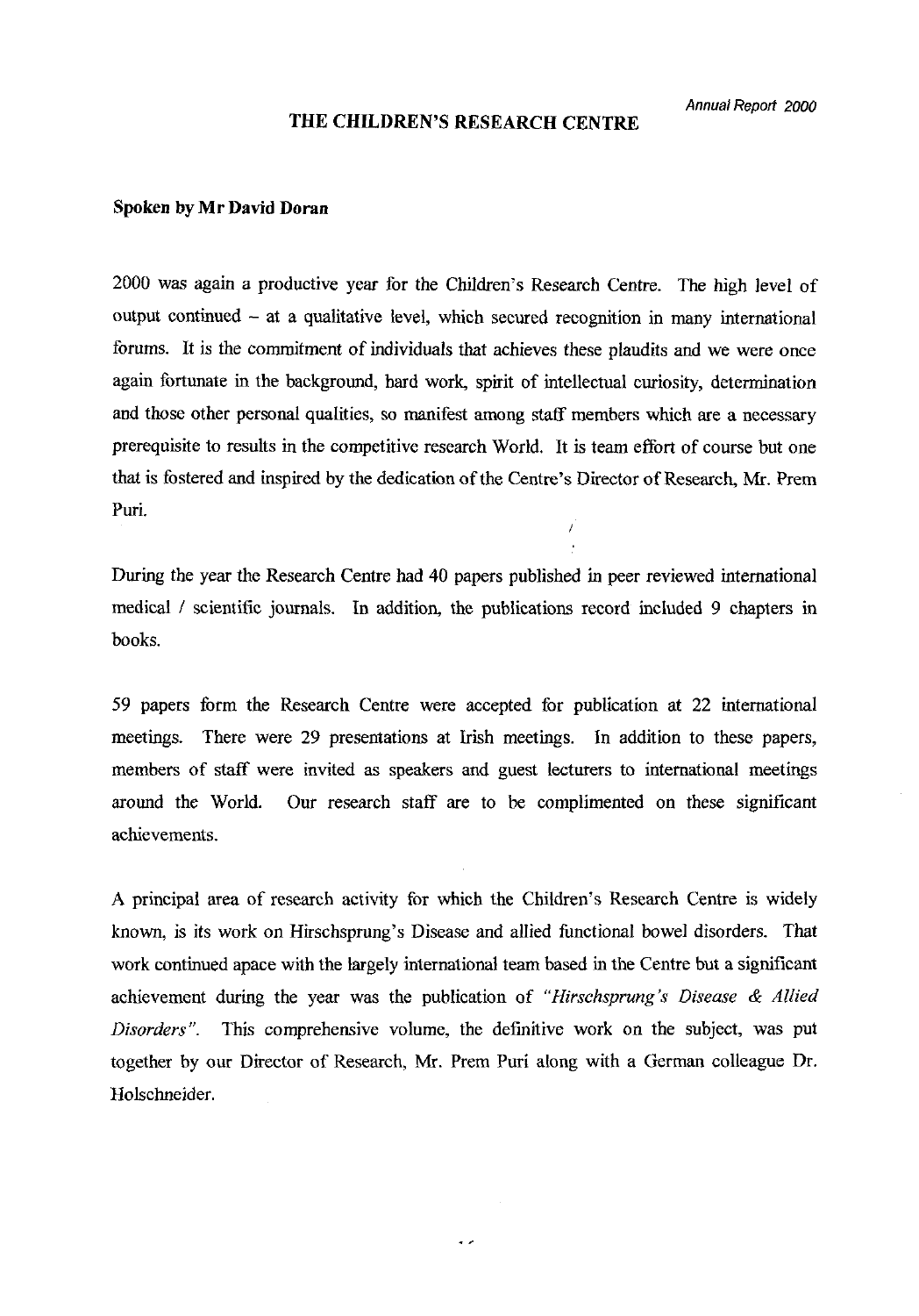#### **Annual Report** 2000

It is now known that duodenal ulcers and cancer of the bowel result form an infection in childhood by Heliobacter Pylori. The factors that predispose to colonisation of this organism in the Gastro-Intestinal Tract continue to be a major focus of our research programme. The impetus here is provided by the staff from the UCD Department of Paediatrics under Professor Brendan Drumrn.

The focus on newborn immunity by a team under the leadership of Professor Denis Reen continues to be of interest. Our programme is providing insights into the mechanism of tolerance induction and immunosuppression. Our research in this area, on the immature status of the newborn immune system is making marked progress.

The study of Scoliosis and the investigation of the causes of spinal curvature in children has been an area of study in the Centre for many years and this work continued during 2000.

1

A video was commissioned and produced during the year to assist the fundraising effort. It shows many aspects of the Hospital's work including its research.

We would like to congratulate Mr Prem Puri on the outstanding performance of the Research Centre during the year and, also the Head of the Laboratory, Professor Denis Reen together with the laboratory staff. Mr Puri added to his list of distinctions. He was appointed to the Editorial Board of Archives of Pathology & Laboratory Medicine in the USA.

We are very indebted to the many volunteers, sponsors and donors who finance our work at the Research Centre. I would like to say a special work of thanks to the President of our Foundation, *Mr.* Bob Gahan and the Board Members, also our Regional Committees throughout the Country for their very generous and practical support throughout the year. It is the significant size and scale of the fundraising effort that allows us to achieve such success in research by covering the costs, which exceed Elm.

Our thanks to *Mr* Des Ryan who was Chairman of the Research Centre Council; Chief Executive of the Hospital, Mr Paul Kavanagh; Director of Nursing, Ms Emily Logan; Chairman of the Medical Board, *Mr* Esmond Fogarty; Mrs Joy Fitzgerald, Chairperson and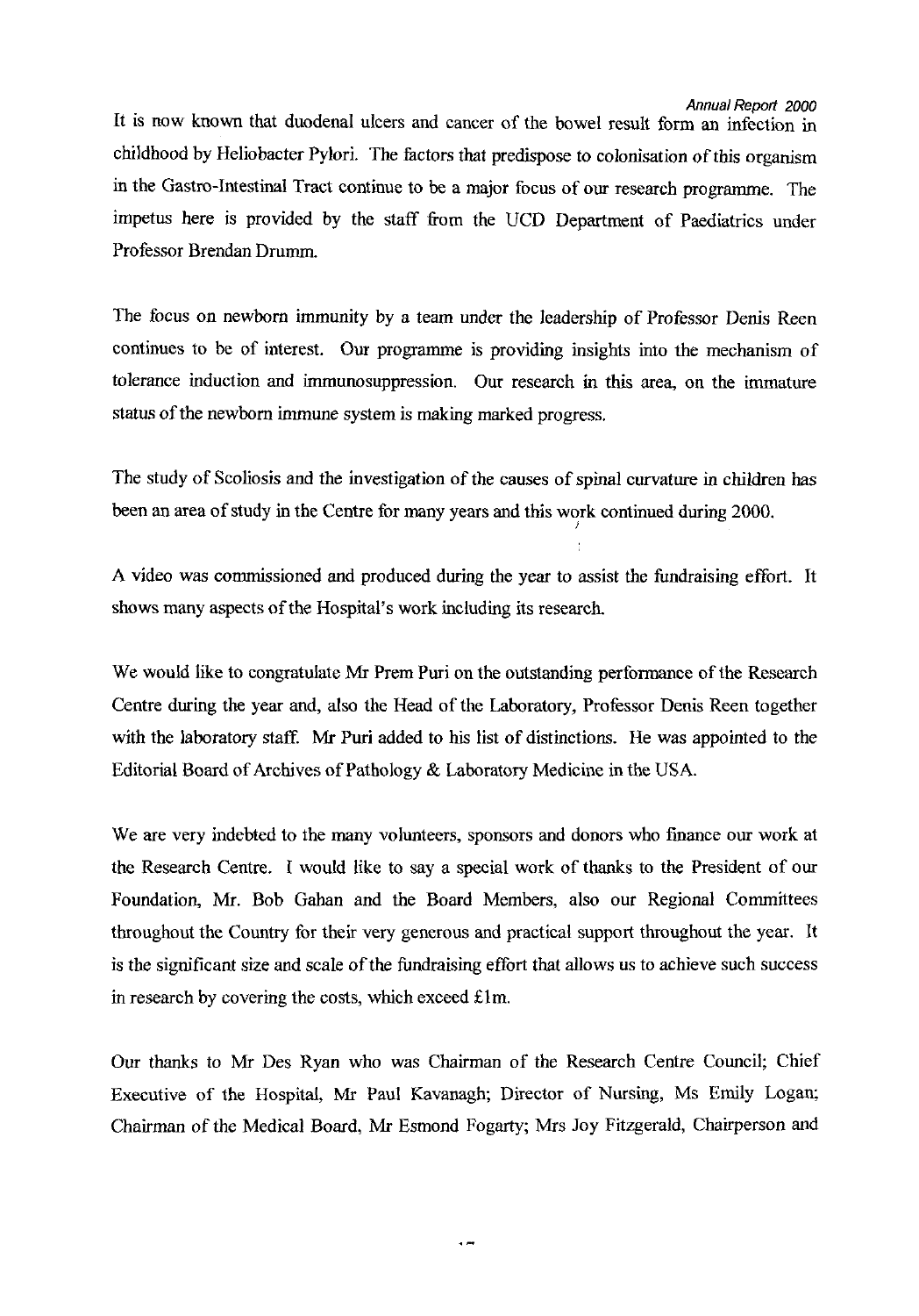$\hat{\boldsymbol{\beta}}$ 

the members of the Ladies Committee for the important contribution they make to our programme.

Lastly, I would like to say a special word of thanks to the staffof the Foundation whose hard work ensured that 2000 was such a success in all of the many ways, by which success can be measured in the complex and taxing activities in which it is daily engaged and which facilitate the smooth running and welcoming intellectual atmosphere of the Children's Research Centre.

 $\begin{array}{c} \mathcal{F} \\ 2 \end{array}$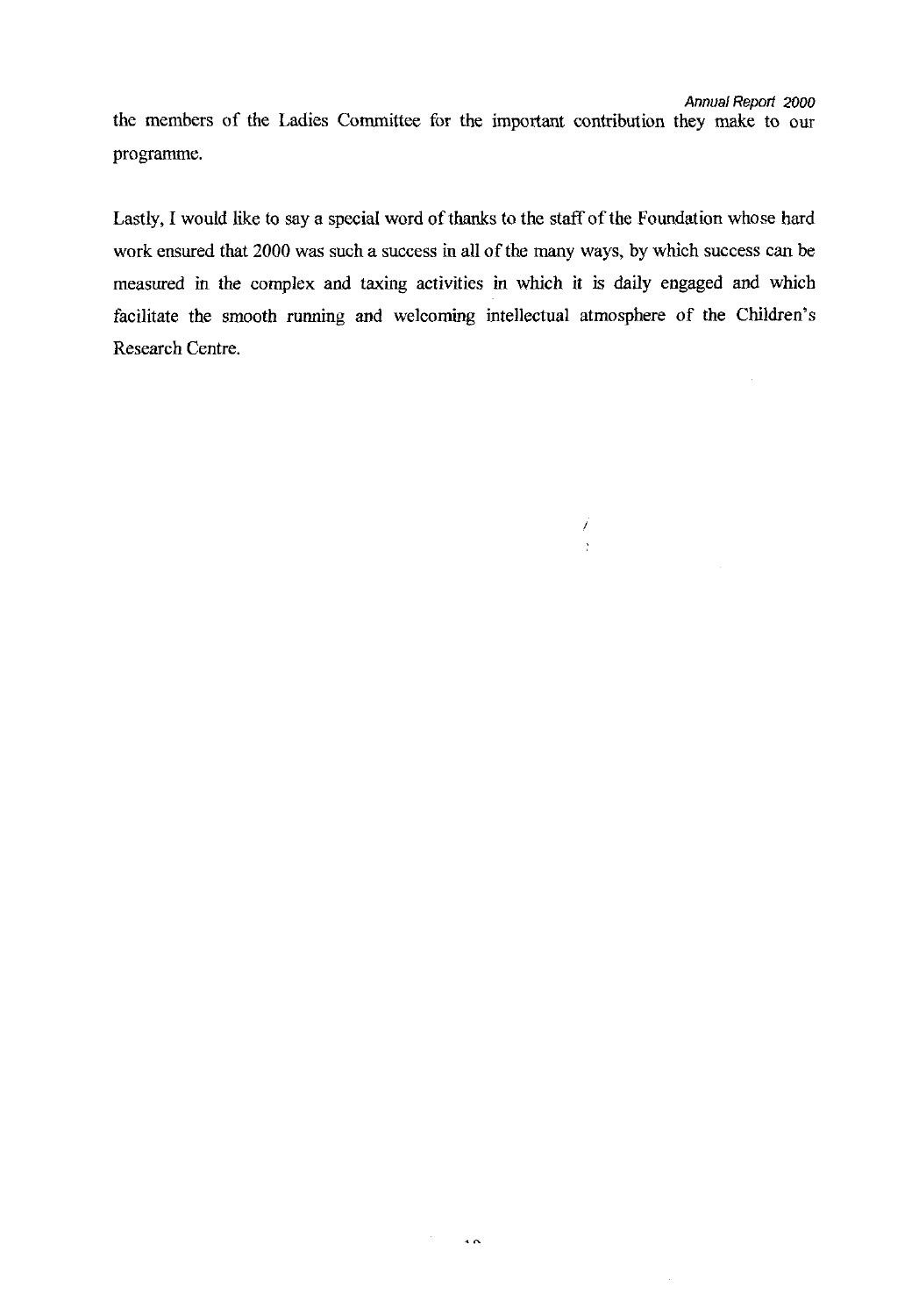## **NURSING DEPARTMENT REPORT**

## **Spoken by Ms Emily Logan**

Representing the main changes that took place in nursing, nationally, are the combination of Labour recommendations and the implementation of the Report of the Commission on Nursing (1998). The greatest challenges in nursing within Our Lady's Hospital continue to be the recruitment and retention of skilled nurses to ensue that we provide a quality driven, patient focused and cost effective service for our patients and their families.

A number of promotional grades were introduced this year. They include:

- **Senior Staff Nurse 28 staff nurses who were in post for more than 23 years were** upgraded to senior staff nurse grade.
- **Clinical Nurse Manager 1** previously known as the junior ward sister post. Ten posts were upgraded in the ward areas.
- **Clinical Nurse Manager 2** we received an upgraded position for the Day Unit.
- **Clinical Nurse Manager 3** two posts were appointed to in Intensive Care and Oncology. This is a new grade between that of ward sister and Assistant Director of Nursing.
- **Clinical Nurse Specialist**  26 of our liaison nurse posts were regraded from staff nurse grade to a grade equivalent to ward sister.

### **RECRUITMENT AND RETENTION**

Recruitment and retention continue to present the greatest challenge for nursing. We wish to ensure that we continue to recruit a high calibre of skilled nurses to care for children and their families. Most of the difficulties experienced were in the areas of Intensive Care and Theatre Departments. The main mechanisms of retention have been the increased flexibility of working hours and the hnding of academic courses. There has been an increase in the funding provided by the Department of Health and Children (DoHC) for hrther education. Manpower research has proven that retention is improved if new staff are inducted with robust orientation programmes making them feel part of the organisation as soon as possible.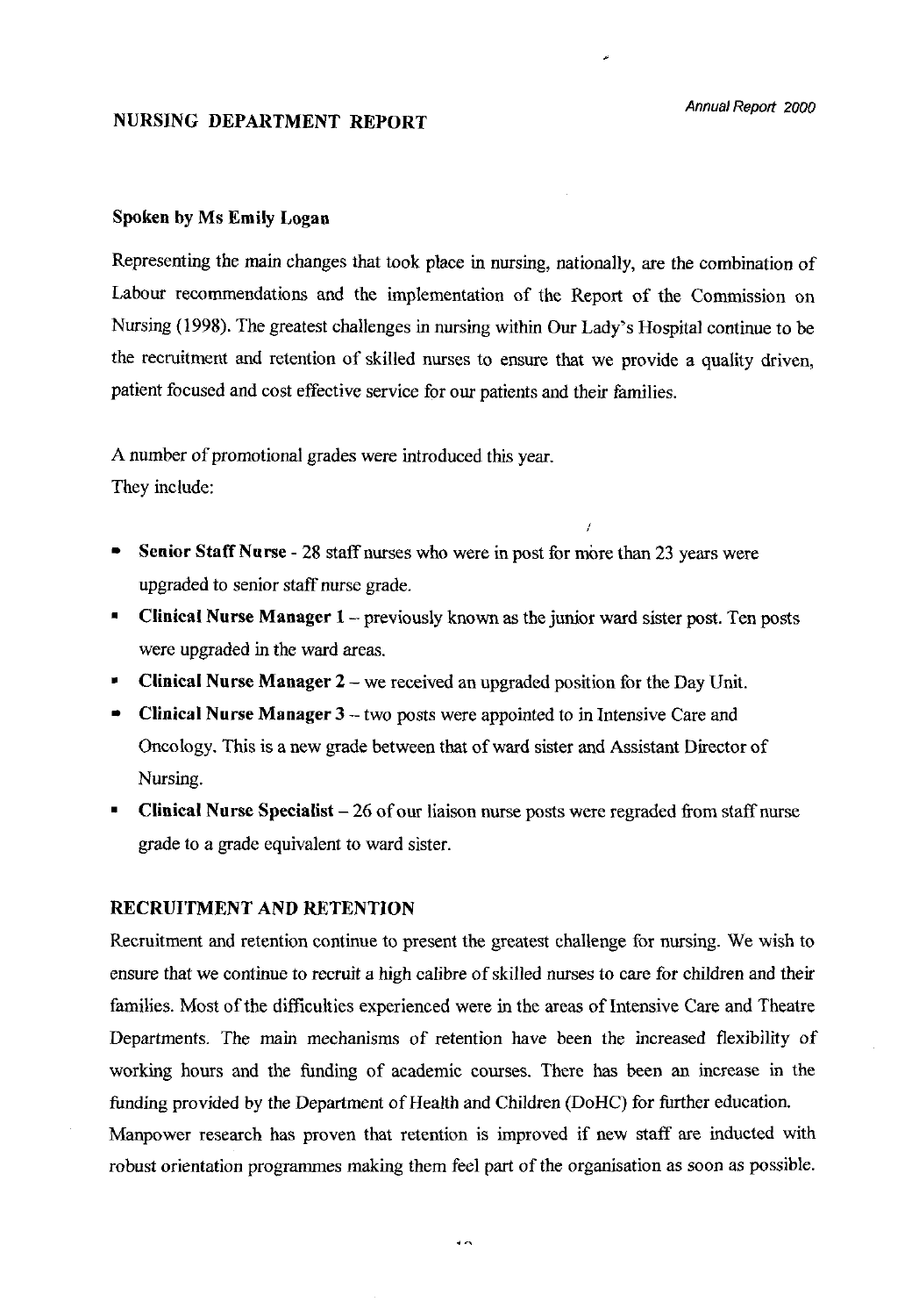We have increased the emphasis on education and orientation programmes for new staff. To facilitate this process we have restructured clinical education posts in the areas of Intensive Care, Oncology and the Theatre Department.

Flexibility of working hours has played a crucial role in staff retention. Most of the demand for flexible working hours has been in the area of Intensive Care where we have a total of 50% of the staff working either part time or job sharing hours. By the end of 2000 the turnover rate for staff particularly in Intensive Care has slowed down considerably. Only one member of staff has resigned ffom ICU in the last six months. To date we have always recruited a small number of nurses ffom abroad, mainly the U.K.. Many nurses recruited ffom the U.K. are Irish nurses returning home. As the number of available nurses in Ireland has reduced we sought to recruit nurses ffom outside the country. It was felt that the most suitably qualified, skilled and experienced nurses for a paediatric environment were nurses I who trained in the Philippines. Ms. Aileen Comolly and Ms. Geraldine Clerkin, Assistant Directors of Nursing ffom Intensive Care and Theatres travelled to Dubai and Bahrain to recruit Filipino nurses who had the skills that our services required; namely Paediatric Intensive Care and Theatre experience. **A** total of 54 staff were recruited and will commence employment in Our Lady's Hospital commencing in February 2001. In the latter part of next year Ms. Aileen Connolly will be the dedicated nurse manager for the recruitment of nurses to Our Lady's Hospital for Sick Children.

## **PAEDIATRlC NURSE EDUCATION**

**A** Paediatric Education Review Group was set up m the Department of Health and Children to make recommendations on the future education needs for paediatric nurse training. The three paediatric hospitals opposed the view of the commission to have paediatric nursing solely as a post registration course.

The concept of an integrated general/ paediatric programme has been explored and will be recommended in the report of the nurse education review group, to be published in January 2001. From 2002 education of nurses will be *at* degree level. To enable the transition of this programme the Department of Health and Children have provided full funding and a grant for nurse tutors to study at Masters level.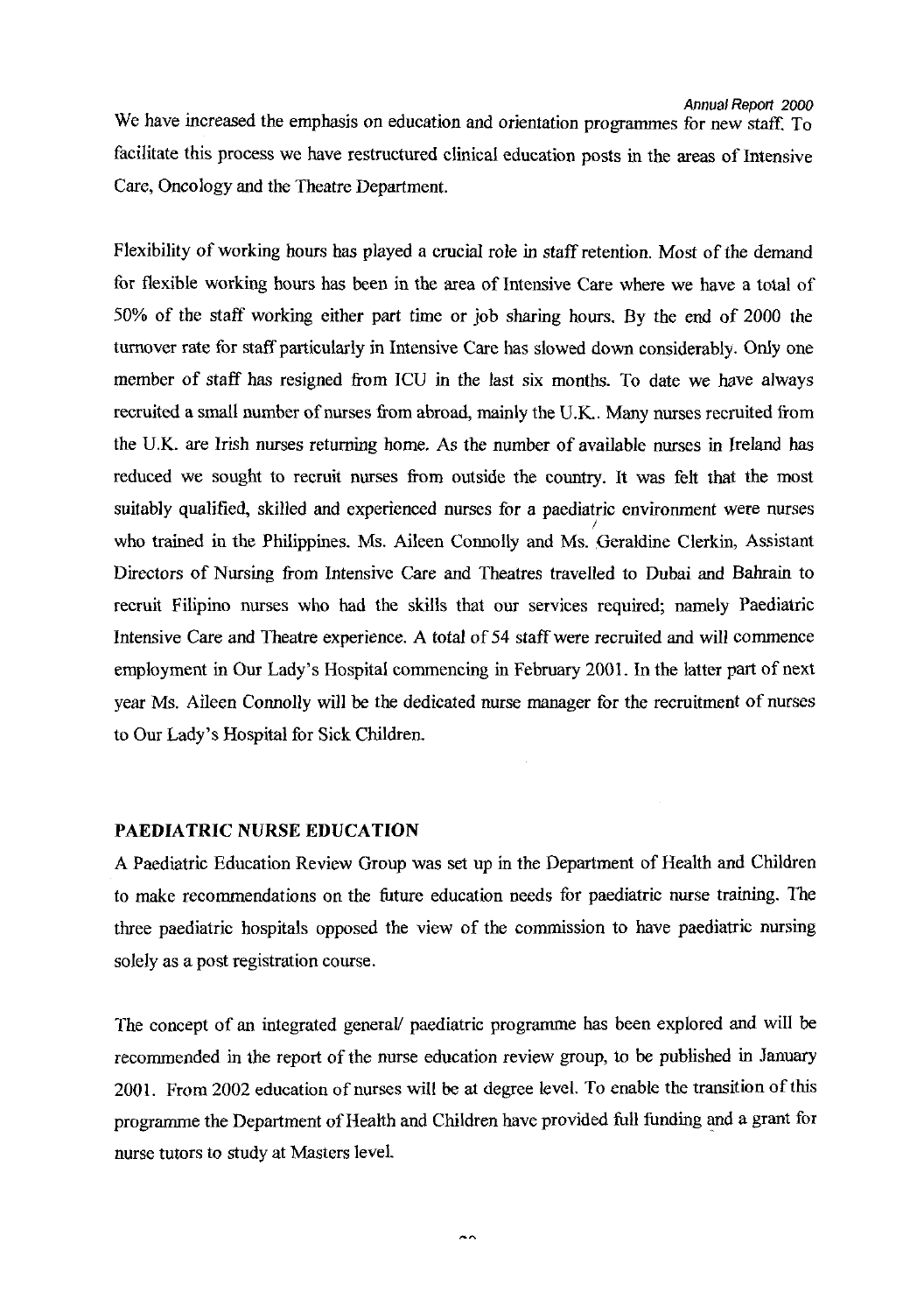Two of our nurse tutors completed Masters degrees this year and a further three commenced Masters programmes.

# **Recruitment into paediatric nurse education**

Fifty nine students commenced the Higher Diploma in Nursing Studies (Sick Children's Nursing) and 54 successfully completed the programme. Since 1996 the number of applicants for paediatric places nationally has reduced considerably. In an effort to address this problem the DoHC agreed that university fees would be paid and the salary of the paediatric student nwse increased to that of a first year staff nurse. All paediatric training hospitals rely upon the pool of general nurses from which to recruit to the post graduate course. Since the number of general nurses training has dropped in the last ten years it has I become increasingly difficult to recruit to the course.

We welcome the announcement by the DoHC of the increase in numbers of pre-registration nursing training places to 1500 per annum over the next three years.

# **Specialist education**

Specialist education can play a significant role in retention of our senior nursing staff working in clinical areas. Many of ow nwses are interested in further education. However most of them would opt for a cowse with a clinical emphasis. To this end we have been collaborating with University College Dublin to develop courses in specialist education at higher diploma level in the areas of Accident and Emergency and Intensive Care. Ow Lady's Hospital for Sick Children will therefore run a paediatric specialist module for Oncology, Intensive Care and Accident and Emergency commencing September 2001. This year was the first Intensive Care course which facilitated both full time and part time students. This was done in an effort to facilitate our job sharing employees in Intensive Care and proved to be a very successful option.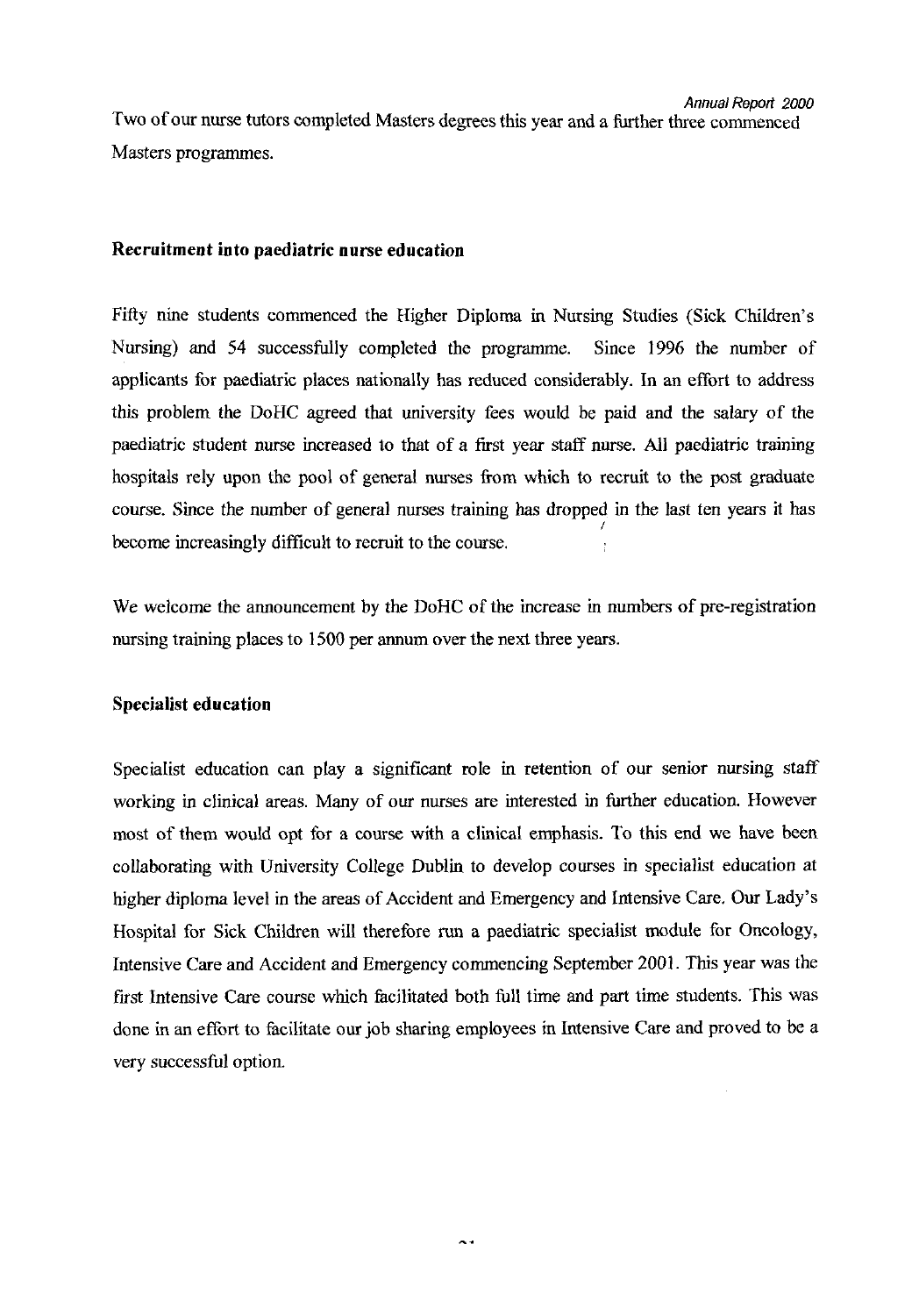The year 2000 has been a difficult year in terms of recruitment for nursing. It is hoped that some of our more difficult recruitment times are behind us. I would like to acknowledge the hard work and commitment the nursing staff have shown to the hospital in working additional hours to sustain services during this difficult year.

> Î  $\frac{1}{2}$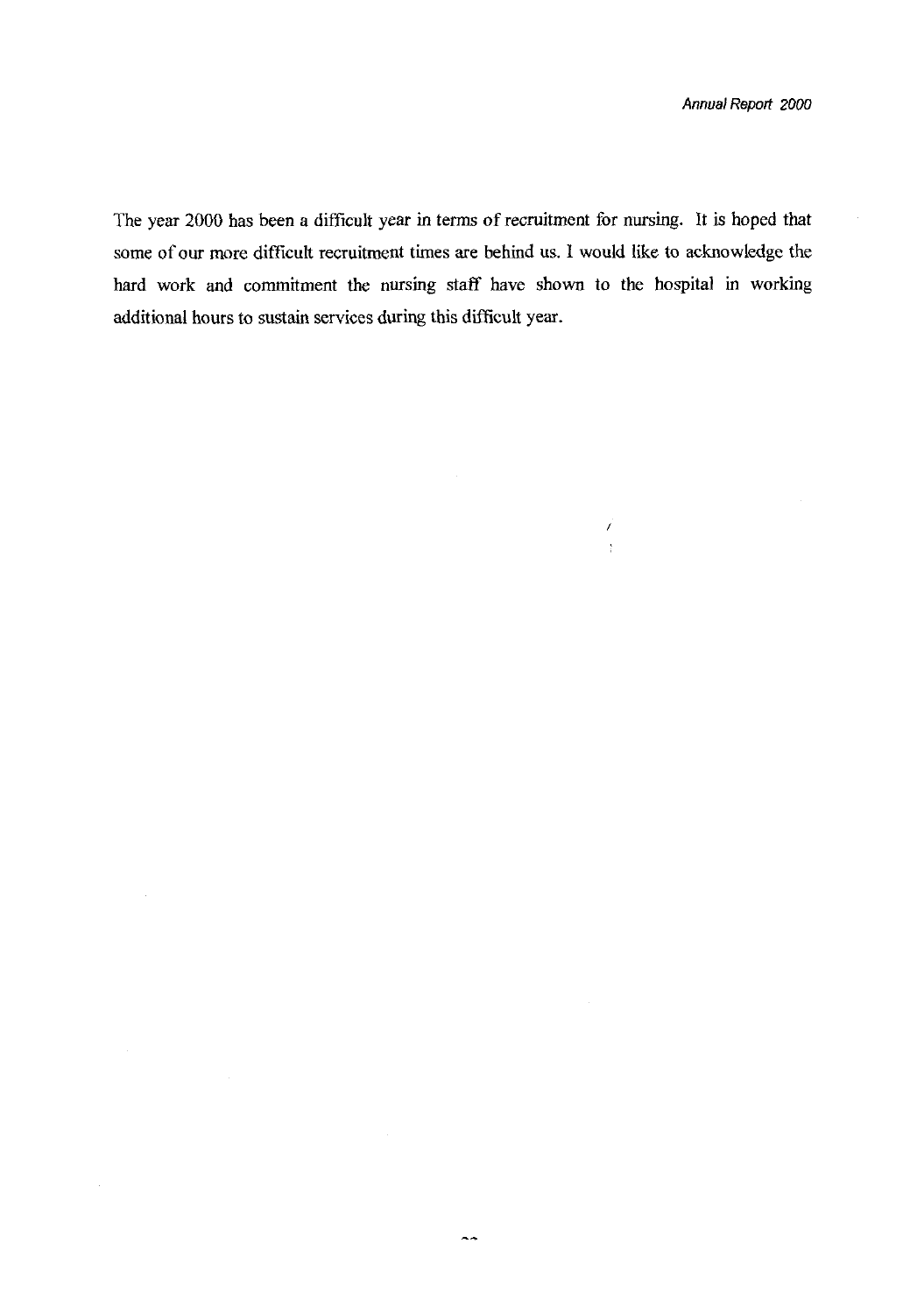# **ACTIVITY SUMMARY**

| <b>IN PATIENTS</b>                 | 1997   | 1998   | 1999   | <b>2000</b> |
|------------------------------------|--------|--------|--------|-------------|
| <b>Admissions</b>                  | 17,655 | 17,615 | 17,156 | 17,036      |
| % of Available Beds Occupied 79.75 |        | 76.2   | 72.7   | 71.32       |
| Average Stay (Days)                | 3.78   | 3.9    | 3.8    | 3.78        |

# **OUT-PATIENTS**

| <b>UUI-PATIENTS</b> |        |        |        |        |
|---------------------|--------|--------|--------|--------|
|                     |        |        |        |        |
| <b>Attendances</b>  | 89.559 | 93,245 | 91,092 | 90,137 |

 $\mathcal{L}^{\text{max}}_{\text{max}}$  and  $\mathcal{L}^{\text{max}}_{\text{max}}$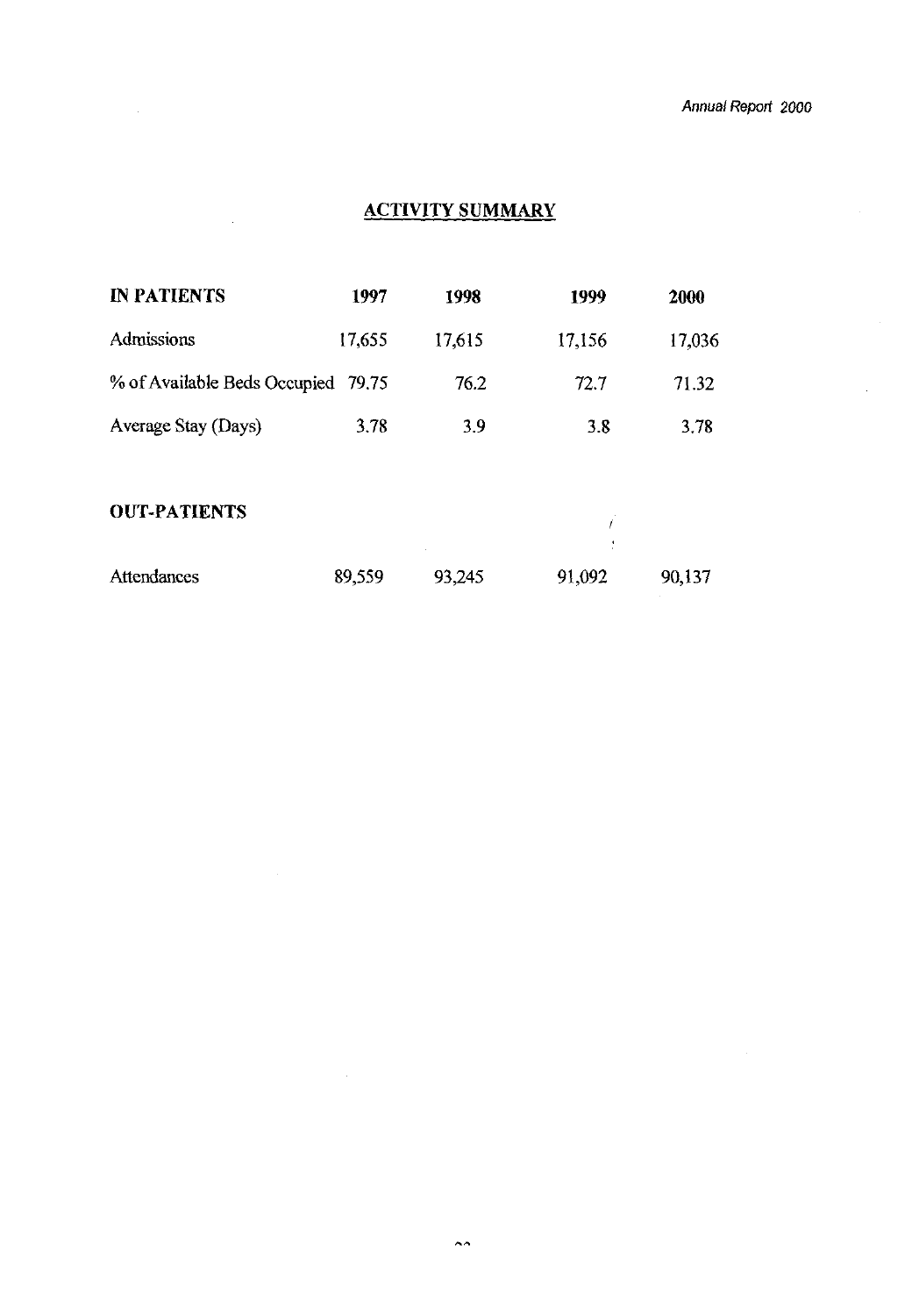# **ANALYSIS OF OUT-PATIENT ATTENDANCES**

**Clinic** 

# **PATIENT ATTENDANCES**

|                            | 1997   | 1998   | 1999   | 2000   |
|----------------------------|--------|--------|--------|--------|
| <b>General Medical</b>     | 7,600  | 8,160  | 8,224  | 8,575  |
| <b>General Surgical</b>    | 5,664  | 5,658  | 5,612  | 5,372  |
| Cardiology/Cardiac Surgery | 2,045  | 2,522  | 2,717  | 2,884  |
| Dental                     | 602    | 575    | 596    | 979    |
| Dermatology                | 2,001  | 2,312  | 3,165  | 3,109  |
| Diabetic                   | 761    | 555    | 539    | 459    |
| Endocrinology              | 550    | 851    | 893    | 899    |
| E.N.T                      | 3,710  | 4,396  | 4,813  | 4,533  |
| Neonatology                | 969    | 1,012  | 948    | 924    |
| Neurology                  | 1,536  | 1,594  | 1,576  | 1,432  |
| Oncology                   | 1,197  | 1,127  | 1,218  | 1,231  |
| Orthopaedic                | 11,415 | 11,892 | 11,456 | 11,330 |
| Ophthalmic                 | 2,353  | 2,769  | 2,769  | 3,200  |
| Psychiatry                 | 448    | 391    | 375    | 113    |
| Plastic                    | 2,537  | 2,576  | 2,483  | 2,069  |
| Orthoptic                  | 1,694  | 2,719  | 2,972  | 3,238  |
| U.T.I                      | 1,288  | 1,300  | 1,367  | 1,317  |
| Psychology                 | 909    | 1,349  | 1,405  | 1,139  |
| Casualty                   | 37,931 | 36,383 | 32,595 | 30,931 |
| Physiotherapy              | 2,264  | 2,375  | 2,185  | 2,440  |
| Speech Therapy             | 613    | 778    | 782    | 1,249  |
| Audiology                  | 844    | 854    | 1,045  | 1,056  |
| Neuro-Oncology             | 70     | 71     | 104    | 127    |
| Genetics                   | 167    | 420    | 513    | 443    |
| <b>Infectious Disease</b>  | 381    | 514    | 570    | 705    |
| Haematology                | 10     | 92     | 170    | 383    |
|                            | 89,559 | 93,245 | 91,092 | 90,137 |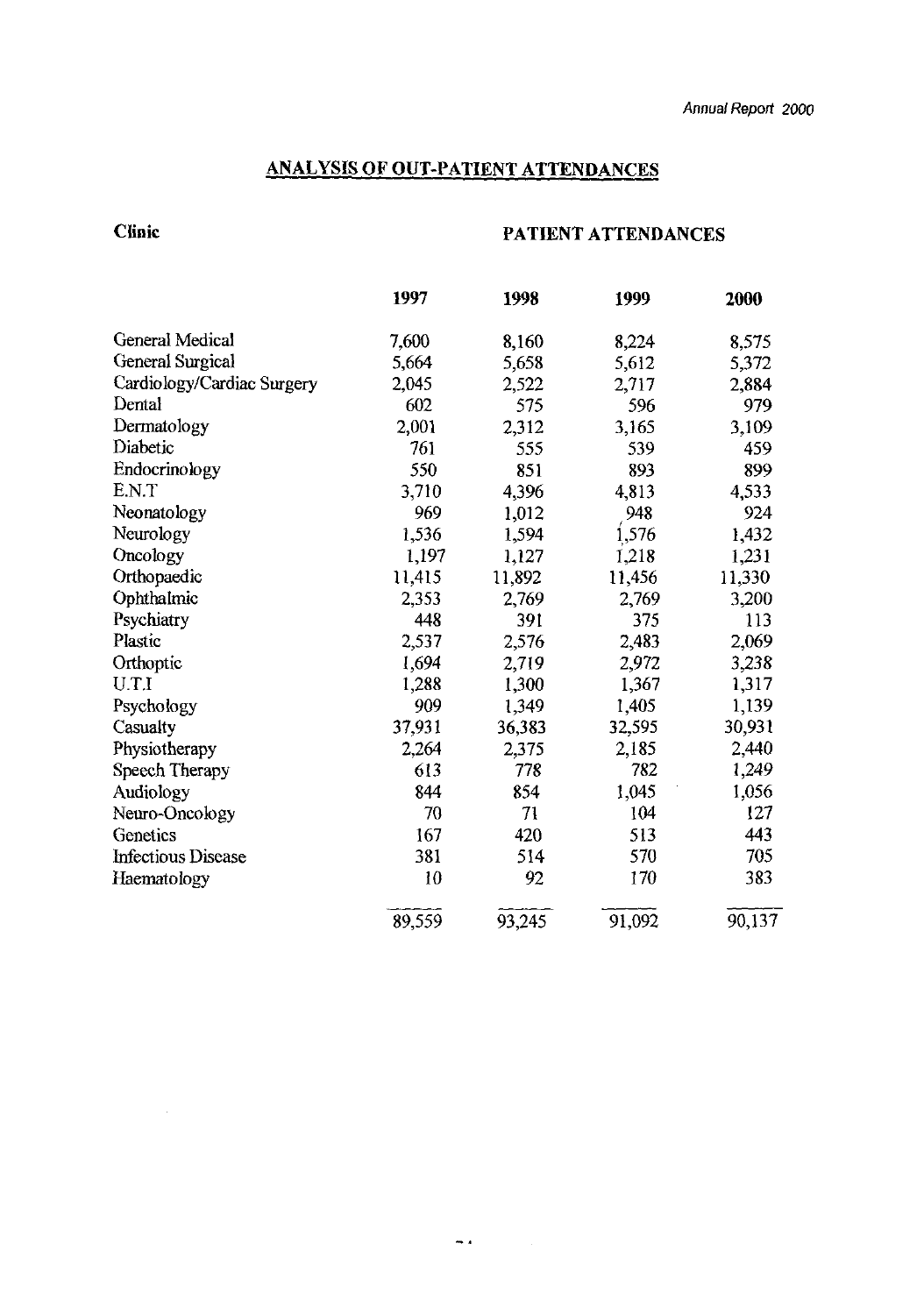# **GEOGRAPHIC DISTRIBUTION OF PATIENTS ADMITTED (BY HEALTH BOARDS)**

|                      | 1998   |                    | 1999   |                    | 2000   |                    |
|----------------------|--------|--------------------|--------|--------------------|--------|--------------------|
| <b>Health Boards</b> | Adm    | Av. Stay<br>(Days) | Adm    | Av. Stay<br>(Days) | Adm    | Av. Stay<br>(Days) |
| Southern             | 516    | 6.00               | 640    | 5.38               | 600    | 6.13               |
| Mid Western          | 536    | 5.34               | 540    | 5.27               | 534    | 5.08               |
| Western              | 614    | 5.77               | 548    | 4.94               | 644    | 4.82               |
| North Western        | 458    | 5.33               | 533    | Ť<br>6.09          | 466    | 5.22               |
| South Eastern        | 1,467  | 4.21               | 1381   | 4.47               | 1,367  | 4.56               |
| Midland              | 881    | 3.60               | 716    | 4.52               | 744    | 4.04               |
| North Eastern        | 937    | 4.24               | 946    | 4.34               | 1,134  | 4.08               |
| Eastern              | 12,143 | 3.56               | 11,748 | 3.33               | 11,510 | 3.33               |
| Non National         | 63     | 3.23               | 104    | 5.78               | 37     | 4.86               |

 $\sim 10$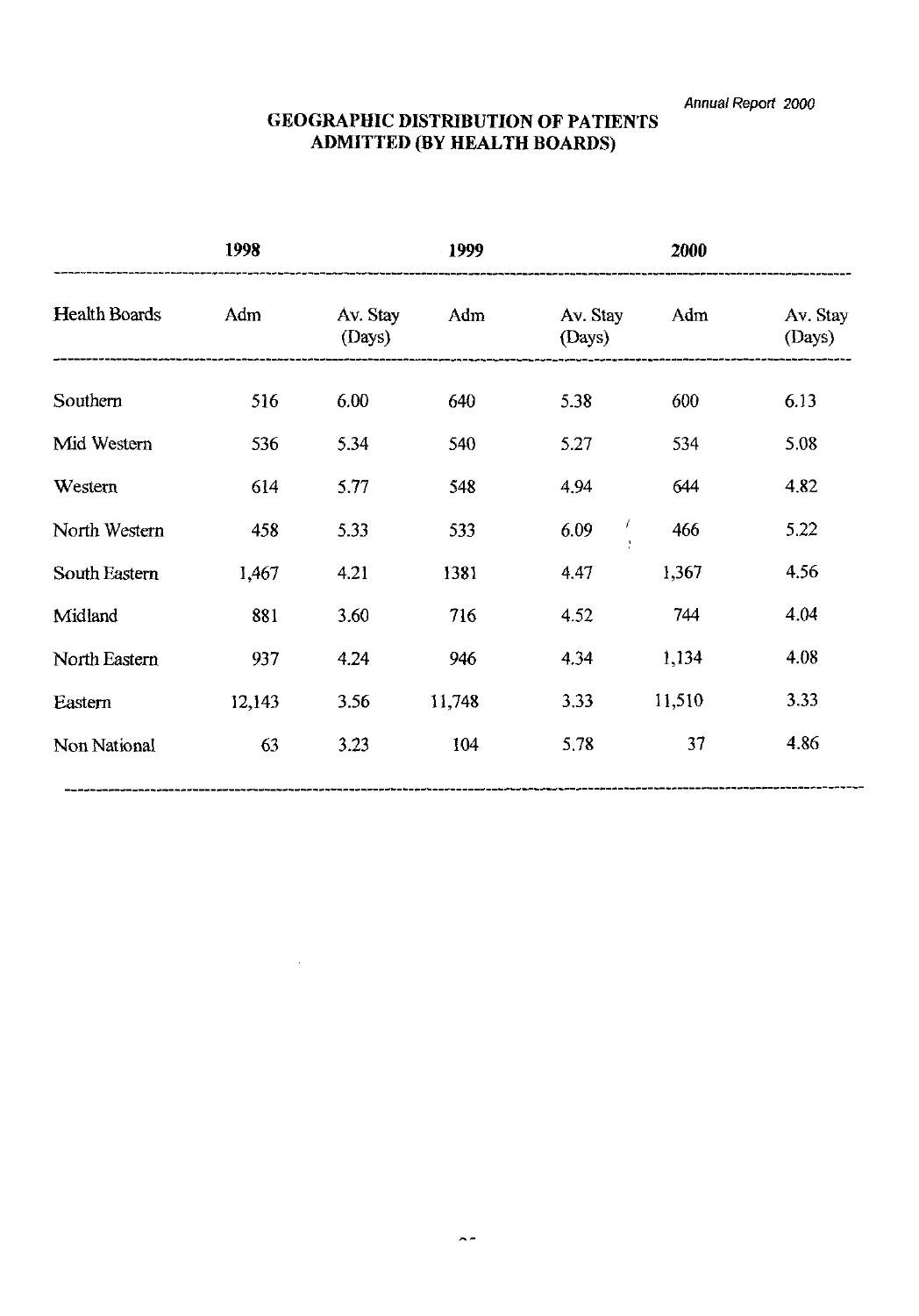## **PUBLICATIONS**

Bourke B, Drumm B. The Efficacy of Cisapride: Time to review, not regurgitate. J Pediatr Gastroenterol Nutrit 2000; 30:230.

Breen CJ, <u>O'Meara A,</u> McDermott M, Mullarkey M, Stallings RL. Co-ordinate deletion<br>of chromosome 3p and 11q in neuroblastoma detected by comparative genomic hybridisation. Cancer Genetics & Cytogenetics 120: 44-49, 2000.

Cannv GJ. Editorial Comment: Bar-Or 0 home based exercise programmes in cystic fibrosis: Are they worth it?. J Pediatr 136: 279-280, 2000.

Clyne M, O'Croinin T, Suerbaum S, Josenhans C, Drumm B. Adherence of isogenic glagellum negative mutants of Helicobacter pylori and Helicobacter mustelae to human and ferret gastric epithelial cells. Infection & Immunity 68 (7): 4335-4339,2000.

Coakley RJ, Taggart C, Canny G, Greally P, O'Neill SJ, McElvaney NG. Altered intracellular pH regulation in neutrophils from patients with cystic %brosis. Am J Physiol Lung Cell Mol Physio1279: L66-L74,2000.

Drumm B, Koletzko, S, Oderda, G. Helicobacter pylori infection in Children: A Consensus Statement. Journal of Pediatric Gastroenteroloav and Nutrition 2000. 30: 207-213, 2000.

Gillick J, Mohla DJ, Nicholas JL, Fitzgerald RJ. Paediatric laparoscopic nephrectomy: A review of 5 years experience in 3 centres. Journal of Pediatric Endosurgery & Innovative Techniques 4 (3): 239-243, 2000.

Guarino N, Oue T, Shima H, Puri P. Antenatal dexamethasone enhances surfactant lung in nitrofen induced congenital diaphragmatic hernia in rats. J Pediatr Surg 35 (2): 203-207,2000.

Guarino N, Shima H, Oue T, Puri P. Glial-derived growth factor signalling pathway in infantile hypertrophic pyloric stenosis. J Pediatr Surg 35 **(6):** 835-839, 2000.

Guarino N, Shima H, Puri P. The hypoplastic heart in congenital diaphragmatic hernia: Reduced expression of bFGF and PDGF. Pediatric Surgery International 16 **(4):** 243-246, 2000.

Guarino N, Shima H, *Puri P.* Structural immaturity of the pyloric muscle in infantile hypertrophic pyloric stenosis. Pediatric Surgery International 16 (4): 282-284, 2000.

Guarino N, Oue T, Shima H, *Puri P.* Antenatal dexamethasone enhances surfactant proteins synthesis in hypoplastic lung in nitrofen induced diaphragmatic hernia in rats.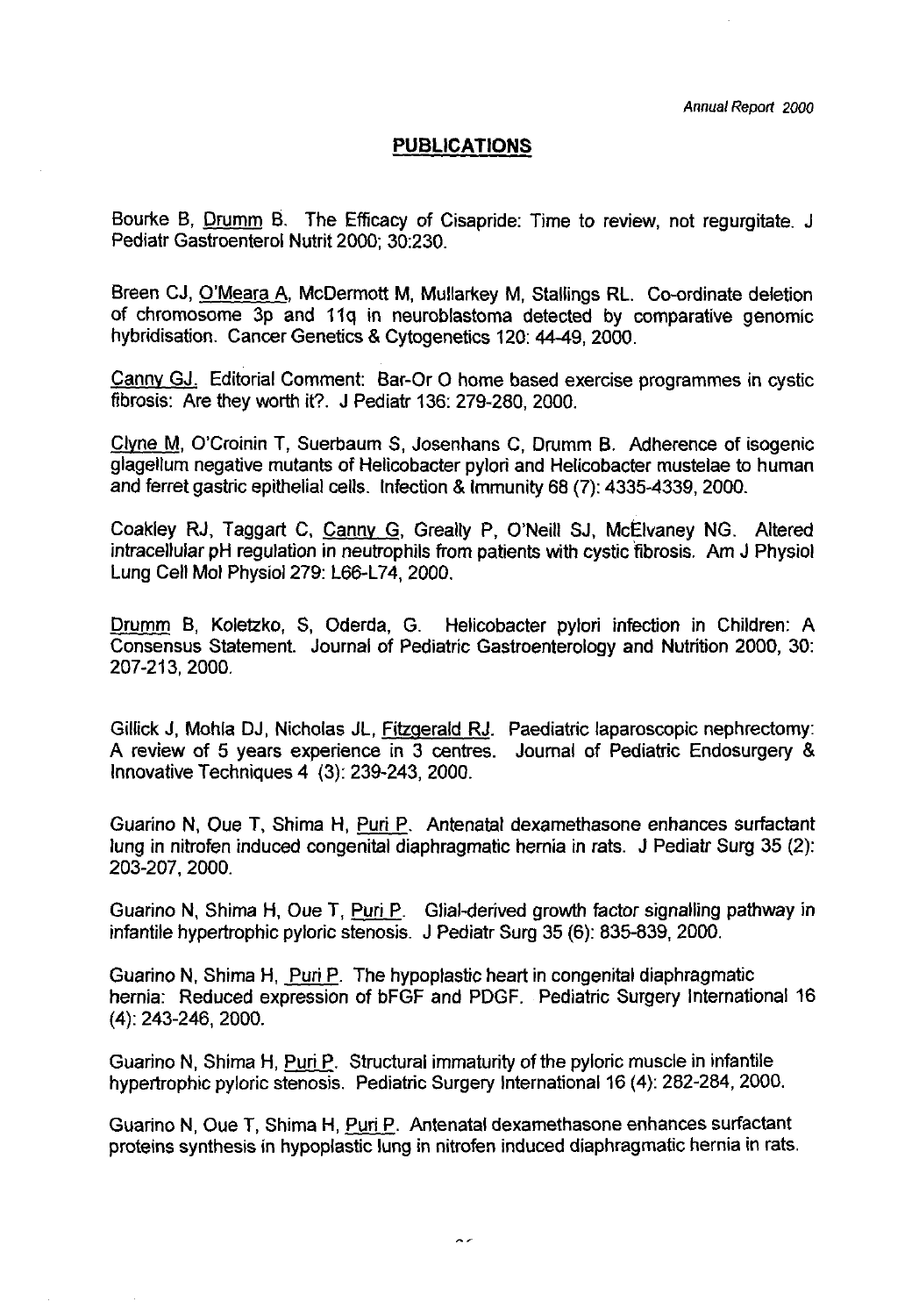J Pediatr Surg 35 (10): 1468-1473, 2000.

Hassan J, Reen DJ. T-cell function in the human newborn. lmmunol Today 21 (2): 107-108.2000.

Kakita Y, Ohshiro K, O'Briain DS, Puri P. Selective demonstration of mural nerves in ganglionic and aganglionic colon by immunohistochemistry for glucose transporter -1 orominent extrinsic nerve oattern stainina in Hirschsowna's Disease. Archives of Pathology and Laboratory Medicine 124 (9): 1314-1319, 2000.

Kirby B, Watson **R,** Pityriasis Rubra Pilaris treated with Acitretin and narrow band UVB (RETL-01). Br J Dermatol 142 (20): 376-377,2000.

Marshall-Clarke S, Reen D, Tasker L, Hassan J. Neonatal immunity: How well has it grown up? lmmunol Today 21 (1): 3541,2000.

Murphy M, Watson R, Sweeney EC, Barnes L. Accuracy of diagnosis of seborrheic keratosis in a dermatology clinic. Arch Dermatol 180: 800-801, 2000.

McDonald DGM, Farrell MA, McMenamin JB. Focal upper limb neuropathy in a child. European J Paediatric Neurology 4: 283-287,2000.

Nemeth L, Puri P. The innervation of the human bowel mucosa and its alterations in Hirschsprung's disease using whole-mount preparation technique. Pediatric Surgery International 16 (4): 277-281, 2000.

Nemeth L, Fourcade L, Puri P. Marked morphological differences in the myenteric plexus between mesenteric and antimesenteric side of small bowel in premature infants. Journal of Pediatric Surgery 35 (5): 748-752, 2000.

Nemeth L, Maddur S, Puri P. lmmunolocalization of the Gap junction protein Connexin43 in the interstitial cells of Cajal in the normal and Hirschsprung's disease bowel. J Pediatr Surg 35 (6): 823-828, 2000.

Nourse C, Bvrne C,Leonard L, Butler K. Glycopeptide prescribing in a tertiary referral paediatric hospital and applicability of hospital infection control practices advisory committee (HICPAC) guidelines to children. Eur J Pediatr 159 (3): 193-197, 2000.

Nourse C, Bvrne C, Kaufmann M, Keane CT, Fenelon L, Smyth EG, Hone R, Butler K. VRE in the Republic of Ireland: Clinical significance, characteristics and molecular similarity of isolates. J Hosp Infect **44** (4): 288-293,2000.

Oue T, Yoneda A, Shima H, Puri P. Muscarinic acetylcholine receptor expression in aganglionic bowel. Pediatric Surgery International 16 (4): 267-271, 2000.

Oue T, Shima H, Taira Y, Puri P. Administration of antenatal glucocorticoids upregulates peptide growth factor gene expression in nitrofen-induced congenital diaphragmatic hernia in rats. J Pediatr Surg 35 (1): 109-112, 2000.

--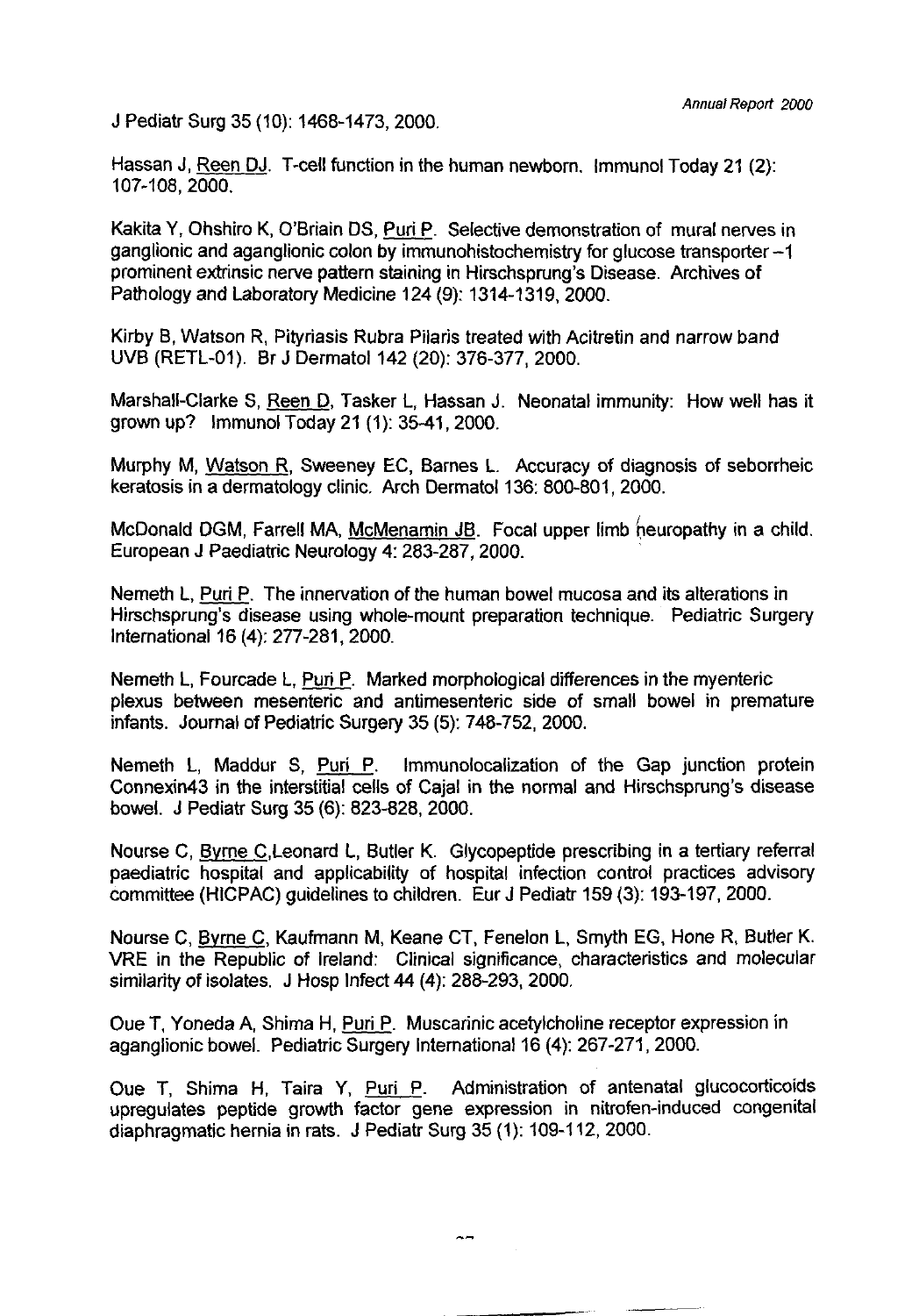**Annual Report 2000** 

Oue T, Shima H, Guarino N, Puri P. Antenatal dexamethasone administration increases fetal lung DNA synthesis and RNA and protein content in nitrofen-induced CDH in rats. Pediatr Res 48 (6): 789-793,2000.

Pittock SJ, Joyce C, O'Keane V, Hugle 6, Hardiman MO, Brett F, Green AJ, Barton DE, King MD, Webb DW. Rapid-onset dystonia-parkinsonism: A clinical and genetic analysis of a new kindred. Neurology 10; 55 (7): 991-995, 2000.

Puri P. Endoscopic correction of vesicoureteral reflux. Current Opinion in Urology 10: 593-597,2000,

Regan J, Chambers F, Gorman W, McSullivan R. Neonatal abstinence syndrome due to prolonged administration of fentanyl in pregnancy. British Journal of Obstetrics & Gynaecology 107: 570-572,2000.

Rice M, Breen CJ, O'Meara A, Breatnach F, O'Marcaigh A, Stallings R. Comparative genomic hybridisation in pediatric acute lymphoblastic leukaemia. Pediatr Hematol & Oncol 17: 141-147, 2000.

Rowland M. Transmission of Helicobacter pylori: is it all child's play? The Lancet, 2000, 355: 332-333.

Schneiderman-Walker J, Pollock S, Corey M, Wilkes DD, Canny GJ, Reisman J. A randomised controlled trial of a 3-year home exercise programme in cystic fibrosis. J Pediatr 136: 304-310, 2000.

Schuh S, Reisman J, Alshehri M, Dupuis A, Corey M, Arseneault R, Alothan G, Tennis 0, Cannv GJ. A comparison of inhaled Fluticasone and oral Prednisone for children with severe acute asthma. N Engl J Med 343: 689-694, 2000.

Shima H, Ohshiro K, Puri P. Increased local synthesis of epidermal growth factors in infantile hypertrophic pyloric stenosis. Pediatr Res 47 (2): 201-207, 2000.

Shima H, Tazawa H, Puri P. Increased expression of fibroblast growth factors in segmental renal dysplasia. Pediatric Surgery International 16 (4): 306-309, 2000.

Shima H, Guarino N, *Puri P.* Effect of hyperoxia on surfactant proteins gene expression in hypoplastic lung in nitrofen-induced diaphragmatic hernia in rats. Pediatr Surg lnt 16 (7): 473-477, 2000.

Shima H, Guarino N, Puri P. Antenatal dexamethasone improves atrial natriuretic peptide receptors in hypoplastic lung in nitrofen induced diaphragmatic hernia in rats. Pediatric Surgery International 16 **(4):** 252-255.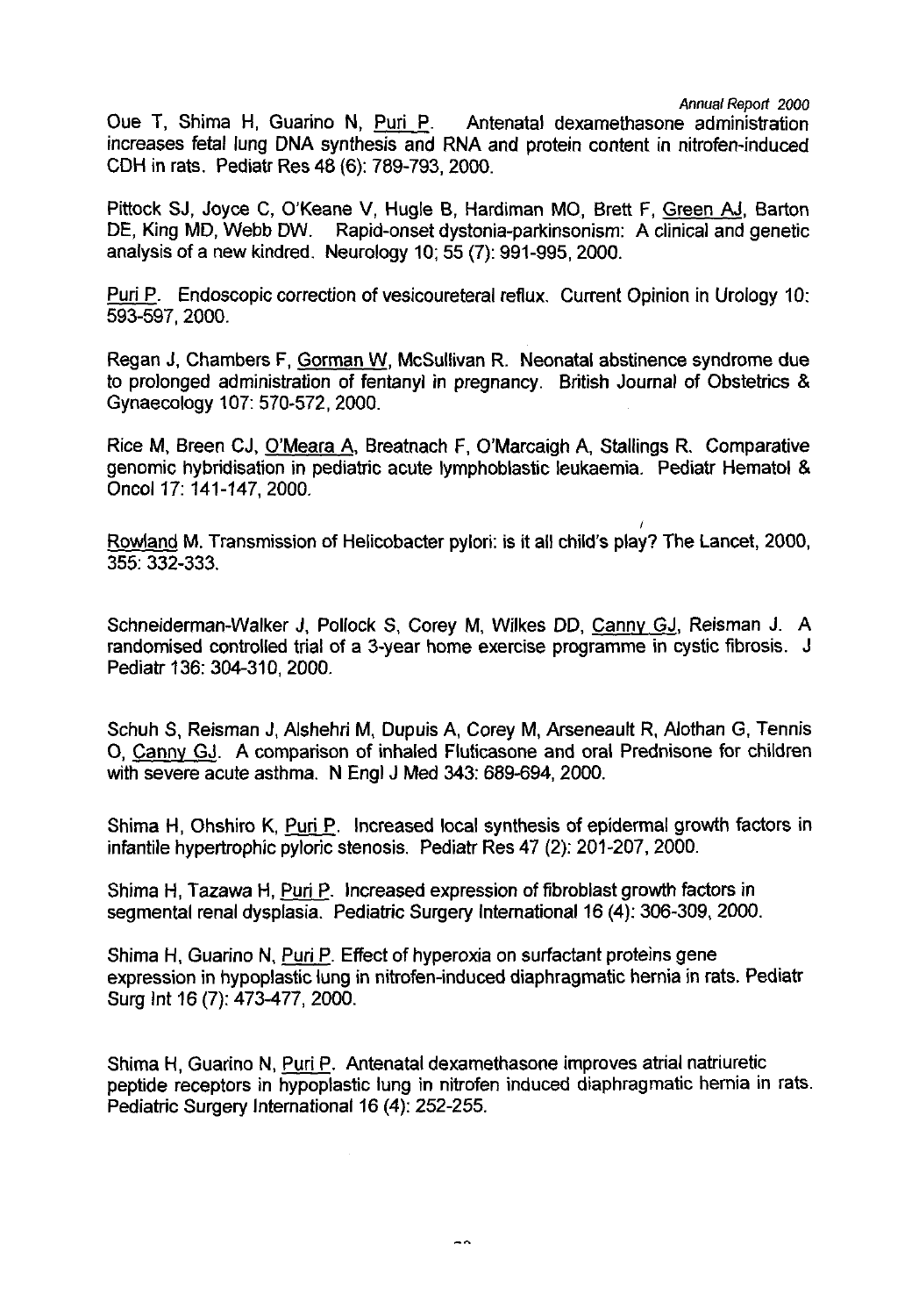#### **Annual Report 2000**

Ť  $\bar{Y}$ 

Taira Y, Shima H, Miyazaki E, Ohshiro K, Puri P. Antenatal dexamethasone administration inhibits smooth-muscle-cell DNA synthesis in pulmonary-arterial media in nitrofen-induced congenital diaphragmatic hernia in rats. Pediatr Surg lnt 16 (5-6): 414416,2000.

Talkhani IS, Reidy D, Fogarty EE, O'Meara A. Severe osteopenia with recurrent fractures after bone marrow transplant for Wiskott-Aldrich syndrome: A case report. J Pediatr Orthopaed 20: 402-404, 2000.

Xiong S, **WP,** O'Briain DS, Reen DJ. Neuronal hypertrophy in acute appendicitis. Archives of Pathology and Laboratory Medicine 124 (10): 1429-1433, 2000.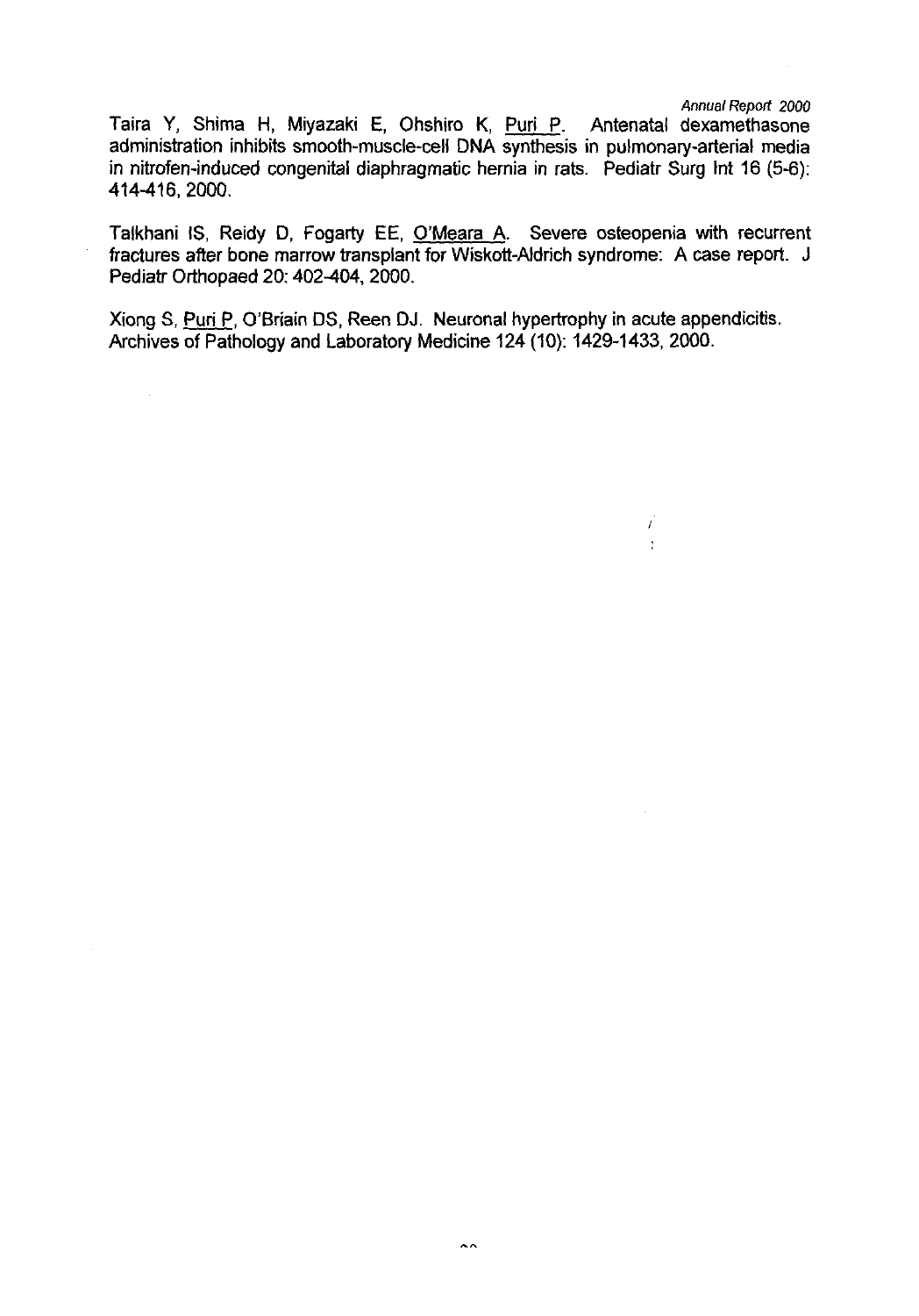# **CHAPTERS PUBLISHED**

Blake NS. Diagnosis of Hirschsprung's Disease and Allied Disorders: Radiological Diagnosis. In: Hirschsprung's Disease. (Eds: A.M. Holschneider & P. Puri), Harwood Medical Publishers, London (2000).

Goldberg CJ. Skeletal Growth. In: The Etiology of Idiopathic Scoliosis: Current Trends and Relevance to the New Treatment Methods. Spine: State of the Art Reviews. (Eds: Burwell RG, Dangerfield PH, Lowe TG, Marguiles JY), Hanley & Belfus, Inc. Philadelphia, Vol 14 (2): 401-409, 2000.

Puri P. Megacystis-Microcolon-Hypoperistalsis Syndrome. In: Hirschsprung's Disease. (Eds: A.M. Holschneider & P. Puri), Harwood Medical Publishers, London  $(2000)$ 

Puri P. Hirschsprung's Disease: Clinical Generalities. In: Hirschsprung's Disease (Eds: A.M. Holschneider & P. Puri), Harwood Medical Publishers, London (2000)

Puri P. Newer Neuronal Markers for the Investigation of Enteric Plexus Disorders. In: Hirschsprung's Disease (Eds: A.M. Holschneider & P. Puri), Harwood Medical Publishers, London (2000)

Puri P, Wester T. Enterocolitis Complicating Hirschsprung's Disease and Allied Disorders. In: Hirschsprung's Disease. (Eds: A.M. Holschneider & P. Puri), Harwood Medical Publishers, London (2000)

Puri P. Swenson's Procedure. In: Hirschsprung's Disease (Eds: A.M. Holschneider & P. Puri), Harwood Medical Publishers, London (2000)

Puri P. Experience with Swenson's Operation. In: Hirschsprung's Disease (Eds: A.M. Holschneider & **P.** Puri), Harwood Medical Publishers, London (2000)

Holschneider AM, Puri P. Intestinal neuronal dysplasia. In: Hirschsprung's Disease (Eds: A.M. Holschneider & P. Puri), Harwood Medical Publishers, London (2000)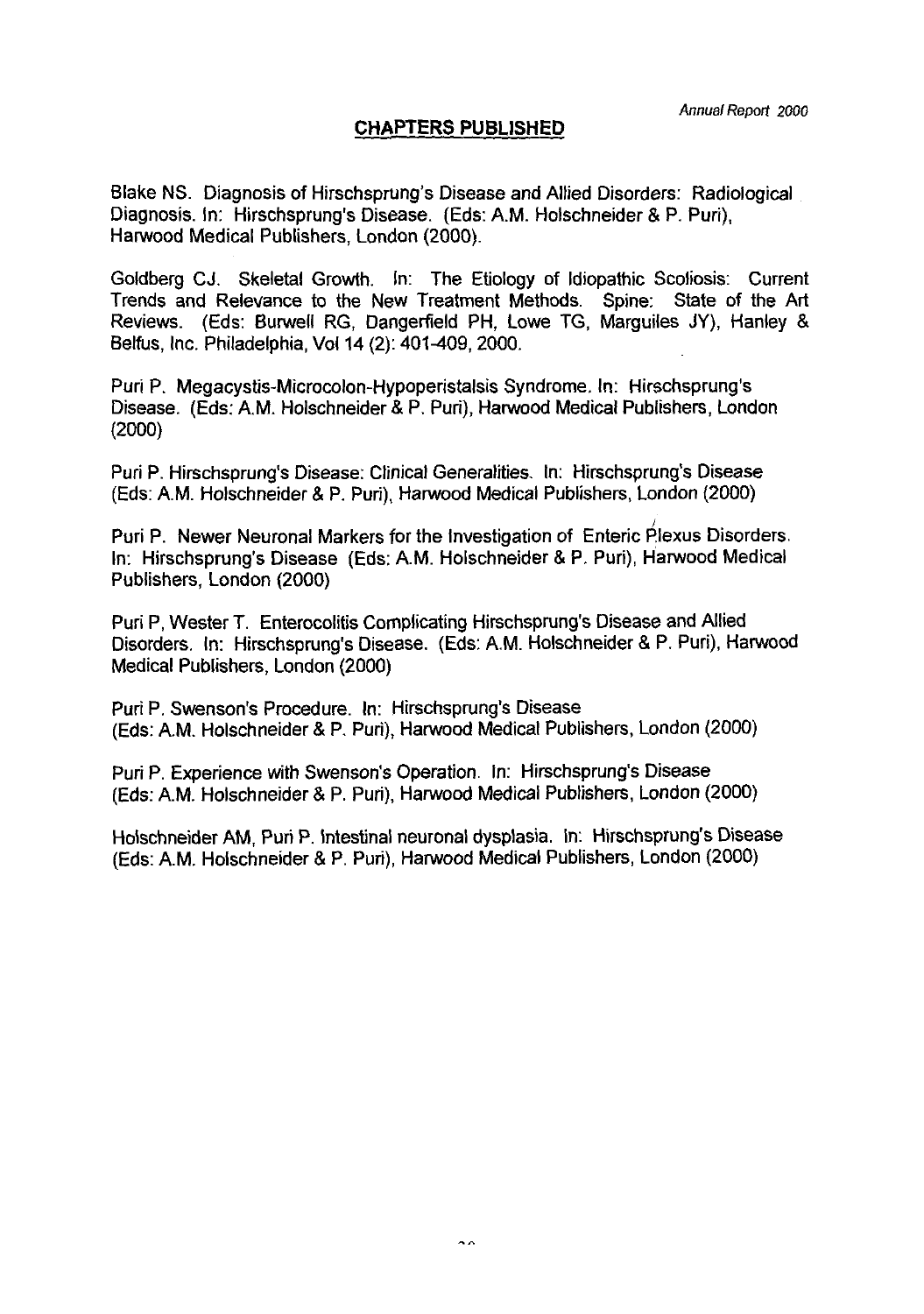$\frac{\lambda}{\lambda}$ 

 $\sim$ 

# **BOOKS AND MONOGRAPHS**

Hirschsprung's Disease. (Eds: A.M. Holschneider & P. Puri), Harwood Medical Publishers, London (2000).

 $\sim 10^{-11}$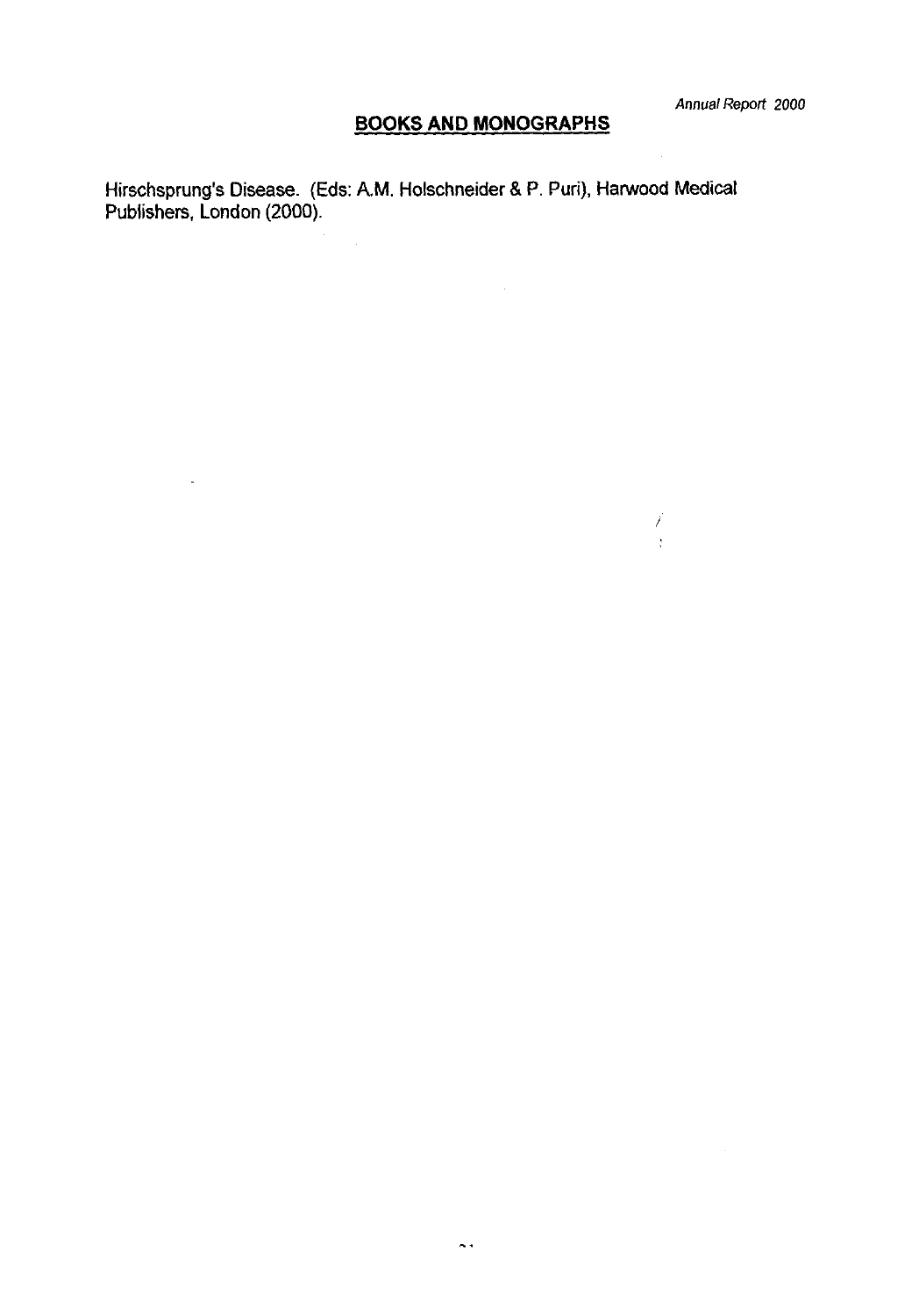## Annual **Report** 2000 INVITED SPEAKERS/GUEST LECTURERS TO MEETINGS

# Professor Brendan Drumm

lnvited Speaker, German Gastroenterology Meeting, Munster, Germany

lnvited Speaker, United European Gastroenterology Week, State of the Art Lecture, Brussels, Belgium

# Professor Andrew Green

lnvited Speaker, Clinical Genetics Society, London.

# Professor Joe McMenamin

Invited Speaker, Royal College of Paediatricians, Colombo, Sri Lanka

lnvited Speaker, Paediatric Clincial Club, Tabuk, Saudi Arabia

# Mr. Prem Puri

lnvited Speaker, Simpson Smith Symposium, London, U.K.

lnvited Speaker, Millenium-Scientific Meeting of the Paediatric Section of the Royal Society of Medicine, London

lnvited Speaker, **7m** Southeast European Symposium of Paediatric Surgery "Intestinal Motility Disorders", Graz, Austria

lnvited Speaker, **251h** Congress of the Japanese College of Surgeons, Tokyo, Japan

lnvited Speaker, **34"** Annual Congress of the Italian Society of Paediatric Surgeons, Siena, Italy

lnvited Speaker, Millenium Oration of the Kanchi Kamakoti Childs Trust Hospital, Chennai, India

lnvited Speaker, 4" International Meeting of the Egyptian Association of Pediatric Surgeons, Alexandria, Egypt

# Mr. Prem Puri (contd.]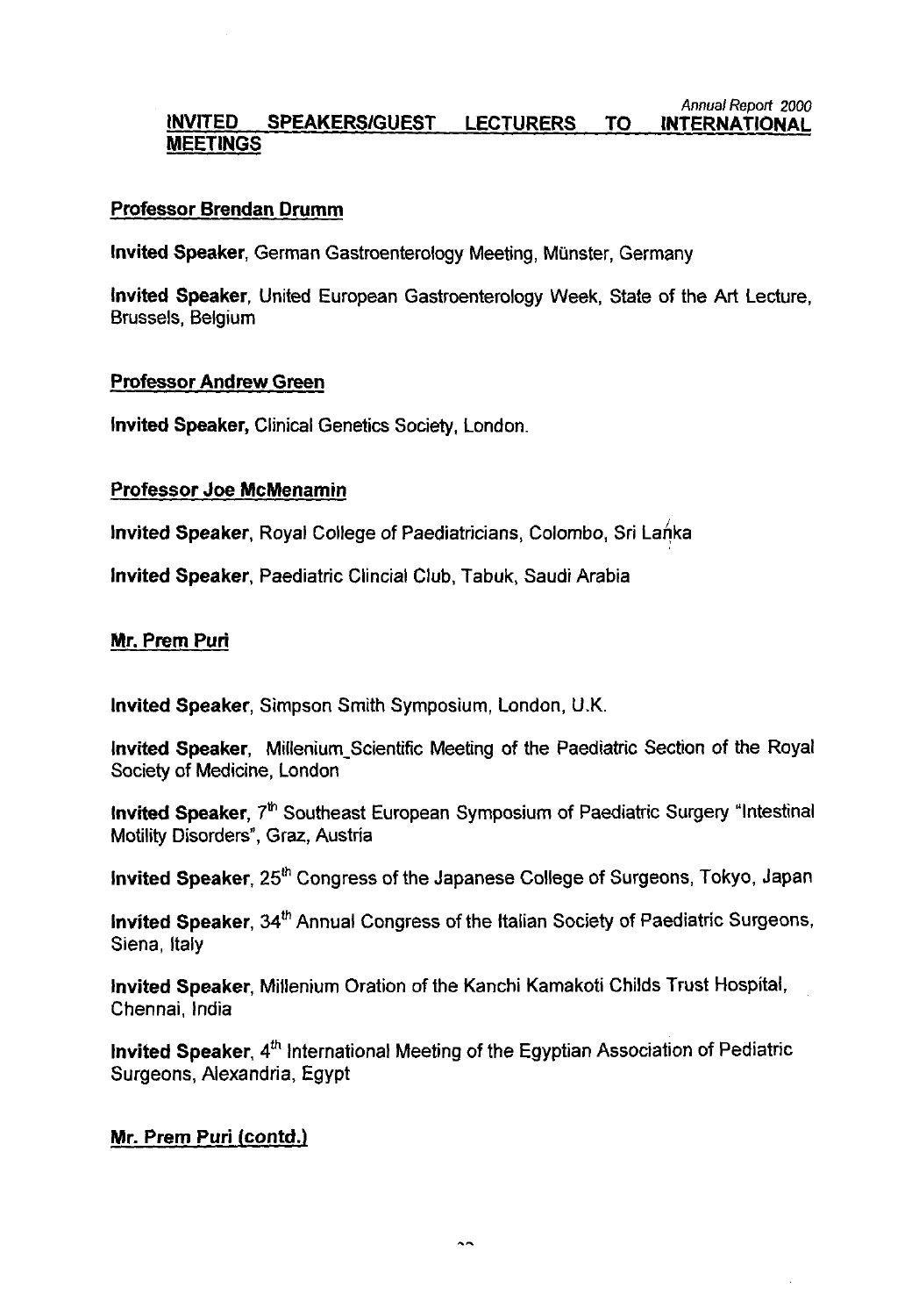**lnvited Speaker, 3\*** Congress of Mediterranean Association of Pediatric Surgeons, Corfu, Greece.

**Guest Speaker,** XXI Brazillian Annual Pediatric Surgical Meeting, Porto Allegre, Brazil

**lnvited Speaker,** European Association of Perinatal Medicine, Porto, Portugal.

**Distinguished Guest Speaker, 17<sup>th</sup> Pan American Pediatric Surgery Society,** Temuco City, Chile.

# **Professor Denis J. Reen**

**Invited Speaker,** U.K. Cord Blood Symposium, London, U.K

# **Dr. Rosemarv Watson**

/ **lnvited Speaker,** British Association of Dermatology Annual Meeting, London, U.K.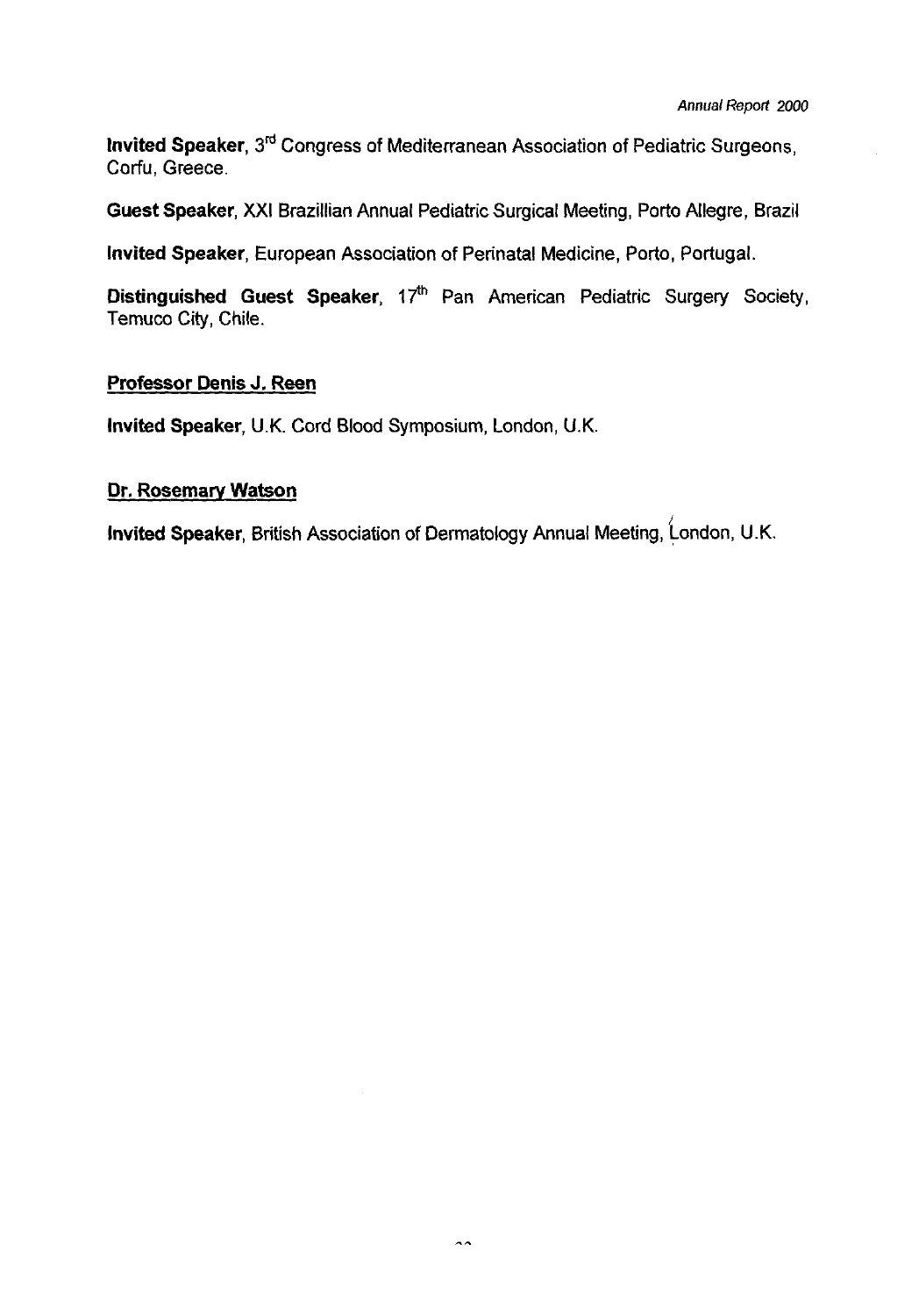$\hat{\boldsymbol{\beta}}$ 

Ĺ  $\bar{t}$ 

# **INVITED SPEAKERSlGUEST LECTURERS TO IRISH MEETINGS**

# **Dr. G.J. Canny**

**Cochairman, Inaugural All Ireland Cystic Fibrosis Directions Meeting, Dublin,** 2000.

# **Professor Denis J. Reen**

**invited Speaker, Department of Biology Seminar, National University of lreland, Maynooth, Ireland**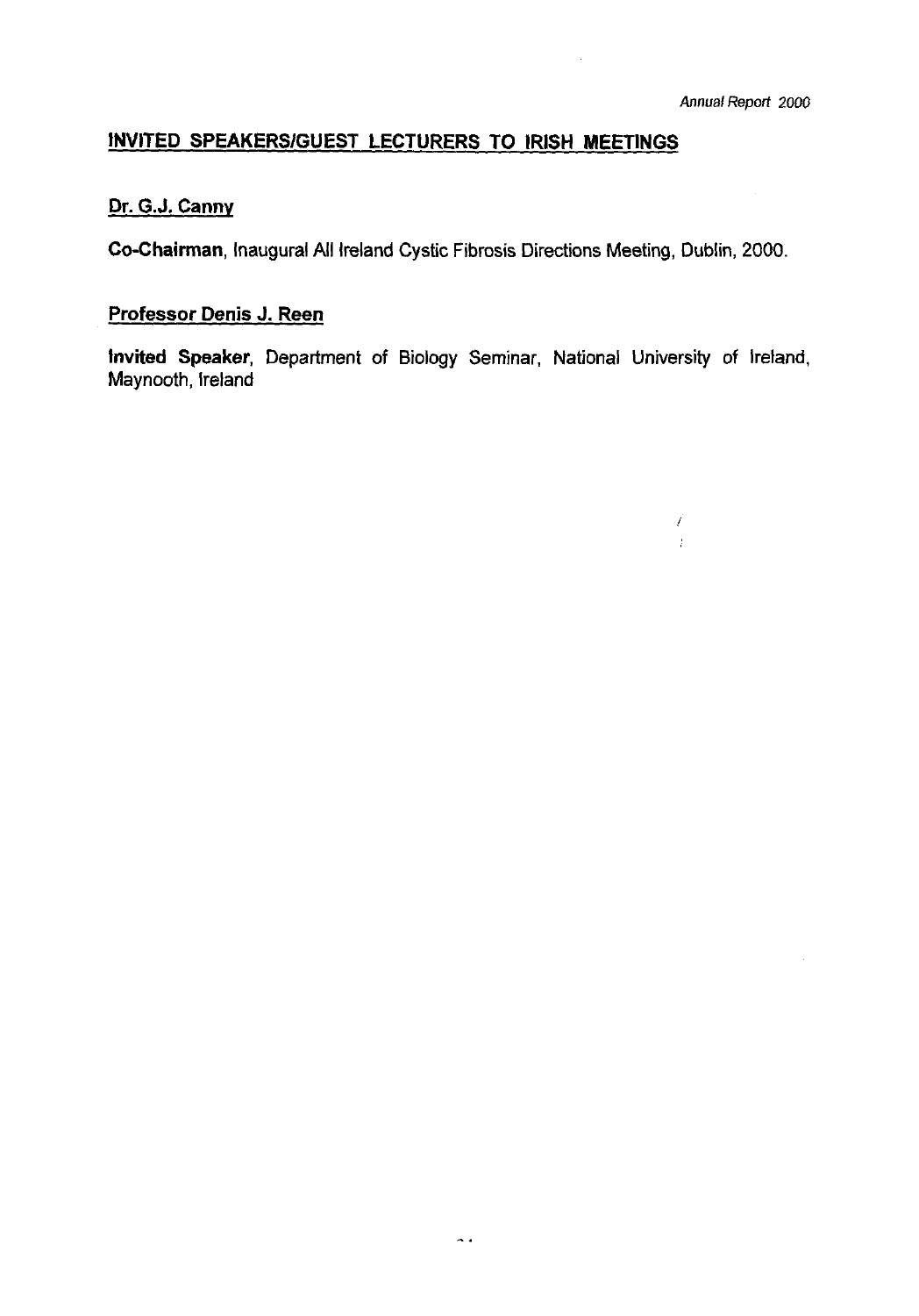# PRESENTATIONS AT MEDICAL AND SCIENTIFIC

# INTERNATIONAL MEETINGS

# British Paediatric Neurology Association Meeting, Glasgow, January 7-9, 2000

Focal upper limb neuropathy in a child DGM McDonald, JB McMenamin, MA Farrell

# Royal College of Surgeons in Ireland Sixth Overseas Scientific Meeting, Penang. Malavsia. March 11-19,2000

Audit of three new anticonvulsant drugs in a paediatric epilepsy clinic JB McMenamin

First Paediatric Surgical Week. "Progress in Paediatric Surgery", Kuhtai, Tirol, Austria, 18-25 March 2000

Upregulated expression of EGF and TGF- $\alpha$  in the human hypoplastic lung in congenital diaphragmatic hernia N. Guarino, H. Shima, P. Puri

Induction of COX-2 expression suggests an active inflammatory process in classified histologically normal appendices following emergency L. Nemeth, L. Fourcade, D.J. Reen, S. O'Briain, P. Puri

Multiple gastrointestinal atresias results from disturbing morphogenesis. L. Fourcade, E. Miyazaki, H. Shima,

Antenatal dexamethasone enhances vasodilative effect of endothelin-I in hypoplastic lung in nitrofen induced diaphragmatic hernia in rats H. Shima, T. Oue, **Y.** Taira, E. Miyazaki,

# American Pediatric Surgeons Association Meeting, Florida, U.S.A., May 2000

Defective Endothelin-I Synthesis and Gene Expression in the Heart in Congenital Diaphragmatic Hernia in Rats Defective Endothelin-1 Sy<br>Congenital Diaphragmatic H<br><u>P. Puri,</u> N. Guarino, H. Shima

**Selective Chemical Ablation of Enteric Plexus**<br>P. Puri, A. Yoneda, H. Shima, L. Nemeth, T. Oue Selective Chemical Ablation of Enteric Plexus in Mice

Antenatal Dexamethasone Downregulates Adhesion Molecule Gene Expression in the Lung in Nitrofen Induced Congenital Diaphragmatic Hernia in Rats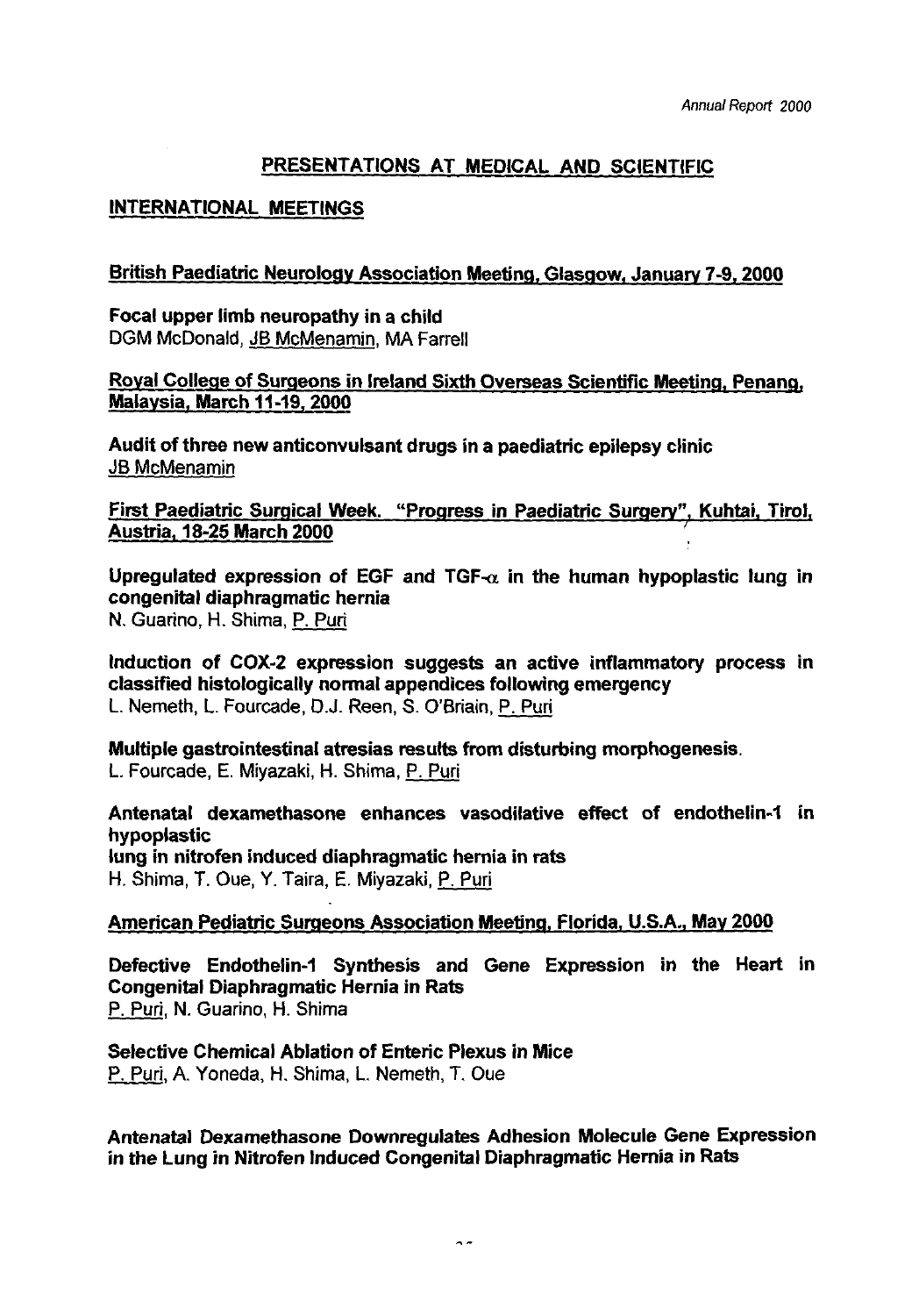P., Puri, H. Shima, N. Guarino

Gene Expression of the Renin-Angiotensin System in the Kidney in Nitrofen Induced Diaphragmatic Hernia in Rats Gene Expression of the Re<br>Induced Diaphragmatic Herr<br><u>P. Puri,</u> H. Shima, N. Guarino

International Research Society of Spinal Deformities, Clermont-Ferrand, France, **26-30** Mav **2000** 

The relationship between minor asymmetry and early idiopathic scoliosis CG Goldberq, DP Moore, EE Fogarty, FE Dowling

Surface topography and the several components of scoliotic deformity CG Goldberg, DP Moore, EE Fogarty, FE Dowling

Adolescent idiopathic scoliosis: Is the search for aetiology constrained by the orthosis CG Goldberq, DP Moore, EE Fogarty, FE Dowling

American Society for Microbioloav, San Diego. May **2000** /

Identification of Helicobacter mustelae virulence factors by screening of a random insertional mutant library

T. O'Croinin, S. Brands Heerma, **8.** Drurnm, C.M.J. Vandenbroucke-Azants, B. Bourke, J.G. Kusters

British Association of Paediatric Surgeons, XLVII International Congress, Sorrento. Italv. Julv **2000** 

Three-dimensional morphology of gut innervation in total intestinal Three-dimensional morphology of gut inne<br>a<mark>ganglionosis using whole-mount preparation<br><u>P. Puri,</u> L. Nemeth, A. Yoneda, M. Kader, D. Devaney</mark>

Decreased expression of thyroid hormone receptor alpha-1 in the lung of rats with congenital diaphragmatic hernia H. Teramoto, N. Guarino, D.S. O'Briain,

Angiotensin converting enzyme gene polymorphism predicts the risk of renal parenchymal damage in familial vesicoureteral reflux patients Yoneda, T. Oue,

Increased expression of ICAM-1 in reflux nephropathy H. Shima, P. Puri

Whole-mount preparation study of the nitrergic and cholinergic innervation of the upper urinary tract in the rabbit, pig and human.

U. Rolle, L. Nemeth,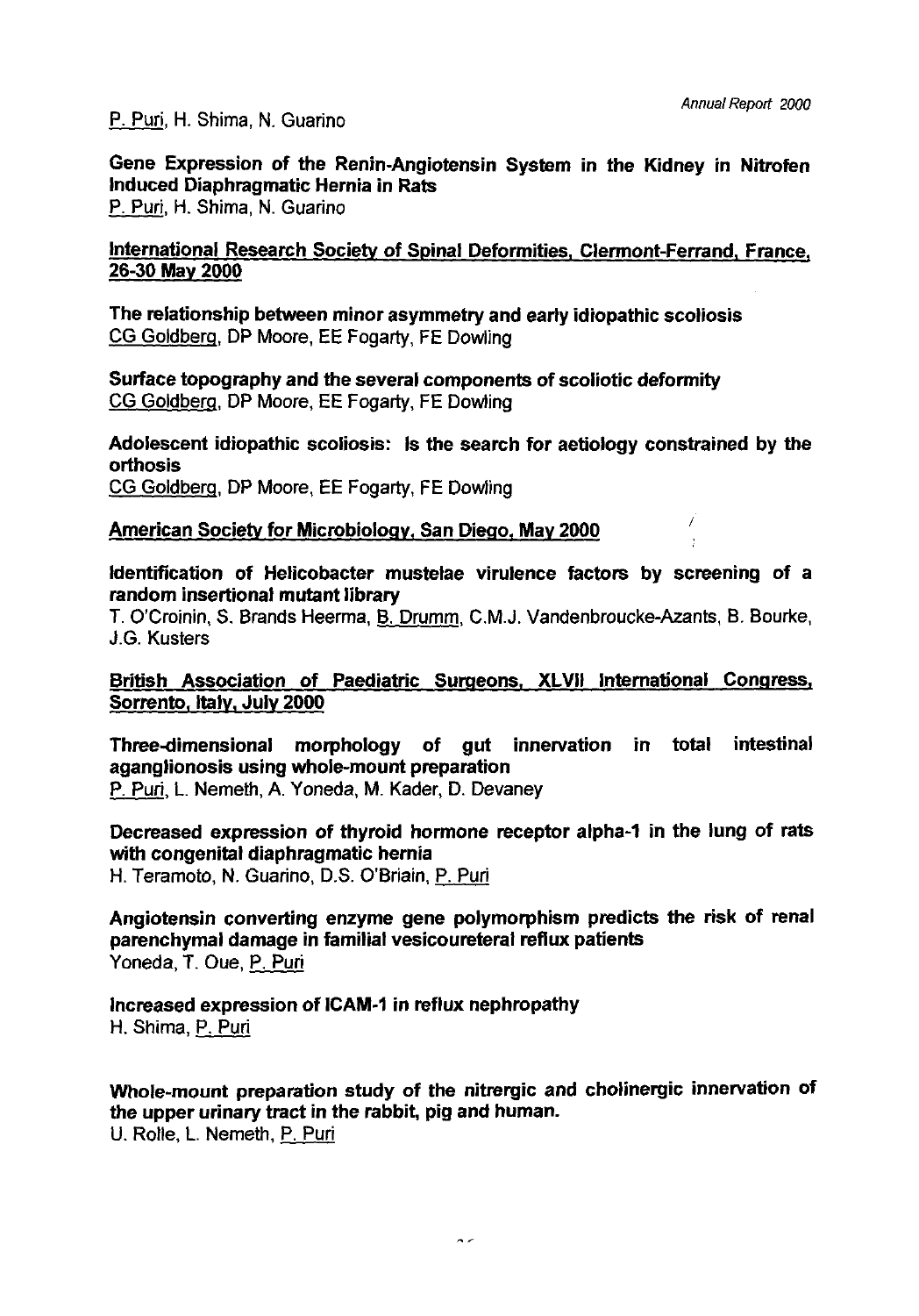# VII Pediatric Colorectal Club, Rome, **16-17** July **2000.**

Three dimensional morphology of c-kit positive cellular network and nitrergic innervation in the human gut. L. Nemeth, P. Puri

# Word Congress of Paediatric Gasroenteroloav, Boston. Auaust **2000**

# 13-C Urea Breath Test has low specificity in young children.

C. Imrie, M. Rowland, **6.** Bourke, M. Clyne, B. Drumm.

# Focally enhanced gastritis in children with Crohn disease and ulcerative colitis.

F. Sharif, M. McDermott, M. Dillon, B. Drumm , M. Rowland, C. Imrie, S. Kelleher, B. Bourke

The oral Cavity in Crohn disease.

S. Pittock, B. Drumm, P. Fleming, M. McDermott, C. Imrie, B. Bourke.

Application of the Sydney System to Helicobacter pylori gastritis in children C. Imrie, M. McDermott, M. Rowland, F. Sharif, B. Bourke, B. Drumm

# Tyrosine Phosphorylation and Cell Signalling: The Third Decade, San Diego, U.S.A.. August **2000**

**P38 MAPK** is a regulator of IL-7 induced proliferation in recent thymic emigrants R. O'Neill, D.J. Reen

# **31'** Annual Meetinq of the Canadian Association of Paediatric Sumeons, Montebello, Quebec, Canada, September **2000**

Internal anal sphincter achalasia: Outcome after internal anal sphincter myectomy.

D. De Caluwe, A. Yoneda, U. Akl,

# Jejunoileal atresias and associated malformations: A correlation with timing of in-utero insult

B. Sweeney, R. Surana, P. Puri

Structural immaturity of the heart in congenital diaphragmatic hernia in **rats**  N. Guarino, H. Shima,

Intestinal neuronal dysplasia: Results of treatment in **33** patients J. Gillick, H. Tazawa, P. Puri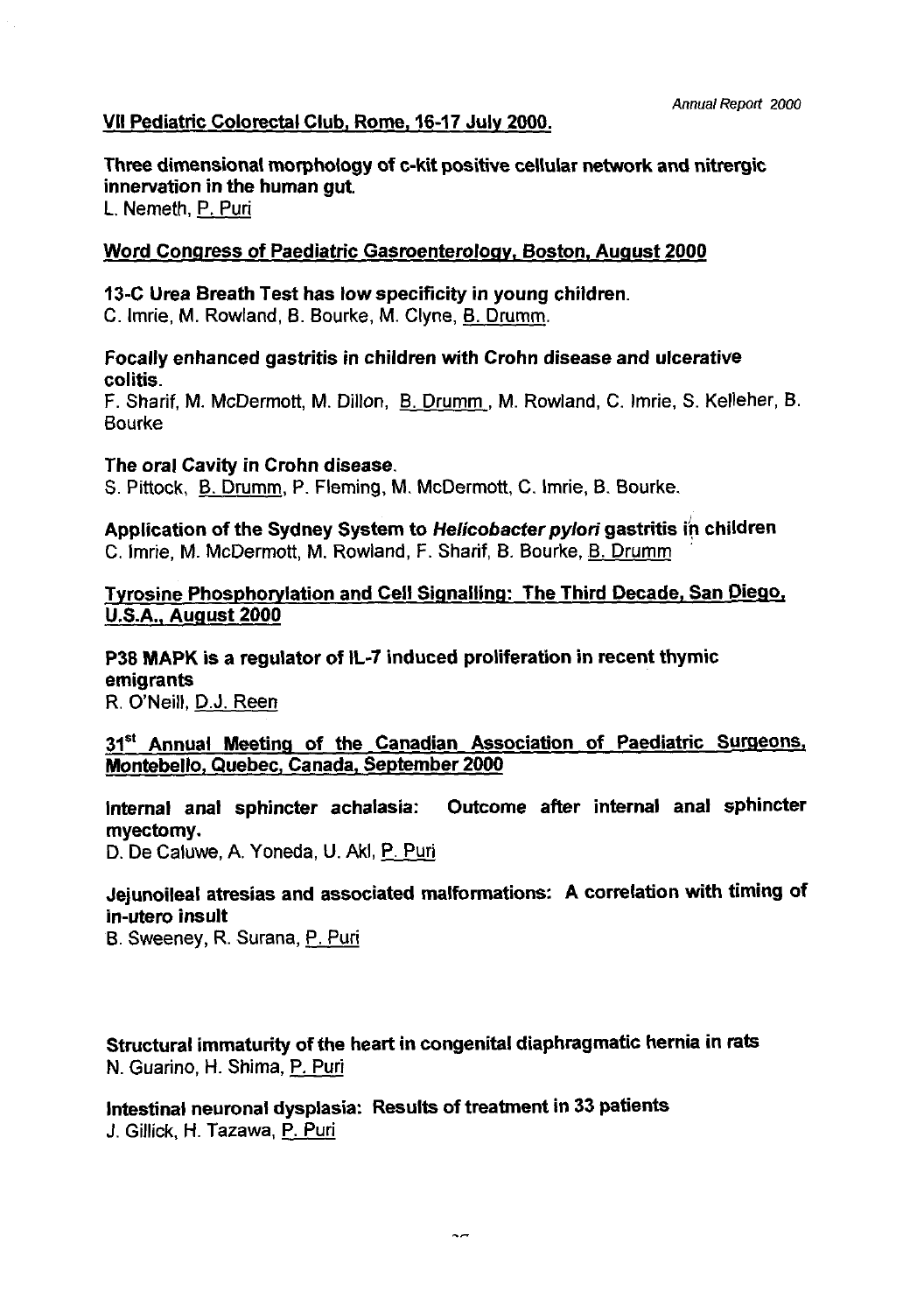# British Society of Human Genetics. York, September **2000**

Autosomal dominant acute T-cell leukaemiaflymphoblastic T-cell lymphoma in an lrish family

K. Becker, F. Breatnach, A.J. Green

# BRCAI and BRCA2 mutation analysis in lrish breast cancer families

T. McDevitt, N. Miller, W. Ormiston, N. Cody, P.A. Daly, E. McDermott, D.E. Carney, A.J Green, D.E. Barton

A case of Jacobsen syndrome in a neonate with del (11) (q23.3) and his mother with fra (11)(q23.3)

Dunlop, P. McMahon, A.J. Green, R.L. Stallings

# Autosomal recessive colobomatous microlanophthalmia in a consanguineous lrish traveller family

M. Ni Chroinin, P. Tormey, S. Ennis, A.J. Green

## !<br>= European Federation of Immunological Societies, Poznan, Poland, September, 2000

Platelet contamination of human monocyte preparations can give rise to a false estimate of apoptosis **Platelet con<br>false estima<br>B. Sweeney<br><u>European S</u><br>2000.** 

B. Sweeney, P. Puri, D.J. Reen

# European Society for Pediatric Research. Rhodes, Greece, 23-27 September

Altered expression of TGF-beta 1 in the heart of nitrofen induced diaphragmatic hernia in rats

H. Teramoto,

# Satellite Meeting: European Federation of Immunological Sciences, Krakow, Poland, September **2000**

# Apoptotic neutrophils induce an anti-inflammatory response in LPS-stimulated monocytes A. Byrne, D.J. Reen

3<sup>rd</sup> Congress of Mediterranean Association of Paediatric Surgeons, Corfu, Greece. 12-15 October **2000** 

Beta-myosin heavy chain gene expression in hearts of nitrofen induced diaphragmatic hernia in rats

H. Teramoto, N. Guarino, P. Puri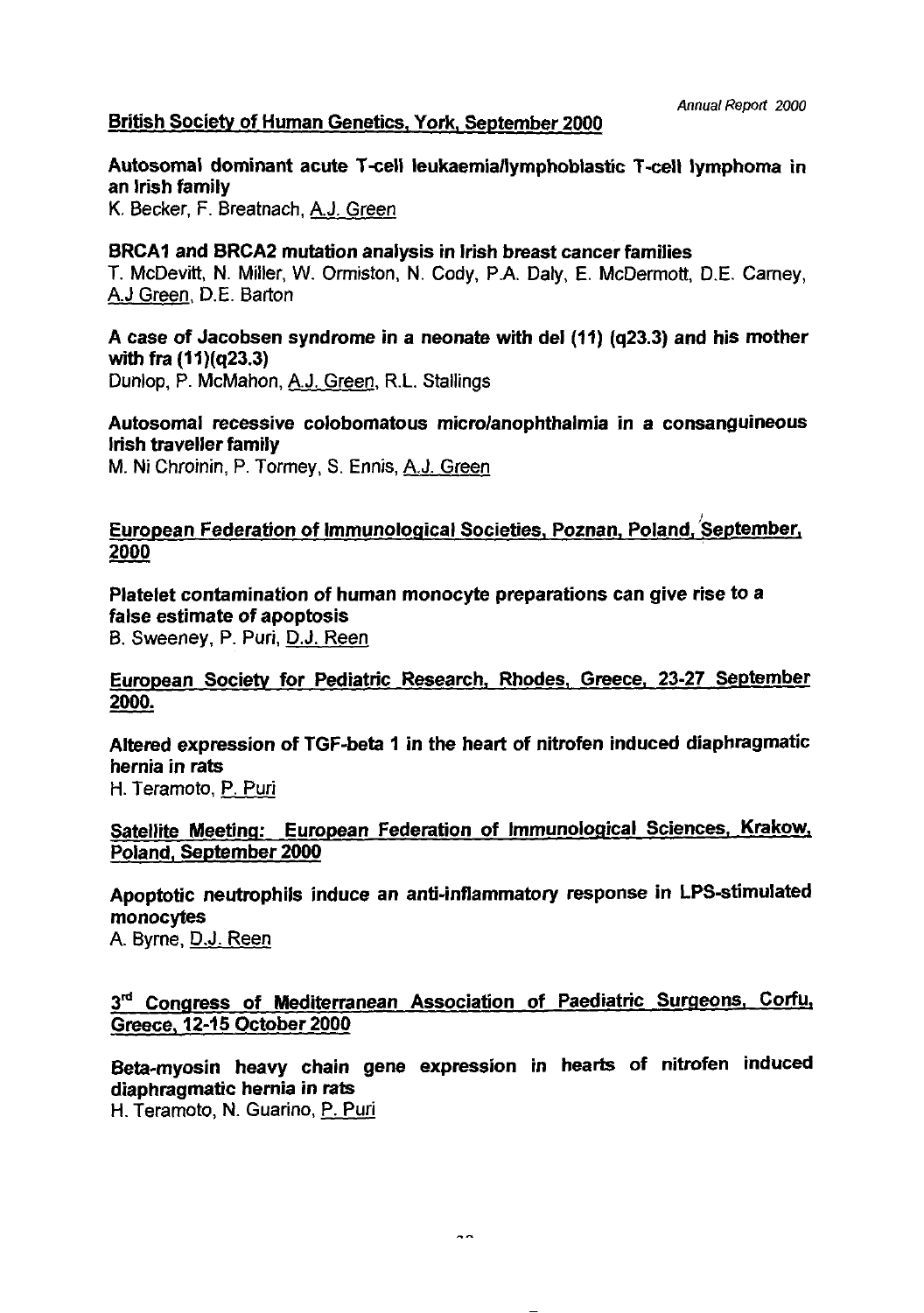*Annual* Report 2000

Xlllth International Workshop on Gastroduodenal Pathology and Helicobacter pylori, Rome. Italy. 11-14 October **2000** 

Adherence mechanism of Helicobacter pylori and Helicobacter mustelae to primary human and ferret gastric cells M. Clyne, T. O'Croinin, B. Drumm

Helicobacter mustelae infection of the ferret as a natural animal model for Helicobacter adherence studies

T. O'Croinin, M. Clyne, B. Drumm

Scoliosis Research Society Annual Scientific Meetina, Cairns. Australia. 18-21 October **2000** 

Long-term results from in situ fusion for congenital scoliosis CG Goldberg, DP Moore, EE Fogarty, FE Dowling

# Adolescent idiopathic scoliosis: The effect of brace treatment on the incidence of surgery

C.J. Goldberg, D.P. Moore, E.E. Fogarty, F.E. Dowling /

Surface topography, spinal deformity and the documentation of change C.J. Goldberg, D.P. Moore, E.E. Fogarty, F.E. Dowling

American Academy of Pediatrics, 52<sup>nd</sup> Annual Meeting, Chicago, Illinois, U.S.A., 28 Oct - 1 NOV **<sup>2000</sup>**

Reflux nephropathy in infants: A comparison of infants presenting with and without

urinary tract infection. 6. Sweeney, M. Velayudham, S. Cascio,

Selective neurotrophin deficiency in infantile hypertrophic pyloric stenosis. N. Guarino, H. Shima, A. Yoneda,

# Altered expression of angiotensin II receptor subtypes in the heart of nitrofen induced diaphragmatic hernia in rats

H. Teramoto, N. Guarino, P. Puri

# 13<sup>th</sup> International Symposium on Pediatric Surgical Research, Ann Arbor, U.S.A., **2-4** November **2000**

Polyunsaturated fatty acids influence neonatal monocyte survival B.Sweeney, P. Puri, D.J. Reen

Gene expression of insulin-like growth factor-I and epidermal growth factor is downregulated in the heart of nitrofen induced diaphragmatic hernia in rats H. Teramoto, P. Puri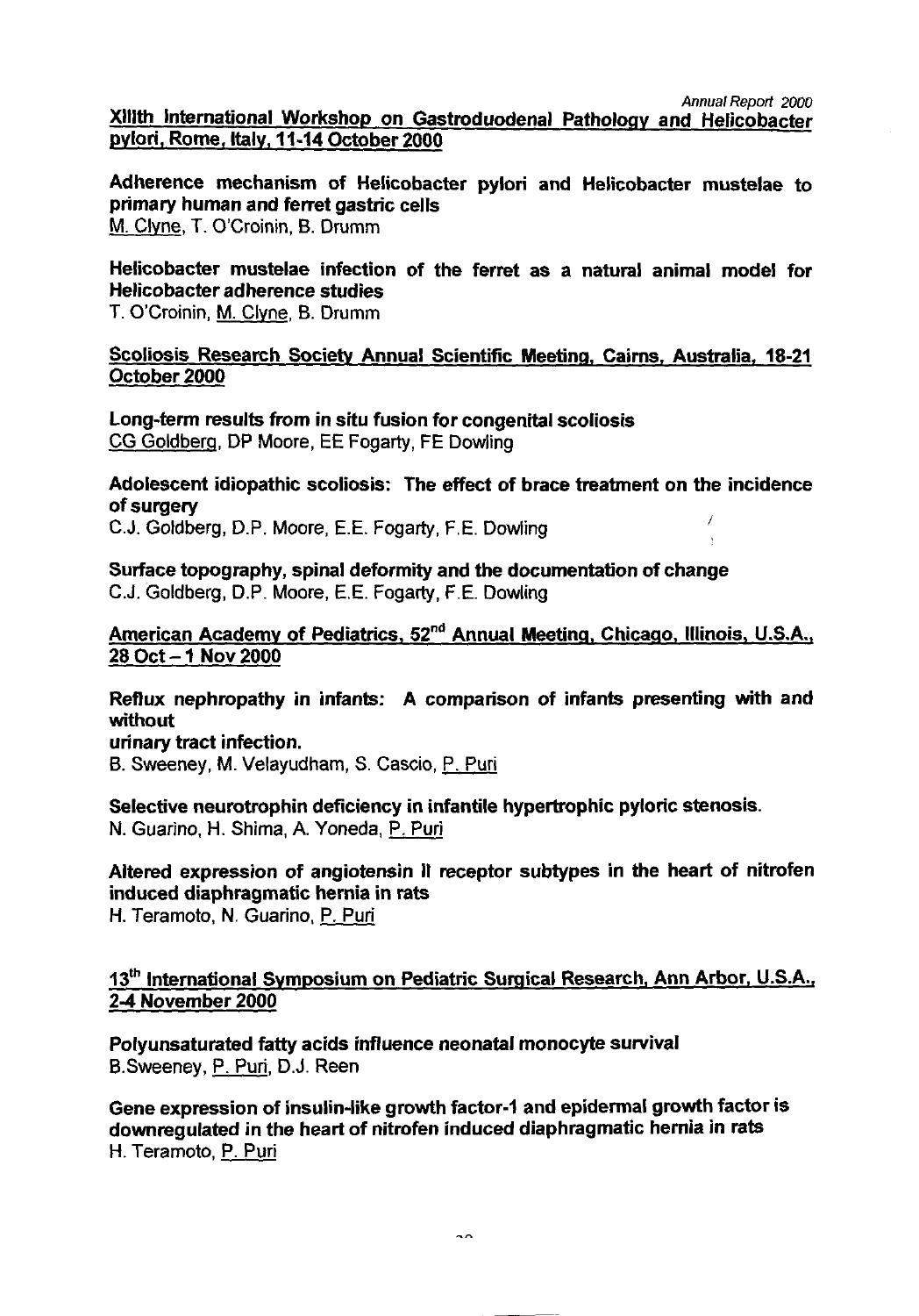Cell adhesion molecules and fibroblast growth factor signaling in Hirschsprung's disease Yoneda, Y. Wang, D.S. O'Briain,

Premature neonates have a higher density of neurons in the myenteric plexus than full-term babies

T. Wester, D.S. O'Briain,

Increased production of endothelin-3 in the pyloric muscle of patients with infantile hypertrophic pyloric stenosis N. Guarino, H. Shima,

Angiotensin converting enzyme genotype distribution in familial vesicoureteral reflux.

Yoneda, T. Oue, P. Puri

Patterns of neuronal colocalization of neurofilament, tyrosine hydroxylase and ratterns of neuronal colocalization of neuronlament, tyrosine<br>choline acetyltransferase in the guinea pig upper urinary tract<br>U. Rolle, <u>P. Puri</u><br>British Society for Immunology Annual Congress, Harrogate, I<br>2000 U. Rolle, P. Puri

British Society for Immunology Annual Congress, Harrogate, U.K., 5-8 December

Apoptotic neutrophils induce an anti-inflammatory phenotype and cytokine response in LPS-stimulated monocytes A. Byrne, D.J. Reen

Evidence for maturation of human recent thymic emigrants in vitro J. Hassan, D.J. Reen

Functional NFATI mRNA and protein expression in cord blood T cells R. O'Neill, D.J. Reen

Individual HSP families induce a differential pro-inflammatory cytokine response in human monocytes 6. Kilmartin, D.J. Reen

Loss of inflammatory response to heat shock protein 70 upon differentation of monocytes into dendritic cells

**0.** Curran, B. Kilmartin, D.J. Reen

**13"** International Cystic Fibrosis Congress, Stockholm, Sweden, 2000

Physical activity in Irish adolescents with cystic fibrosis J. Hussey, E. Naughton, M. Hamilton, J. Gormley, G.J. Canny

Overwhelming MRSA pneumonia in a previously well teenager with cystic fibrosis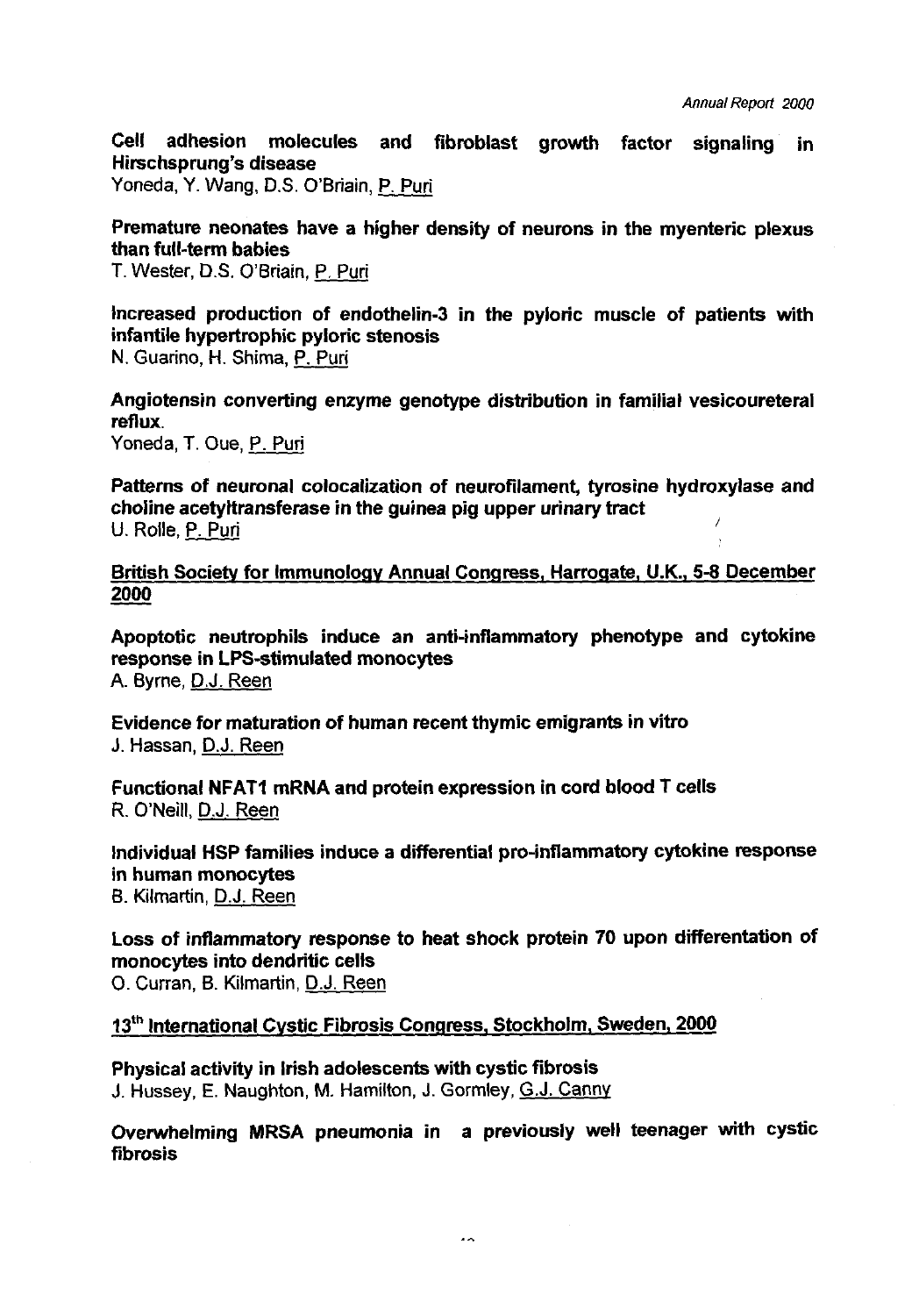S. O'Connell, **G.J.** Canny

 $\mathcal{L}_{\text{max}}$ 

 $\mathcal{A}^{\mathcal{A}}$ 

 $\sim$   $\alpha$ 

 $\frac{1}{\sqrt{2}}$ 

**Annual Reporl 2000** 

 $\vec{f}$  $\bar{A}$ 

 $\mathcal{A}_{\mathcal{A}}$ 

 $\bar{\lambda}$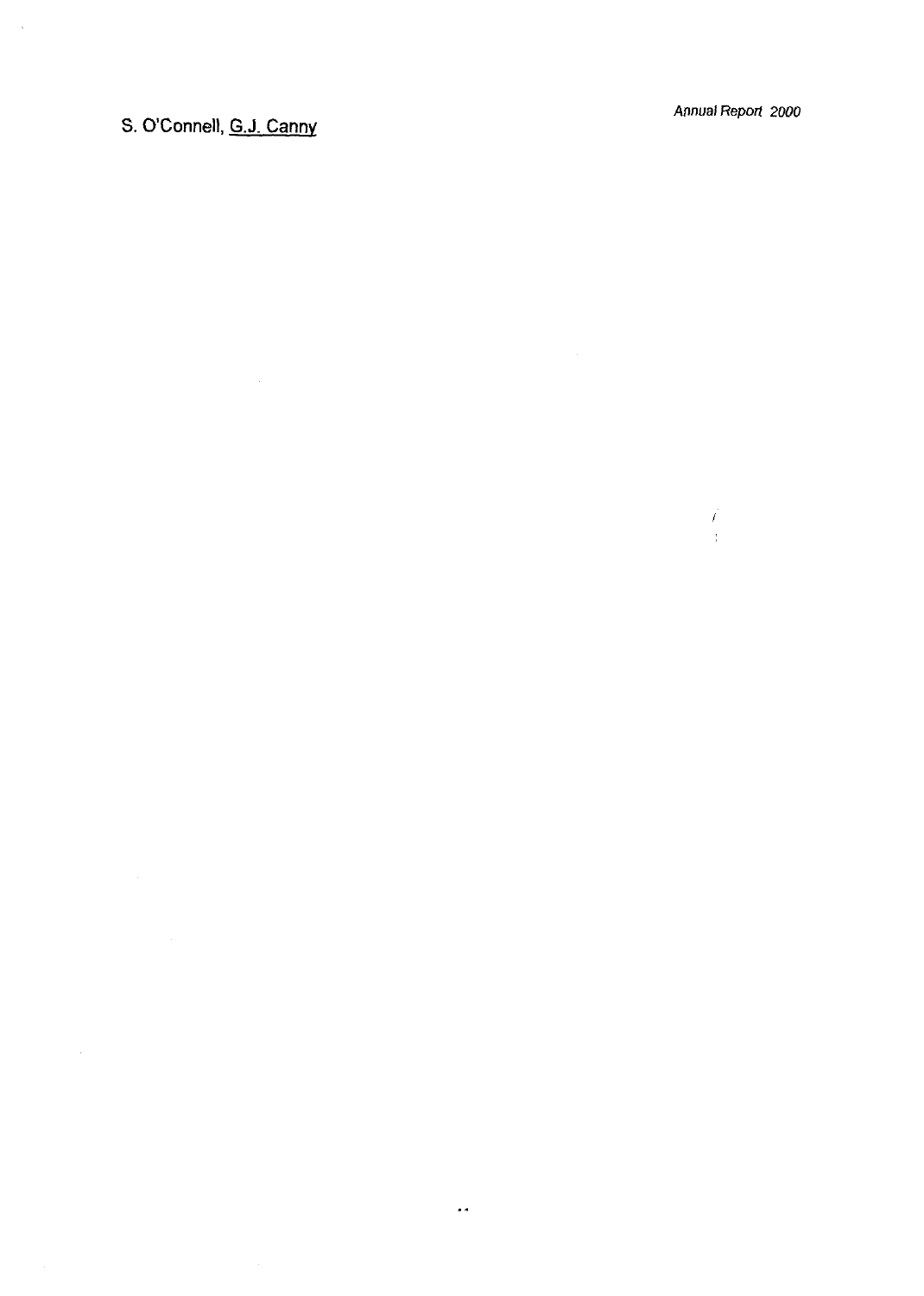# PRESENTATIONS AT MEDICAL AND SCIENTIFIC

# IRISH MEETINGS

# lrish Neuroloav Association Meeting, Kinsale, Cork

Clinical presentation and course of early onset Rasmussen's encephalitis in three children

DGM McDonald, JB McMenamin, MA Farrell

# Irish Paediatric Association Meeting, Westport, Co. Mayo, 5-6 May **2000**

Clinical presentation and course of Rasmussen encephalitis in children DGM McDonald, JB McMenamin, MJ Farrell

Colonic hypoganglionosis: Two cases occurring in siblings DGM McDonalo, JB McMenamin, MJ Farrell<br>Colonic hypoganglionosis: Two cases occurring in siblings<br>P Curran D deCaluwe, <u>P Puri,</u> SM Gormally

Growth hormone therapy for endstage cardiac failure in childhood R Cook, C Screenan, M Fallon, A Saidi, B Denham, C Costigan

HHV-7 infection can mimic herpes simples encephalitis 0 O'Mahony, M Keegan K Ward, D Webb

# A mitochondria1 disorder associated with haematological dysfunction and polyendocrinopathy

SN Basheer, C McMahon, D Webb, D Barton, J Poulton, E. Tracy, 0 Smith, HMCV Hoey

Resistant Kasabach-Merritt syndrome TS Chaudry, A O'Marcaigh

A surveillance study of late febrile seizures

0 O'Mahony, M Keegan, **D** Webb

# The impact of respiratory synctial virus (RSV) disease and the potential for prevention in high risk infants

P Curran, A Das, D Reilly, M Sheridan-Pereira, AJ Nicholson

# lrish Societv for Human Genetics. Dublin, September **2000**

Autosomal dominant acute T-cell leukaemia/lymphoblastic T-cell lymphoma in an lrish family K. Becker, F. Breatnach, A.J. Green

A case of Jacobsen syndrome in a neonate with del **(11) (q23.3) and** his mother **with** fra **(11)(q23.3)**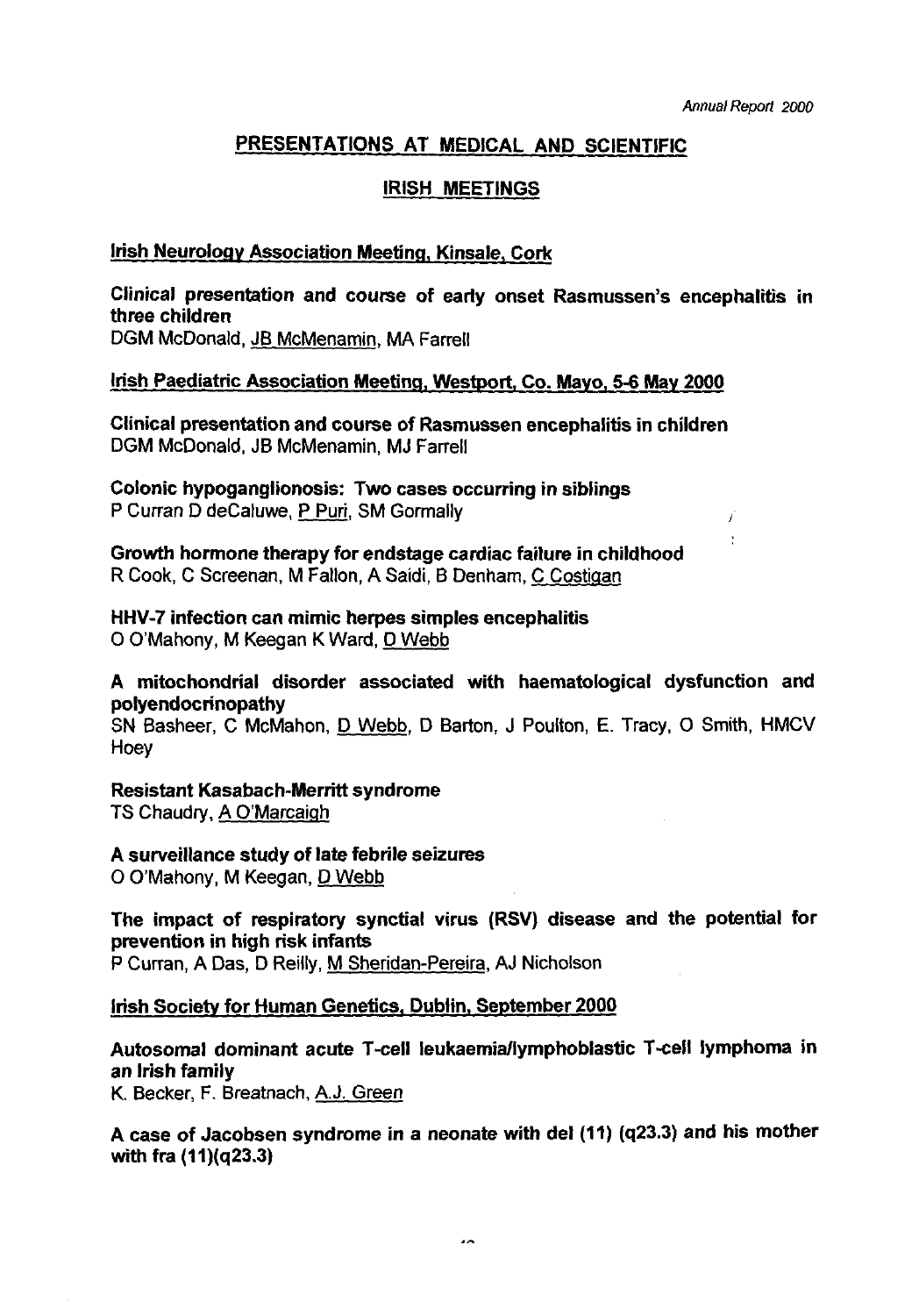Dunlop, P. McMahon, A.J. Green, R.L. Stallings

# Autosomal recessive colobomatous microlanophthalmia in a consanguineous Irish traveller family

M. Ni Chroinin, P. Tormey, S. Ennis, A.J. Green

# The phenotype of the **E143X** mutation in lrish families with hereditary breast/ovarian cancer

N. Cody, N. Miller, C. Nolan, T. McDevitt, PA Daly, E. McDermott, D.E. Carney, D.E. Barton, A.J. Green breast/ovarian can<br>N. Cody, N. Miller, C<br>Barton, <u>A.J. Green</u><br>Mutation detection<br>N. Miller, T. McDevi<br><u>Green,</u> D.E. Barton<br>A case of autism as

# Mutation detection in BRCAI and BRCA2: An lrish study

N. Miller, T. McDevitt, N. Miller, N. Cody, P.A. Daly, E. McDermott, D.E. Carney, A.J. Green, D.E. Barton

# A case of autism associated with del(2) (q32)

L. Gallagher, G. Kearney, A. Dunlop, K. Becker, R. Stallings, A. Green, M. Fitzgerald, M. Gill

# Irish Paediatric Association Meeting, Dublin, 25<sup>th</sup> November 2000

# Stave IVS Neuroblastoma - What's so special?

M. O'Connell, A. O'Meara, F. Breatnach

# Intestinal neuronal dysplasia: Results of treatment in 33 patients J. Gillick, H. Tazawa, P. Puri

# Maternal and neonatal apoptosis at the time of delivery: A mechanism for bacterial susceptibility?

E. Molloy, A.J. O'Neill, M. Sheridan-Pereira, J.M. Fitzpatrick, D.W. Webb, R.W.G. **Watson** 

# Transcatheter perforation **of** atretic pulmonary valves

A. Al-Hassan, K. Walsh, D. Duff, P. Oslizlok

# Internal anal sphincter achalasia: Outcome after internal sphincter myectomy D. De Caluwe, A. Yoneda, U. Akl,

Self mutilation in a 9 month old boy E. Dempsey, M. Farrell, D. Webb

# Autosomal recessive colobomatous microlanophthalmia in a consanguineous lrish Traveller family

M. NiChroinin, P. Tormey, S. Ennis, A.J. Green

# Paroviral-induced aplastic crisis in a child with stomatocytosis and giant platelets

S. Abbas, A. O'Marcaigh, M. Conran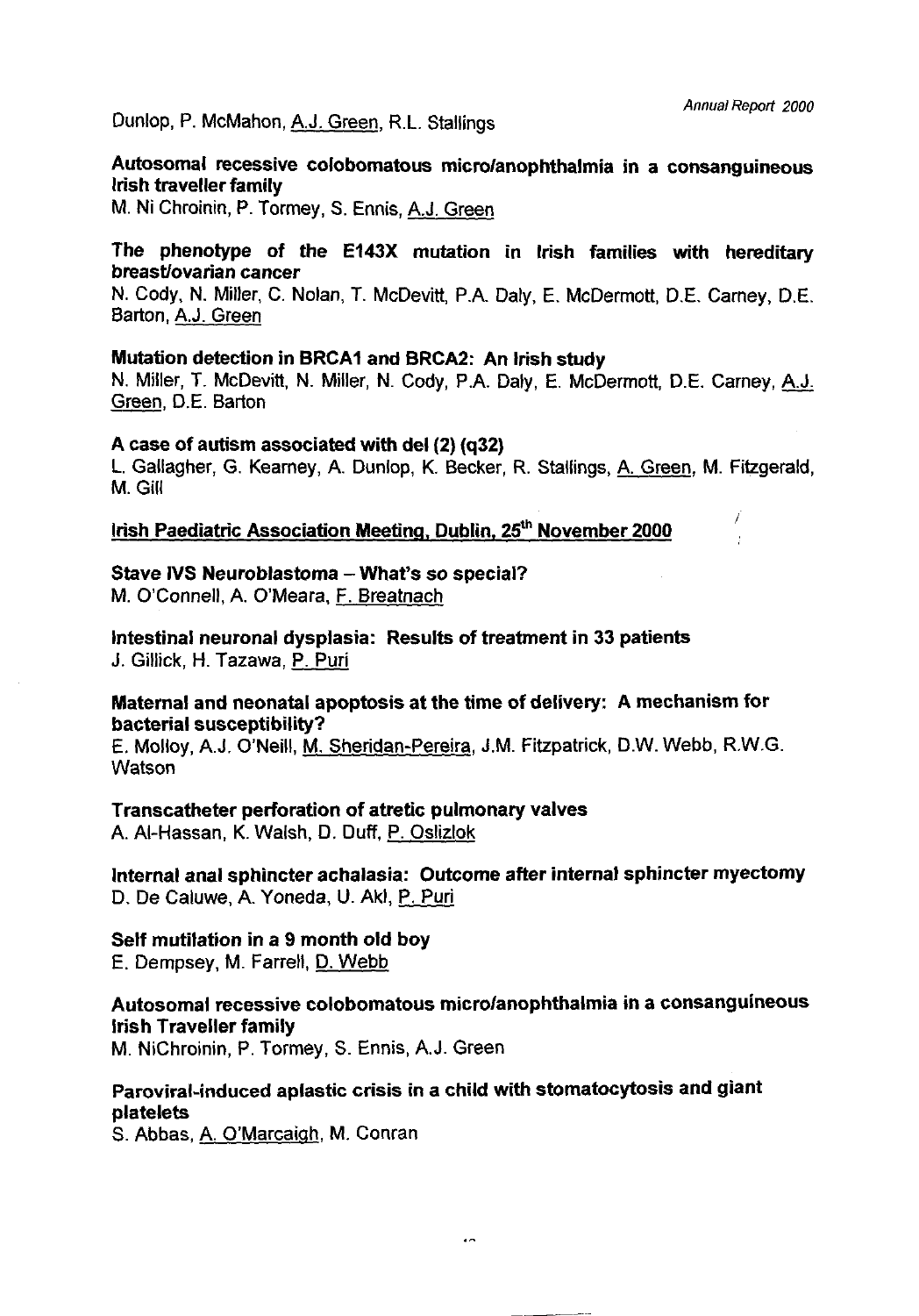# **Annual Report 2000**  Occlusion of an aberrant artery to a sequestrated lobe of lung using a ductal occluder

E. Crushell, K. Walsh, A. Saidi

# Immunodeficiency, renal transplant and lymphoproliferative disease: Is the glass half empty or half full?

B. Elnazir, J. Leonard, A. O'Marcaigh, **A.** O'Meara, **F.** Breatnach

# Jejunoileal atresias and associated malformations: A correlation with timing of in-utero insult

B. Sweeney, R. Surana, P. Puri

# Transcatheter occlusion of PDA with detachable coils

N. Abdullah, A. Al-Hassan, D. Duff, P. Oslizlok, K. Walsh

# Hi<mark>rschsprung's disease can be diagnosed on clinical findings: A model based</mark><br>on logistic regression analysis<br>I. McAllister, A.C. Dick, B. Herron, J. Gillick, <u>P. Puri,</u> V.E. Boston on logistic regression analysis<br>1. McAllister, A.C. Dick, B. Herron, J. Gillick, P. Puri, V.E. Boston

# Focally enhanced gastritis in children with Crohn disease and ulcerative colitis.

F. Sharif, M. McDermott, **M.** Dillon, B. Drumm, M. Rowland, C. Imrie, S. Kelleher, B. Bourke